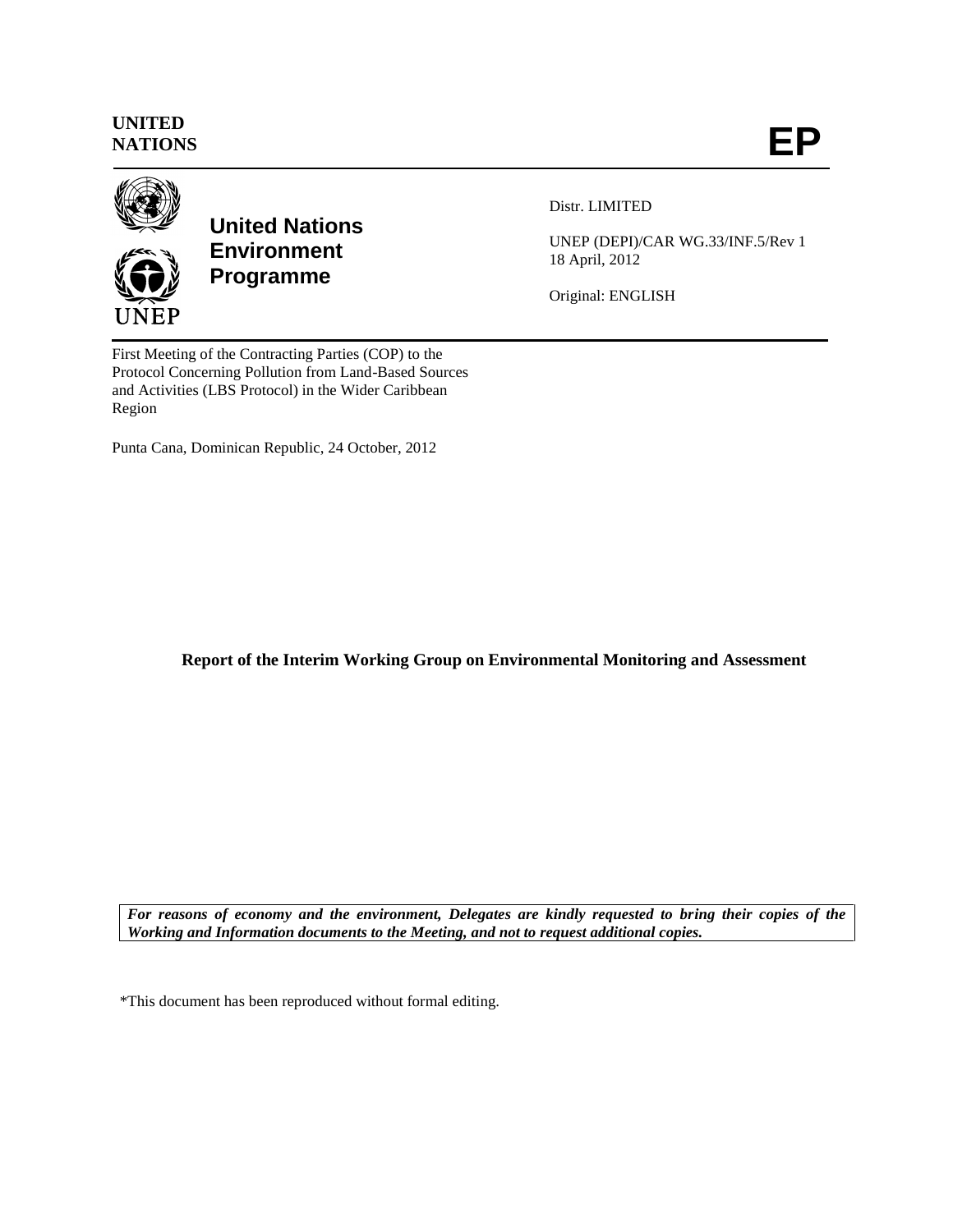# **Contents**

| <b>Introduction</b>                                                                                                               | 2  |
|-----------------------------------------------------------------------------------------------------------------------------------|----|
| <b>Priority Areas</b>                                                                                                             | 3  |
| <b>Outline of a Framework for the State of the Convention Area Report</b>                                                         | 9  |
|                                                                                                                                   |    |
| <b>Annexes</b>                                                                                                                    | 22 |
| Annex 1: Terms of Reference of the Interim Working Group                                                                          | 22 |
| Annex 2: Minutes of the Teleconference Meetings of the Interim Working Group on<br><b>Environmental Monitoring and Assessment</b> | 26 |
| Annex 3: Tools for Document Collaboration                                                                                         | 71 |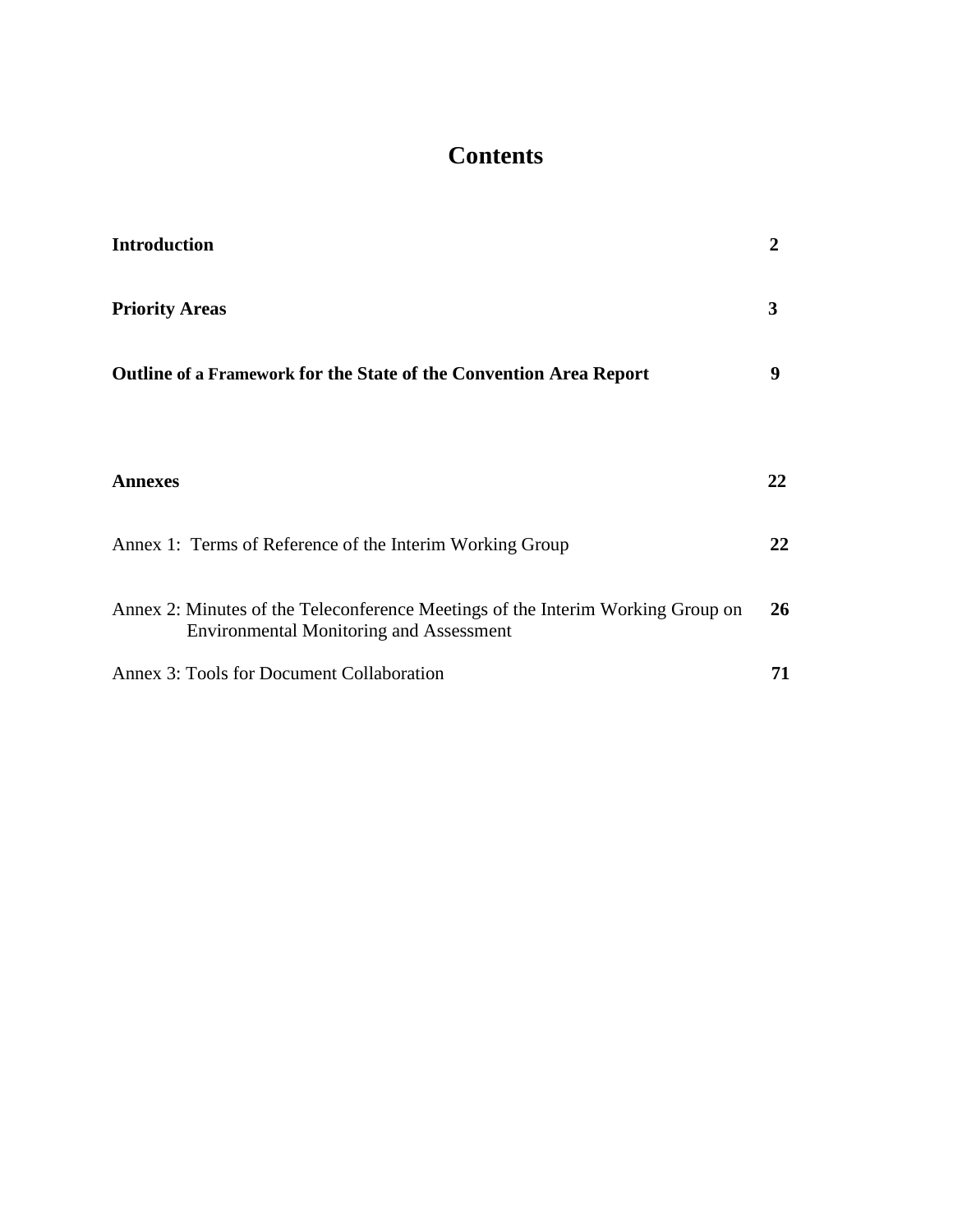## *INTRODUCTION*

Decision XI of the  $14<sup>th</sup>$  IGM on the Action Plan for the Caribbean Environment Programme and  $11<sup>th</sup>$ COP to the Convention for the Protection and Development of the Marine Environment of the Wider Caribbean Region, stated: (a) recognizing the efforts by the Secretariat and by RAC CIMAB to produce the final draft report of the update of Caribbean Environment Programme Technical Report No.33; (b) acknowledging the significant contributions from member Governments to enable the completion of the update; and (c) noting the continued efforts by the Secretariat to strengthen its information and data management capacity and its proposed hosting of clearing house and information dissemination mechanisms. Decided to: Establish an Interim Working Group to continue work related to monitoring and assessment that could use Technical Report No. 33 as a baseline document; with the goal to improve effluent reporting and assessment of water quality conditions throughout the Convention Area, under the LBS Protocol (Decision 3), and; Request the Secretariat to identify resources for convening regional technical meetings as part of the 2010-2011 Work plan in support of the work (Decision 4).

In response to Decision XI the Secretariat requested country nominations from all Contracting Parties of the Cartagena Convention for participation in the Interim Working Group. Nominations were received from the Governments of Bahamas, Barbados, Columbia, France, Jamaica, Mexico, Trinidad and Tobago and the United States of America. The LBS Regional Activity Centers RAC- Cimab (Cuba) and the RAC-IMA (Trinidad and Tobago) also participated in the work of the group to provide technical advice.

Jamaica was selected as the chair of the Interim Working Group, and Terms of Reference for the Working Group (annexed to this report) were developed and adopted during the 1<sup>st</sup> Teleconference call. Since the establishment of the Interim Working Group there have been a total of seven (7) Teleconference Meetings that were held in June 2011, July 2011, August, 2011, November 2011, January 2012 March, 2012, and August 2012. There was one (1) face to face Regional Workshop that was held 26-30 September, 2011.The minutes of the teleconference meetings are annexed to this report.

This report was presented to the 1<sup>st</sup> LBS STAC in June 2012. The LBS STAC made recommendations for the consideration of the 1<sup>st</sup> LBS COP. These recommendations noted that:

- 1. The Interim Working Group on Monitoring and Assessment continue its work through one form or another and provide on-going advice and support to the STAC and COP.
- 2. The existing Interim Working Group continue to work on the outline of the proposed State of Convention Area Report and to: (a) update this document based on discussions at the  $1<sup>st</sup>$  LBS STAC meeting; (2) give specific consideration to the presentation of data in the relevant tables in the report and (3) present this report to the  $1<sup>st</sup>$  LBS COP and then to the  $15<sup>th</sup>$  IGM and  $12<sup>th</sup>$  COP of the Cartagena Convention.

On the recommendation of the  $1<sup>st</sup>$  LBS STAC an additional Teleconference Meeting of the Interim Working Group was convened in August 2012. From this meeting it was agreed that: 1.) Goals and Objectives be developed for the SOCAR outline 2.) Research be done into the use of a Wiki Website to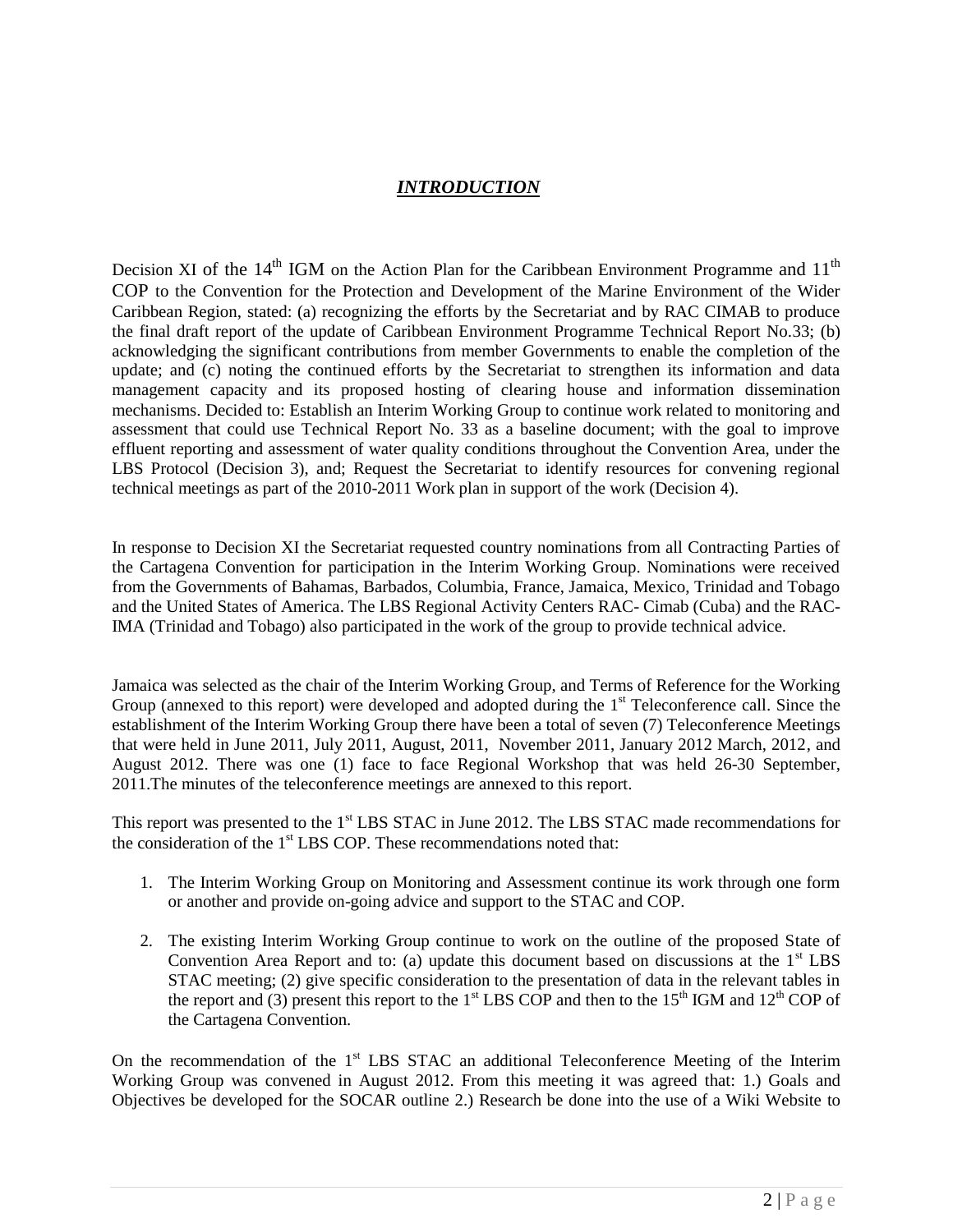allow for information and document sharing for SOCAR .3) To contact countries to request current information on environmental parameters being monitored and existing limits. The first two recommendations have been incorporated into this report. Due to time constraints it was further agreed that actions in response to the last recommendation  $(3)$  would commence after the convening of the 1<sup>st</sup> LBS COP and pending any further guidance of the Meeting.

The results of the work of the Interim Working Group are summarized in this document. Thank you.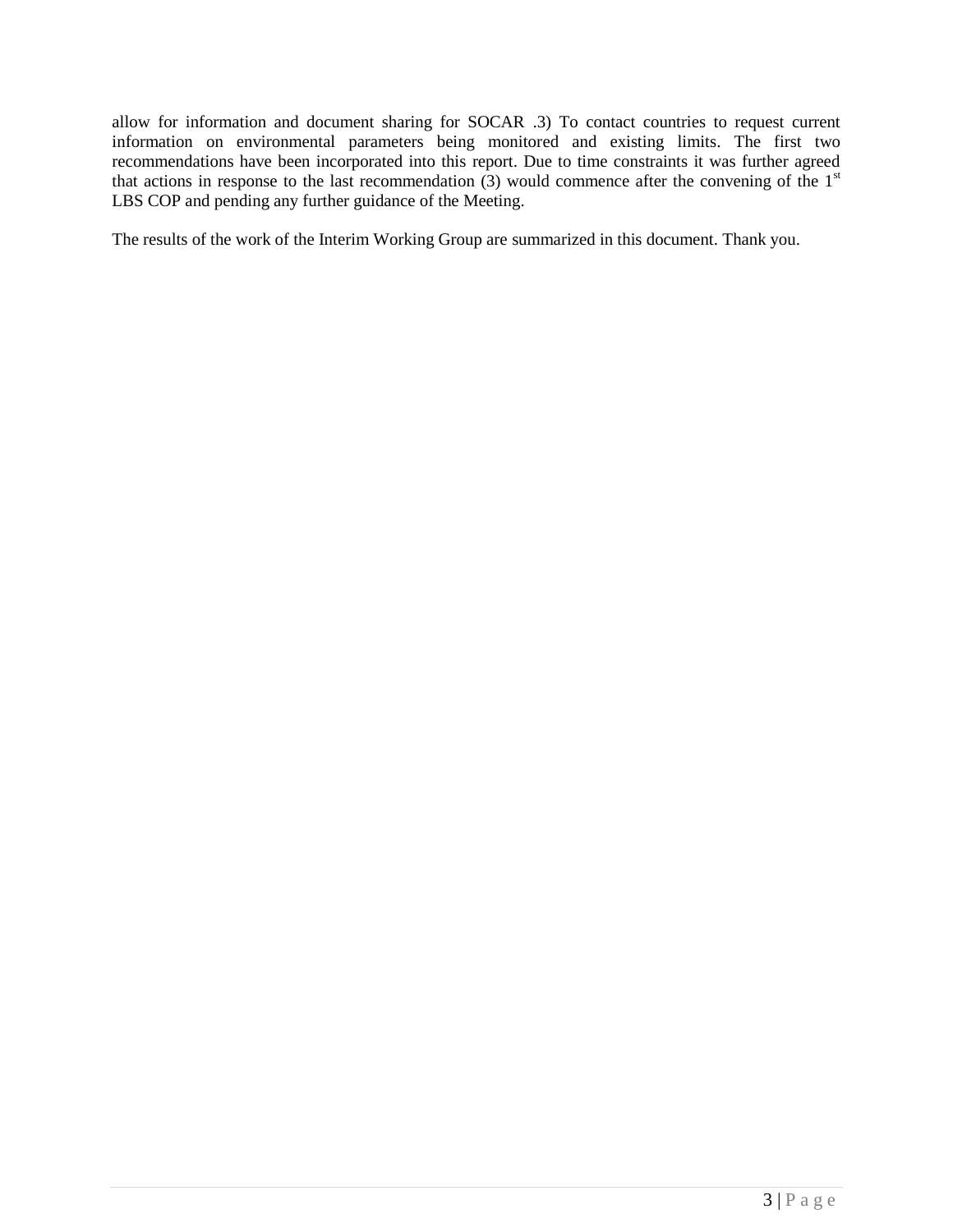## **PRIORITY AREAS- INTERIM WORKING GROUP**

## **Background**

Following the convening of the regional assessment and monitoring workshop held in September 2011 in Montego Bay, Jamaica, the Interim Working Group on Environmental Monitoring and Assessment completed a review of the workshop recommendations and highlighted the following priority recommendations for further consideration by the  $1<sup>st</sup>$  LBS STAC and as appropriate the 1<sup>st</sup> LBS COP.

### **1.0 LBS Protocol – Case Studies and Best Management Practices**

The Secretariat should:

- Evaluate existing LBS information products and the mechanisms used for dissemination so as to improve understanding by the wider society of pollution-related issues and design and implement campaigns to promote further ratification of the LBS Protocol in the region.
- Assess the status of ratification of the LBS Protocol in each Contracting Party as a means of determining the specific type of support each country may require to assist them in their ratification process.
- Compile and disseminate case studies and best practices and promote their greater implementation in the Wider Caribbean region.
- Facilitate sharing of technical information including the translation of existing training materials into other working languages of the Wider Caribbean Region.
- Enhance the use of the CEP web site as a clearing house mechanism for technical implementation relating to the implementation of the LBS Protocol including for sharing information on monitoring and assessment models.

### Member States should:

- Develop specific demonstration projects in upper water shed areas utilizing best management practices (possibly as part of larger GEF Projects or as pilot case studies).
- Research for improvements of the LBS Protocol and impact of pollution on Parties and potential Parties.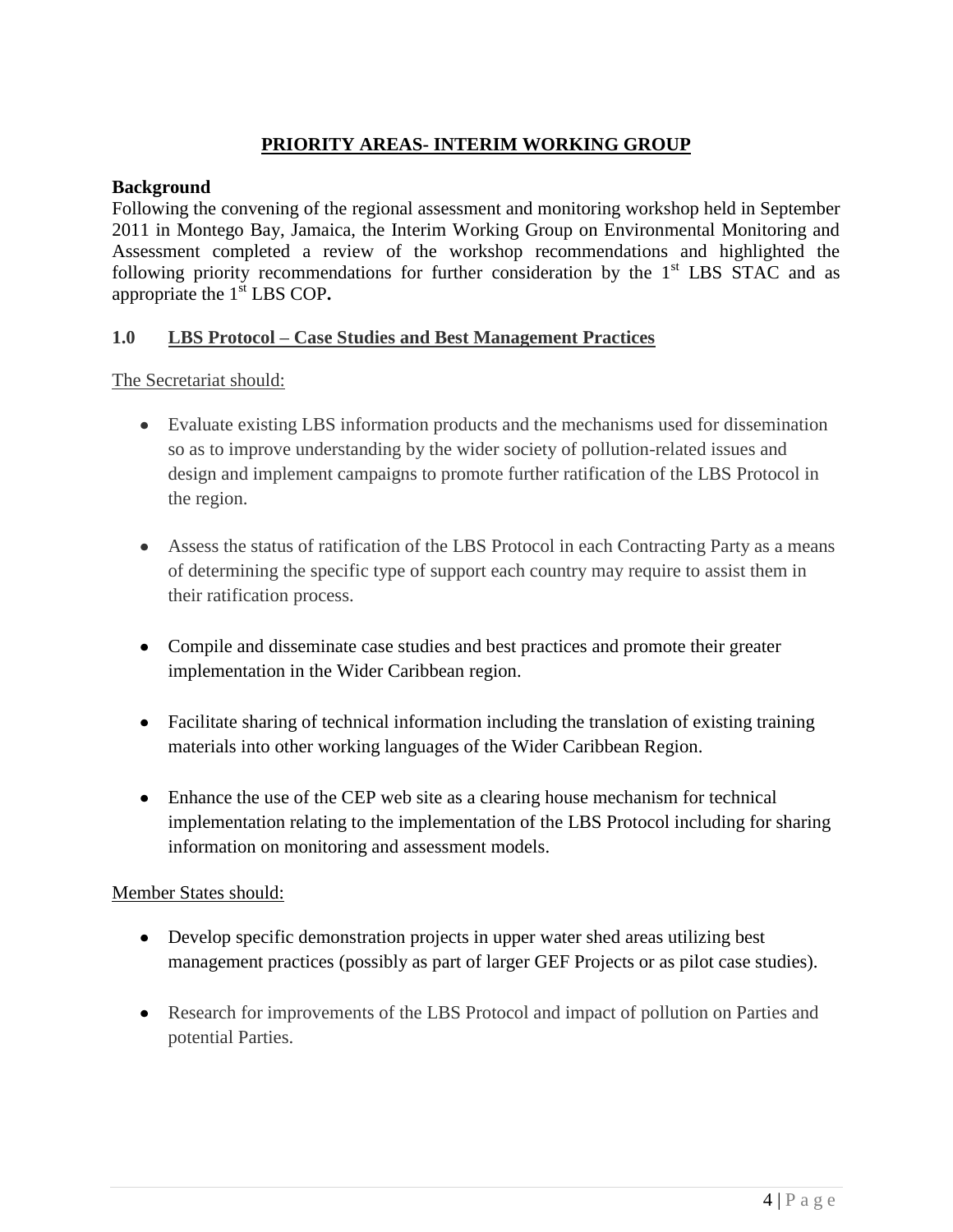- Provide the Secretariat with models, guidelines and other technical resources for further dissemination within the Wider Caribbean region.
- Provide the Secretariat with updates concerning their LBS ratification status and identify specific areas where support may be required to assist national efforts at ratification.

## **2.0 State of the Convention Area Report**

### The Secretariat should:

- Develop Guidelines for preparing regional State of the Convention Area Reports (SOCAR) so the scope and format for presenting the information is standardized. Guidelines should define the frequency and format for the SOCAR.
- Identify possible sources of funding for the preparation of the SOCAR under the LBS Protocol.

### Member States should:

• Select indicators for reporting in their SOCAR information that reflects availability of resources including regionally agreed comparative values or cut values based on biogeography, laboratory infrastructure, and monitoring and assessment capabilities to ensure comparability of data.

### **3.0 National Monitoring Programmes**

### The Secretariat should:

- Compile standardized methodologies for handling data, and documenting the methods used in regional projects.
- Develop a draft protocol for information management and sharing of regional monitoring data for further consideration by the Parties.
- Conduct Research on the use of deep wells for treating effluent discharges with a view to compiling best practices.

Member States should:

- Evaluate existing methodologies for bacteriological analyses and implement new methodologies as appropriate.
- Include the following water quality parameters in national monitoring programmes:
	- o Conductivity
	- o pH
	- o Salinity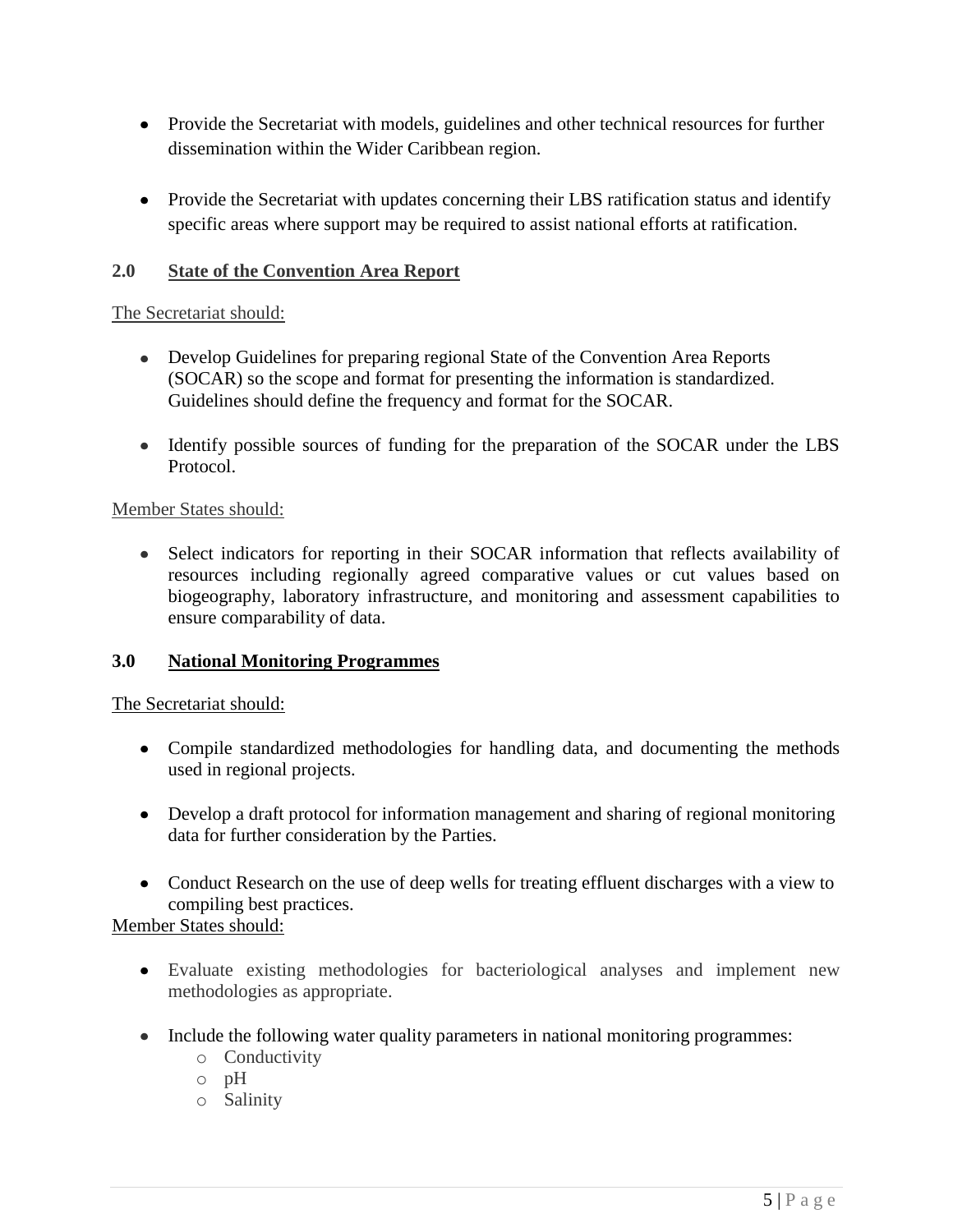- o Temperature
- o Transmissivity or water clarity [Proposed as an additional parameter by the US]
- o Fats, grease and oils
- o Nitrogen, ammonia
- o Nitrogen, total;
- o Oxygen, 5-day biochemical demand,
- o Oxygen, dissolved oxygen,
- o Phosphorus, total
- o Suspended solids, total
- In the case of fecal indicators, depending on laboratory conditions and ecosystems under study it is proposed to determine:
	- o *Enterococcus* spp.,
	- o *Escherichia coli* or fecal coliforms
- Existing programmes should be expanded, where appropriate, to increase and/or enhance the coverage, scope, frequency and the systems used for water quality data management.
- When regional monitoring programs obtain the needed capacity to conduct more sophisticated environmental assessments, implement monitoring programmes that include biota and sediment analyses, especially in national pollution hot spots. Monitoring hypotheses should be evaluated and a cost estimate for biota and sediment analytical protocols and assessment procedures should be evaluated before such programs are implemented.
- Consider incorporation of community based monitoring to ensure sustainability of existing and/or planned national monitoring programmes
- Conduct monitoring to document the success of best management practices implemented

## **4.0 Capacity Building & Financing for Improving Laboratory Capacity**

## The Secretariat should:

- Complete and disseminate the lab inventory.
- Seek additional financing for developing and/or improving laboratory capacity in the WCR for field and lab analysis, data assessment, and development of monitoring programs;
- Promote the use of existing regional labs including RACs/RAN as a network to provide services within the region and to facilitate implementation of relevant components of regional projects, or to train national laboratories and improve their capacity.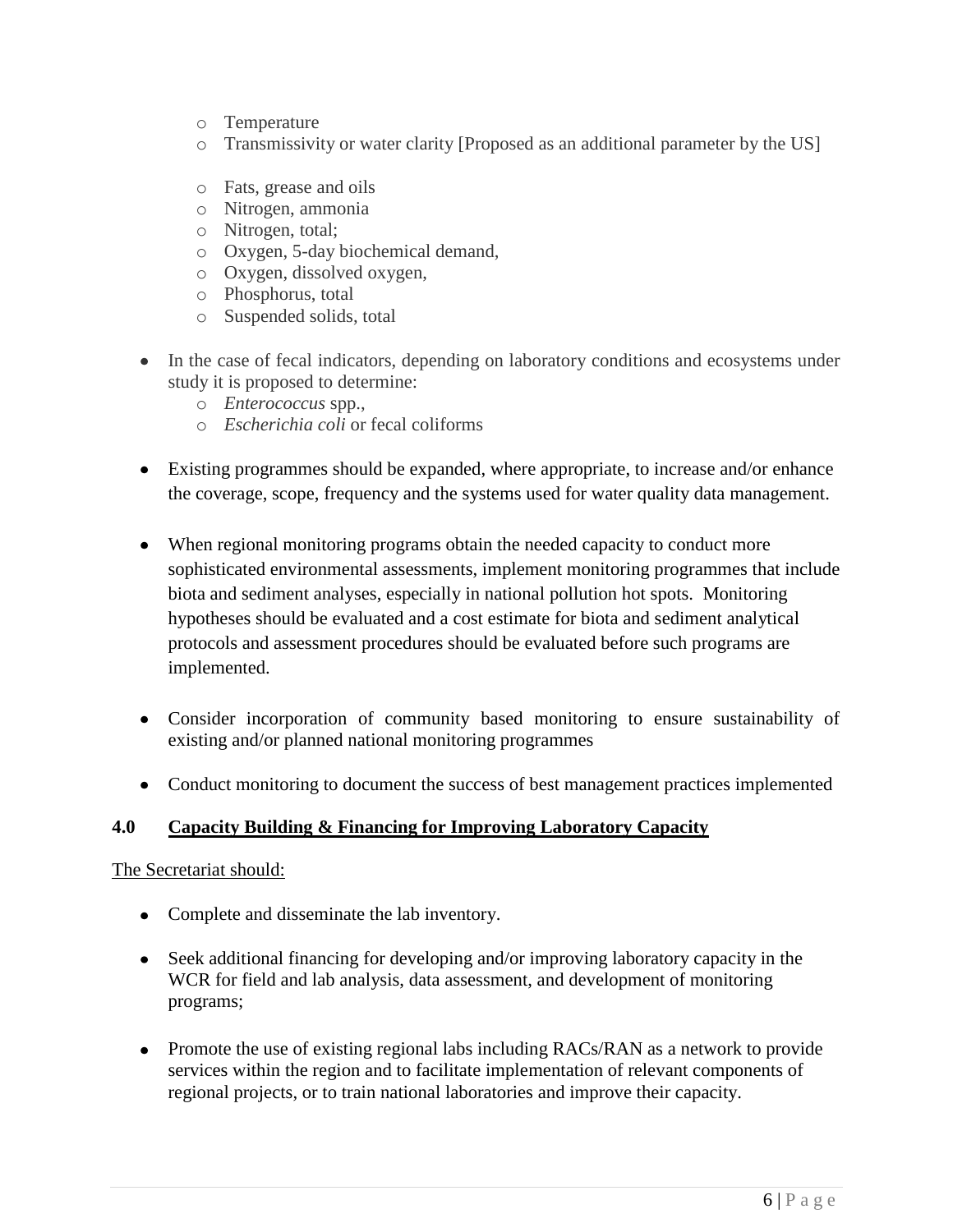Member States should:

Encourage certification, where appropriate, of national analytical laboratories.

## **5.0 GEF Projects – IWCAM, REPCar & CReW**

## The Secretariat should:

- Identify opportunities for the development of mechanisms for sustainable financing of environmental interventions such as the one to be developed and tested under the GEF CReW project focusing on wastewater management.
- Provide Parties with updates on the status of the development of follow up projects to GEF IWCAM and GEF REPCar at the 1<sup>st</sup> LBS STAC.

## **6.0 New Projects and Activities**

## The Secretariat should:

- Assist Member countries to develop Projects, Plans, and Programmes for reducing contamination of the Convection Area through best management practices, nutrient control or removal techniques, pathogen control or disinfection technologies, industrial pretreatment techniques, technology transfer initiatives, and implementation of ISO 14001.
- Expand partnerships with the private sector, especially industries that pollute watersheds and  $\bullet$ coastal area at the national and regional levels, so they become more engaged in pollution prevention projects and activities.
- Work with Member States to advance the classification of waters according to the LBS Protocol. RACs and laboratories can assist by providing support to countries that do not have the necessary facilities or capacity.
- Support Member countries in identifying appropriate, financially sustainable solutions for urban wastewater that is discharged into the Convention area, with emphasis on vulnerable SIDS and coastal areas. These solutions must be consistent with socioeconomic characteristics of countries and should be designed to meet the Millennium Development Goals. Implementation of these solutions could further support countries in their efforts to ratify and implement the LBS Protocol.
- Identify funding sources and projects that support the development of the State of the Convention Area Report and the necessary environmental assessment techniques, implementation strategies for best management practices to reduce impaired watersheds and coastal areas, and capacity building for field and laboratory monitoring programs to document that selected BMPs were successful.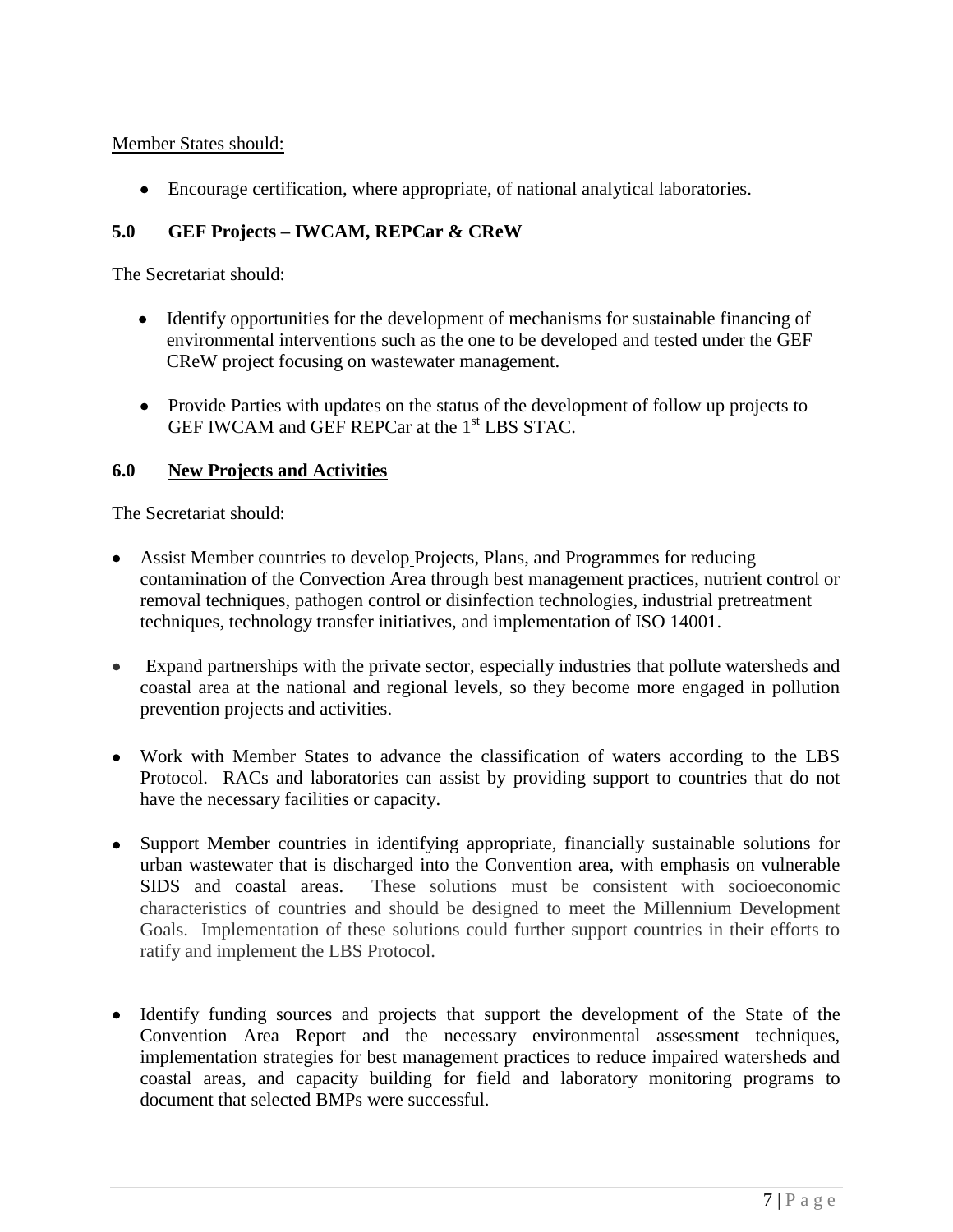## Member States should:

- Develop and implement projects and activities for improving watershed management including monitoring of conventional pollutants and water quality parameters, and improving land management and land use practices, through the implementation of best management practices, which will result in the prevention, reduction, or control of nutrient, pathogen, and sediment in the Convention area.
- Develop and implement Projects on Economic Evaluation to show the positive relationship between environmental protection activities and sustainable socio economic development.
- According to their capacities Contracting Parties may conduct periodic assessment and monitoring of industrial liquid wastes that are currently discharged to waters of the Caribbean without treatment or inadequate treatment so as to assess risk to human health and the environment. If significant impacts to human health and environmental resources are detected, work with the industrial plant owners and managers to implement best management practices to prevent, reduce, or control pollution from the industrial facilities.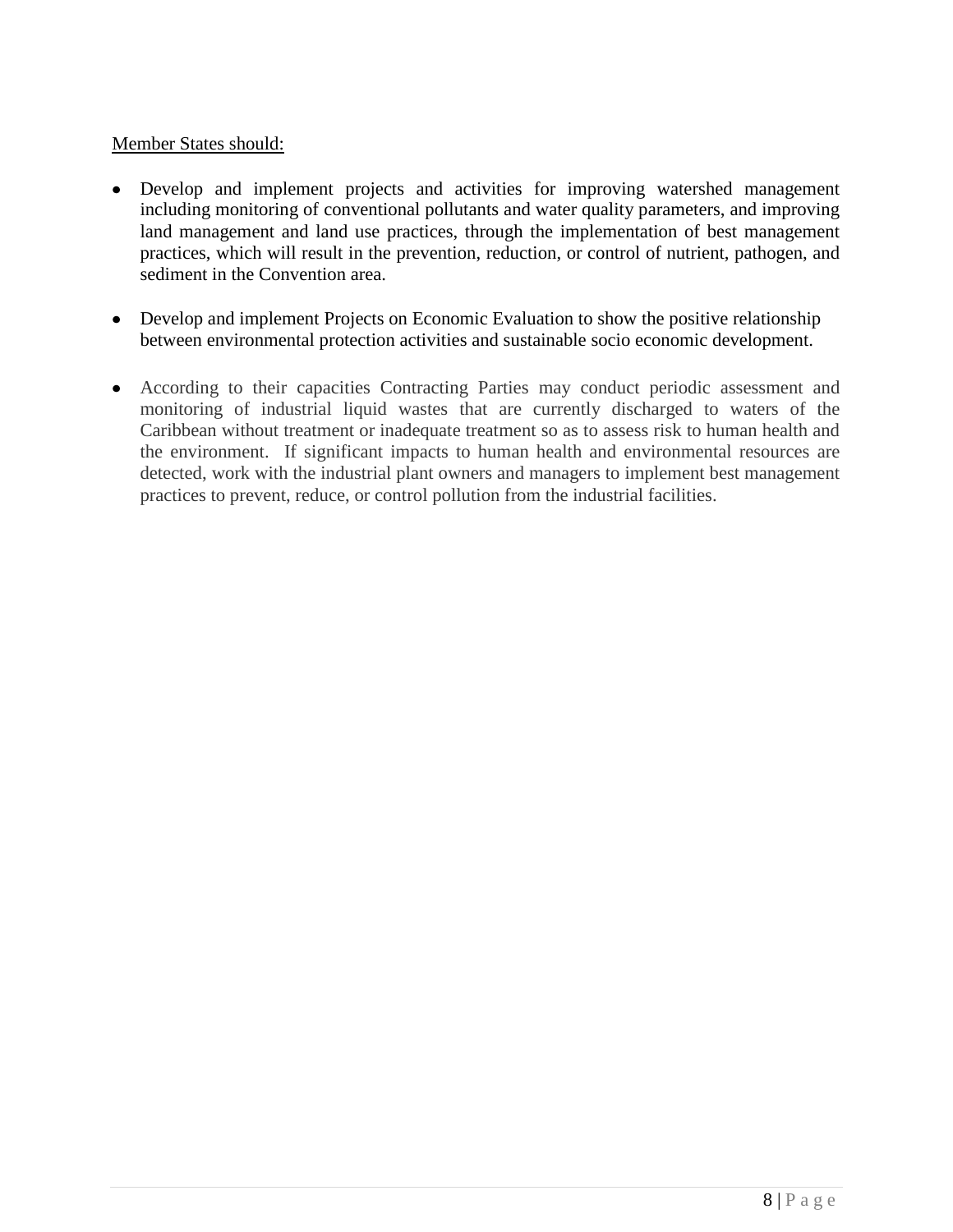### **Outline of a Framework for the State of the Convention Area Report (SOCAR) under Article XII of the Land Based Sources (LBS) Protocol**

#### **Purpose**

The UNEP CEP Interim Working Group on Monitoring and Assessment decided to develop a recommendation for an outline for the State of the Convention Area Report. Article XII on Reporting under the LBS Protocol, requires that Contracting Parties produce a periodic State of the Convention Area Report (SOCAR). The Contracting Parties need to determine the content of the SOCAR and the frequency of reporting (on the order of every 5-10 years or 4-6 years (to coincide with the UNEP CEP Biennium) – to be decided). The UNEP CEP Interim Working Group on Monitoring and Assessment (including Jamaica as the chair, Bahamas, Barbados, Colombia, Cuba , France, Mexico, Trinidad & Tobago, the United States of America, RAC-Cimab (Cuba) and RAC-IMA (Trinidad and Tobago) and the UNEP CEP Secretariat met in Montego Bay, Jamaica in September 2011 to discuss assessment and monitoring issues. The recommendations from that meeting and subsequent discussions was used to advise the First Meeting of the Scientific Technical and Advisory Committee (STAC) for the LBS Protocol on monitoring and assessment issues. The LBS STAC meeting took place 5-7 June 2012. The Interim Working Group is planning to provide recommendations on the format and timing of the SOCAR. The STAC will provide recommendations on the SOCAR, and possible continuation of the Interim Working Group, to the First Meeting of the Contracting Parties to the LBS Protocol  $(1<sup>st</sup> LBS COP)$ , October, 2012.

The Interim Working Group requested that a smaller working group provide an initial recommendation on an outline for the format of the SOCAR so the other members would have a plan to discuss. Jamaica (Chair) and the US worked together to prepare this draft outline for review. Developing an outline for the SOCAR is the first step in our efforts to move beyond earlier pollutant loading reports to evaluate environmental conditions of the Convention area based on issues defined in the LBS Protocol. We appreciate your willingness to assist in developing this important outline for the SOCAR.

## **Draft Goal and Objectives for Outline Framework for the State of the Convention Areas Report (SOCAR)**

### **Draft Goal:**

To develop a standardized reporting format that would assist contracting parties/countries in reporting on the State of the Convention Area and assist in the development of a regional report on the State of the Convention Area as required under Article XII of the LBS Protocol.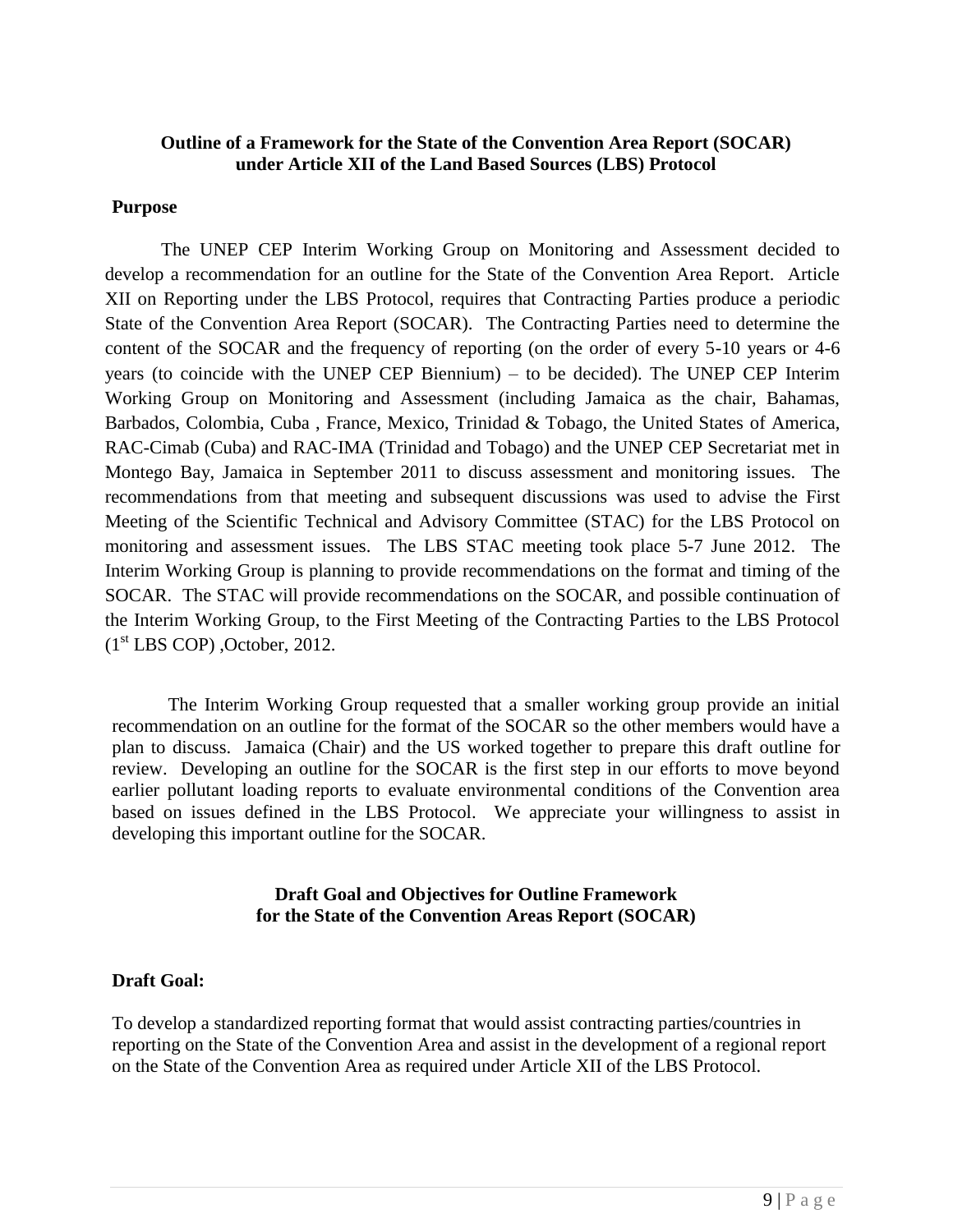## **Draft Objectives:**

- To provide guidance to the Contracting Parties on reporting information for measures adopted, results obtained and difficulties experienced in the implementation of the LBS Protocol.
- To provide guidance on reporting for the State of Convention Area so that the scope and format for presenting the information is standardized.
- To use the data and information contained in national reports to prepare regional reports on the implementation of the LBS Protocol and the State of the Convention Area.
- To advise on programmes in place to conduct assessments relevant to the LBS Protocol and to compile and make available to the Contracting Parties reports and studies which may be required or useful for the implementation of the LBS Protocol.
- To provide guidance on measures and methodologies (including models) to assess concentrations in the Convention area, and to ensure regional compatibility in data.
- To advise on the formulation of common [assessment ranges] [assessment values] [evaluation ranges] or [evaluation values] to be used as guidelines for the prevention, reduction and control of pollution of the Convention Area from land-based sources and activities.

[[NOTE: "assessment ranges or values" or "evaluation ranges or values" can be used to replace the term "cut value" that may not be a familiar term in the WCR.]]

## **A. Who is Involved in the SOCAR (LBS Protocol Article XII – Reporting)?**

- Contracting Parties to LBS Protocol required participation (Antigua & Barbuda, Bahamas, Belize, France, Grenada, Guyana, Panama, Saint Lucia, Trinidad & Tobago, and the United **States**
- Contracting Parties to the Cartagena Convention voluntary participation.
- UNEP Caribbean Regional Coordinating Unit in Kingston (CAR/RCU), Regional Activity Center in Cuba (RAC CIMAB), Regional Activity Center in Trinidad (RAC IMA) – report preparation, assistance, and coordination.
- The development of the SOCAR will replace two previous compilations regarding pollutant loadings in the Wider Caribbean Region:
	- o 1994 UNEP CAR/RCU Technical Report No. 33 [\(http://www.cep.unep.org/publications-and](http://www.cep.unep.org/publications-and-resources/technical-reports/tr33en.pdf)[resources/technical-reports/tr33en.pdf\)](http://www.cep.unep.org/publications-and-resources/technical-reports/tr33en.pdf)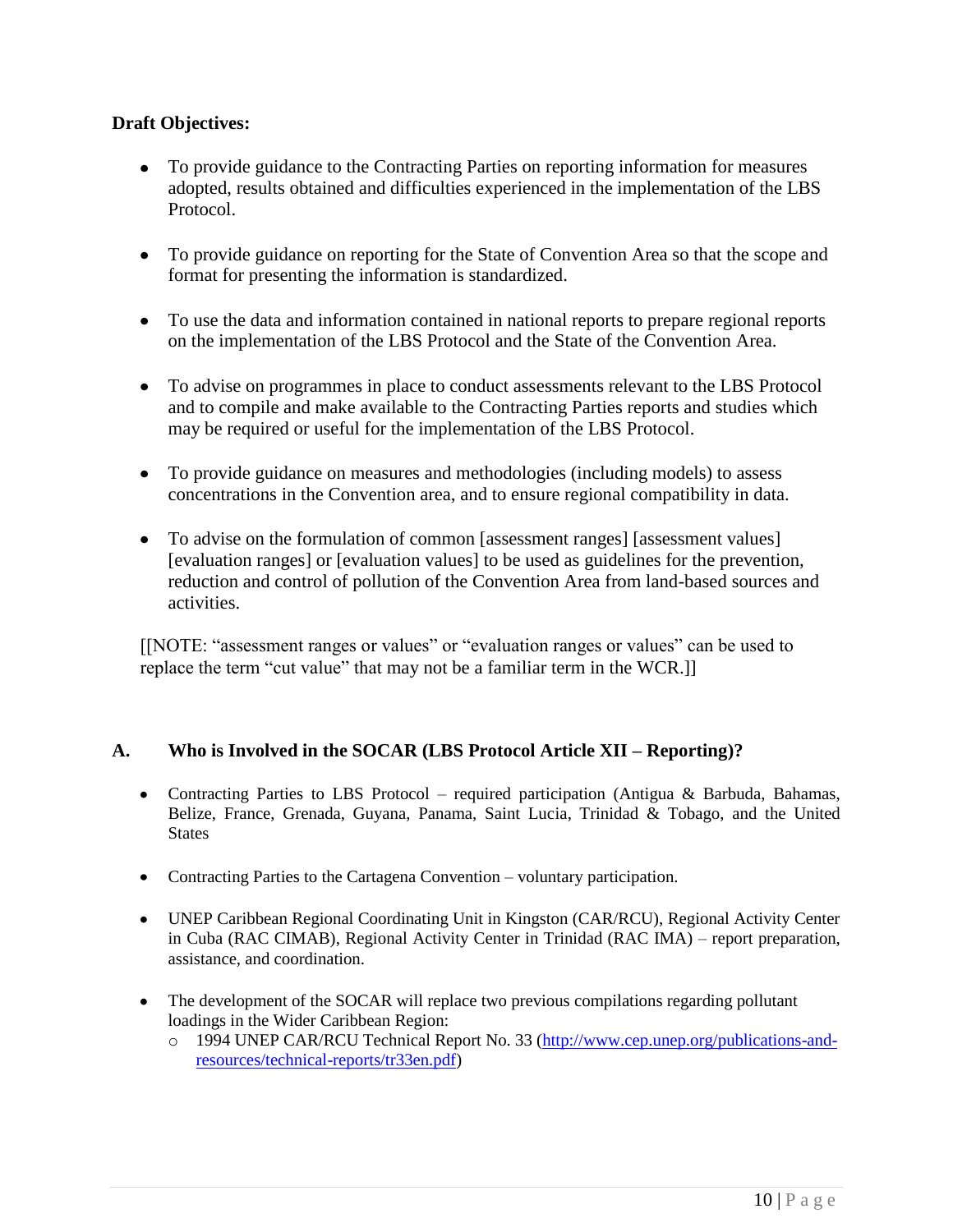o 2010 UNEP CAR/RCU Update of Technical Report No. 33 [\(http://www.cep.unep.org/publications-and-resources/technical](http://www.cep.unep.org/publications-and-resources/technical-reports/Update%20TR%2033%20_Ingles%20%20FINAL.pdf)[reports/Update%20TR%2033%20\\_Ingles%20%20FINAL.pdf\)](http://www.cep.unep.org/publications-and-resources/technical-reports/Update%20TR%2033%20_Ingles%20%20FINAL.pdf)

## **B. Programs in Place to Conduct Assessments**

- Existing coastal zone management programs and national plans of action for each country (a list of these plans and website references should be compiled)
- Integrating Watershed and Coastal Area Management (IWCAM) Project Results for Small Island Developing States (SIDS) [\(http://iwcam.org/http://iwcam.org/\)](http://iwcam.org/)
- Caribbean Regional Fund for Wastewater Management (CREW) [\(http://www.gefcrew.org/\)](http://www.gefcrew.org/)
- UNEP Global Program of Action and National Plans of Action for selected countries in the Wider Caribbean Region [\(http://nosinternational.noaa.gov/gpa/npa/npaprogram.html\)](http://nosinternational.noaa.gov/gpa/npa/npaprogram.html)
- US National Coastal Condition Assessment [\(http://water.epa.gov/type/oceb/assessmonitor/nccr/index.cfm\)](http://water.epa.gov/type/oceb/assessmonitor/nccr/index.cfm)
- Heavily Contaminated Bays and Harbours Project[\(http://www.cep.unep.org/meetings-events/5th](http://www.cep.unep.org/meetings-events/5th-lbs-istac/5th_lbs_istac_documents/Information%20Documents/Workshop%20Report%20Bays%20CReW_%20Final_ENG.pdf)[lbs](http://www.cep.unep.org/meetings-events/5th-lbs-istac/5th_lbs_istac_documents/Information%20Documents/Workshop%20Report%20Bays%20CReW_%20Final_ENG.pdf)[istac/5th\\_lbs\\_istac\\_documents/Information%20Documents/Workshop%20Report%20Bays%20C](http://www.cep.unep.org/meetings-events/5th-lbs-istac/5th_lbs_istac_documents/Information%20Documents/Workshop%20Report%20Bays%20CReW_%20Final_ENG.pdf) [ReW\\_%20Final\\_ENG.pdf\)](http://www.cep.unep.org/meetings-events/5th-lbs-istac/5th_lbs_istac_documents/Information%20Documents/Workshop%20Report%20Bays%20CReW_%20Final_ENG.pdf)
- UNEP CAR/RCU Monitoring of Regional Hot Spots. Regional Network in Marine Science and Technology for the Caribbean: The Know Why Network [\(http://www.cep.unep.org/publications](http://www.cep.unep.org/publications-and-resources/technical-reports/FINAL_REPORT_MONITORING_KWN%20final.pdf)[and-resources/technical-reports/FINAL\\_REPORT\\_MONITORING\\_KWN%20final.pdf\)](http://www.cep.unep.org/publications-and-resources/technical-reports/FINAL_REPORT_MONITORING_KWN%20final.pdf)
- UNEP Ecosystem Management Project (Norway Partnership). "Ecosystem Management for the integrated land and seascape of northern Trinidad" [\(http://www.ima.gov.tt/home/about-ima/the](http://www.ima.gov.tt/home/about-ima/the-organization/technical-advisory-services/101-ecosystem-management-for-integrated-land-and-seascape.html)[organization/technical-advisory-services/101-ecosystem-management-for-integrated-land-and](http://www.ima.gov.tt/home/about-ima/the-organization/technical-advisory-services/101-ecosystem-management-for-integrated-land-and-seascape.html)[seascape.html\)](http://www.ima.gov.tt/home/about-ima/the-organization/technical-advisory-services/101-ecosystem-management-for-integrated-land-and-seascape.html)
- Baseline analysis on domestic wastewater management in the Wider Caribbean Region [http://www.cep.unep.org/meetings-events/lbs-regional-experts-workshop/baseline-domestic](http://www.cep.unep.org/meetings-events/lbs-regional-experts-workshop/baseline-domestic-wastewater.pdf/view)[wastewater.pdf/view](http://www.cep.unep.org/meetings-events/lbs-regional-experts-workshop/baseline-domestic-wastewater.pdf/view)
- Others? **[QUESTION FOR REVIEWERS**: Please help us develop a list of projects that could be used to develop the SOCAR based on your experience in your country or the Wider Caribbean Region.]
- **C. Recommended Outline for the State of the Convention Area Report for the Wider Caribbean Region under Article XII of the LBS Protocol**
	- **1. Executive Summary**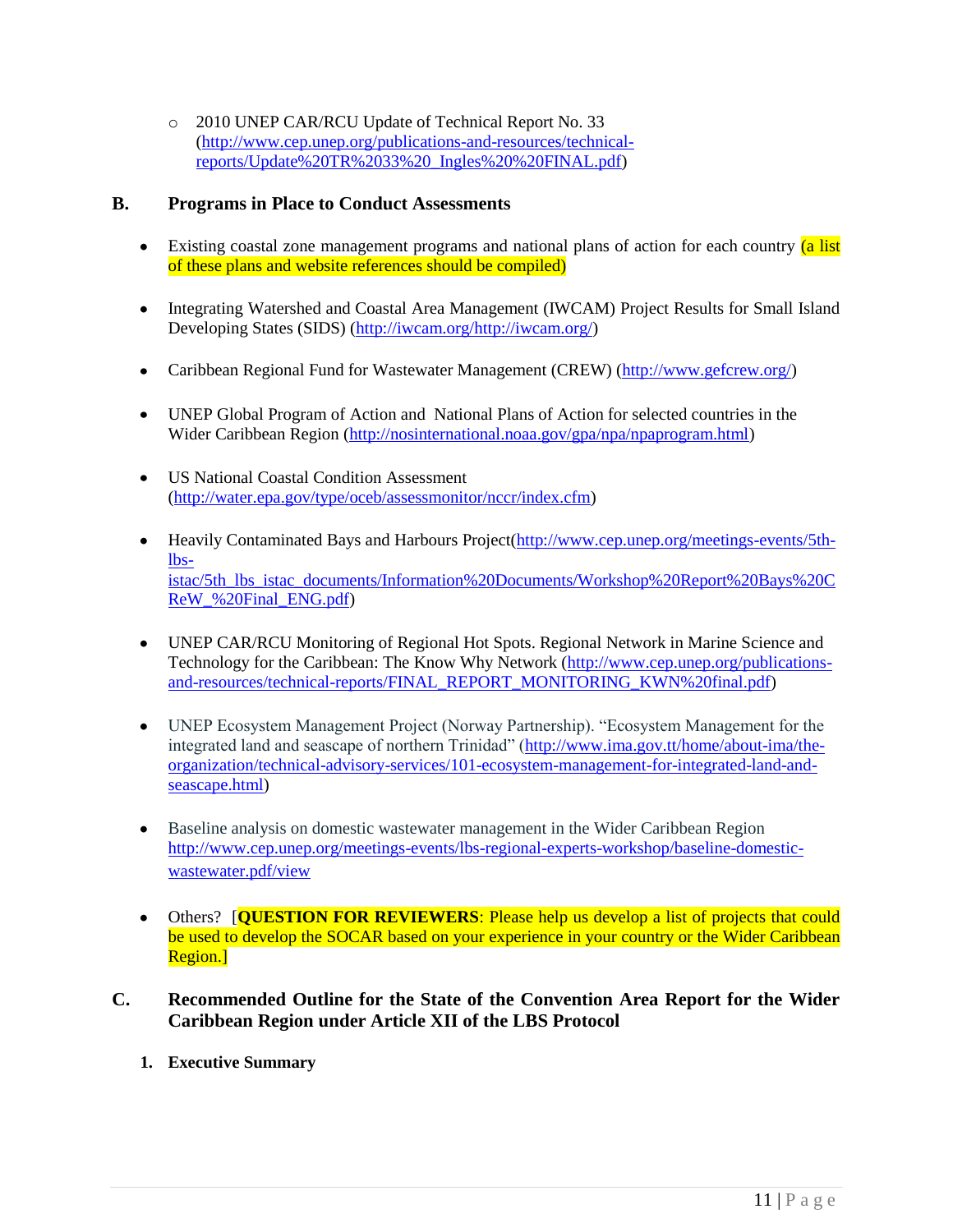- a. Minimum number of pages to characterize the overall state of the Convention area for the countries reporting information.
- b. Prepare this section to provide information to governmental ministers, the media, and the general public.

#### **2. Introduction to the State of the Convention Area Report**

- a. Describe the LBS Protocol and the scope of the SOCAR.
- b. Provide information on the purpose of the SOCAR, its importance, what is it attempting to do, and how it can be used.
- c. Description of the socio-economical features (population, GDP, agricultural, industrial, tourism, fishing) and associated human pressures to the environment in Wider Caribbean Region countries.

#### **3. Geographic Coverage**

- a. The Convention Area as defined in Article 2 of the Cartagena Convention.
- b. Include information to describing countries according to geographic features, similar to the discussion provided in UNEP CEP Technical Report No. 52 such as main oceanographic currents, precipitation and meteorology, major rivers, and discharges, and other essential geographic information to characterize the Wider Caribbean Region.
- c. On page 27 of Technical Report No. 33 (1994), the Wider Caribbean Region was divided into six sub-regions – Gulf of Mexico (I), Western Caribbean (II), Northeastern and Central Caribbean (III) Eastern Caribbean (IV), Southern Caribbean (V), and Equatorial Atlantic North West (VI). Other possible Sub-division is as used in TR 52 (Updated TR 33) page11- the Wider Caribbean Region was divided into five sub-regions *Sub-region I Gulf of Mexico-* includes USA and Mexico; *Sub- region II; Western Caribbean*comprising the countries of Central America with coasts on the Caribbean Sea, Belize, Guatemala, Honduras, Nicaragua, Costa Rica and Panama; *Sub-region III, Southern Caribbean* **-**comprises the countries of the South American Continent: Colombia, Venezuela, Guyana, French Guyana, Suriname, Aruba and Netherlands Antilles; *Subregion IV Eastern Caribbean***-** islands including Anguilla, Antigua and Barbuda, Barbados, British Virgin Islands, Dominica, Grenada, Guadeloupe, Martinique, Montserrat, St. Lucia, St. Martin, St. Barthelemy, St. Kitts and Nevis, Saint Vincent and the Grenadines, U.S. Virgin Islands and Trinidad and Tobago; **Sub-region V Northeast and Central Caribbean-** includes Bahamas, Cayman Islands, Cuba, Dominican Republic, Haiti, Jamaica, Puerto Rico and Turks and Caicos. [**QUESTION FOR REVIEWERS**: Are these sub-regions acceptable for the SOCAR? – Basis for sub-groupings should be inserted here. The working group should decide on the acceptability of the selection criteria used for the determination of the sub-groups.] TR52 sub-regions are more in line with current economic activities in the countries of the **WCR**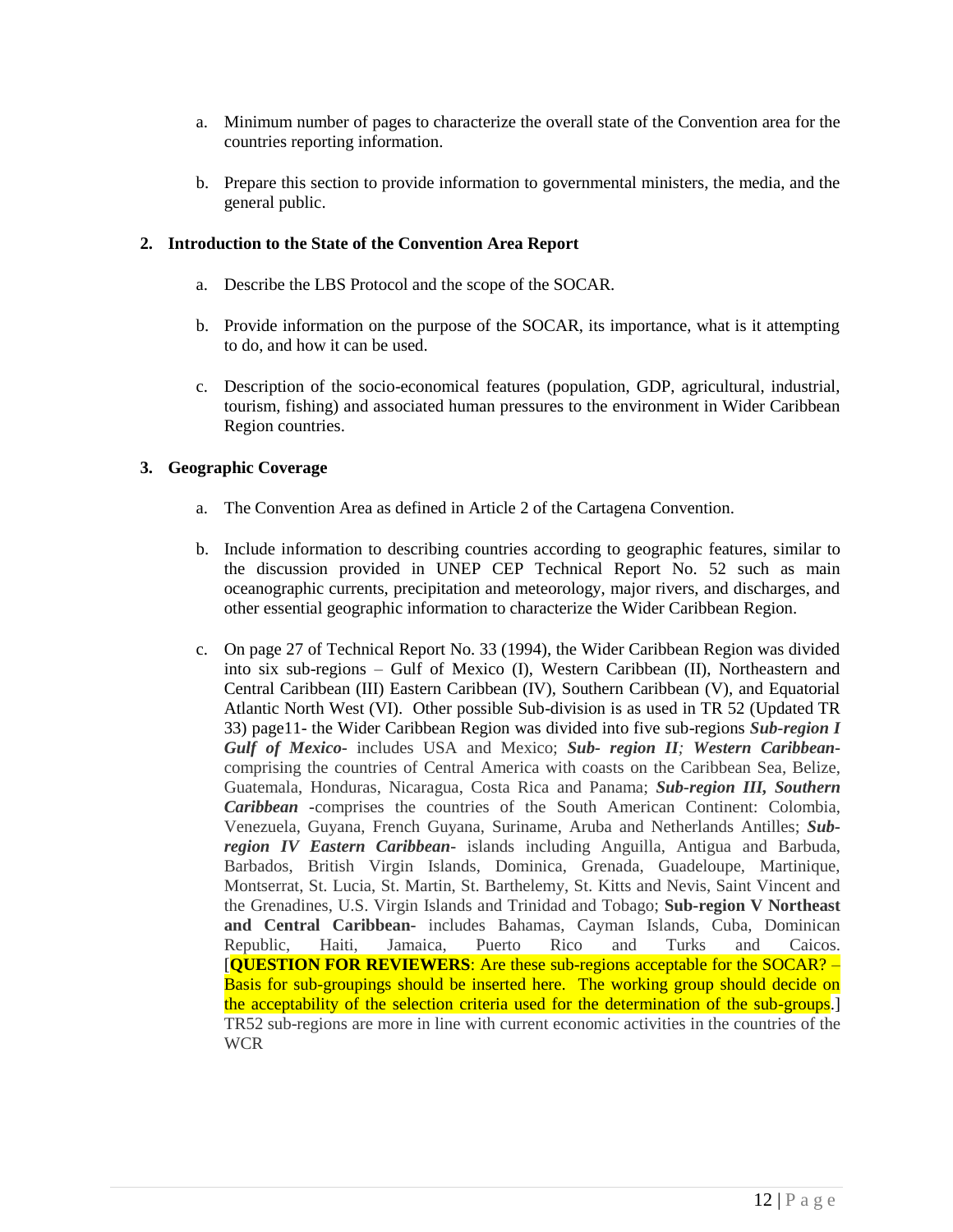d. The target coverage should be the full ocean area out to the EEZ. It must be stated however that the initial focus should be the coastal areas with a projection to achieve the target for each sub-group

#### **4. Background Information**

- a. Summary of main land-based activities and sources of pollution.
- b. What types of data exist now in the region?
- c. What programs are in place to conduct assessments (e.g. IWCAM, country-specific programs, Caribbean-wide, etc), and what policies and legislations are in place or is being implemented at the Country level aimed at achieving the LBS's objectives.
- d. What challenges do countries face in addressing LBS pollution?
- e. Historical pattern and trends in data, if available

#### **5. Condition of Caribbean Watersheds and Coastal Areas**

- a. Report "…information on measures adopted, results obtained and any difficulties experienced in implementation of the LBS Protocol" (Article XII.1 – Reporting).
- b. Use LBS Protocol Article VI Monitoring and Assessment Programs and guidance from the LBS Protocol's Scientific, Technical, and Advisory Committee to assess conditions.
- c. Use a system similar to the U.S. National Coastal Condition Assessment Program that shows Good Area as green, Fair Areas as yellow, and Poor Area as red or could use the classification of coastal areas in Class I and II according to the LBS Protocol. Or it could be a system of green, yellow and red for Class I waters and a different one for Class II waters.
- d. Member States could also report, where possible, on information and findings obtained from current scientific studies similar to what was done in the NOWPAP POMRAC report (http://pomrac.nowpap.org/). This report included information such as occurrences of fish kills, harm full algal blooms (HABs), oil spills, and other sources of pollutants in the marine environment not assessed by the proposed indicators.

#### **6. Description of National Watersheds, Coastal Areas, and Marine Areas throughout the Region**

Use GIS information where available to show:

- a. watershed boundaries,
- b. land use,
- c. sources of land-based pollution,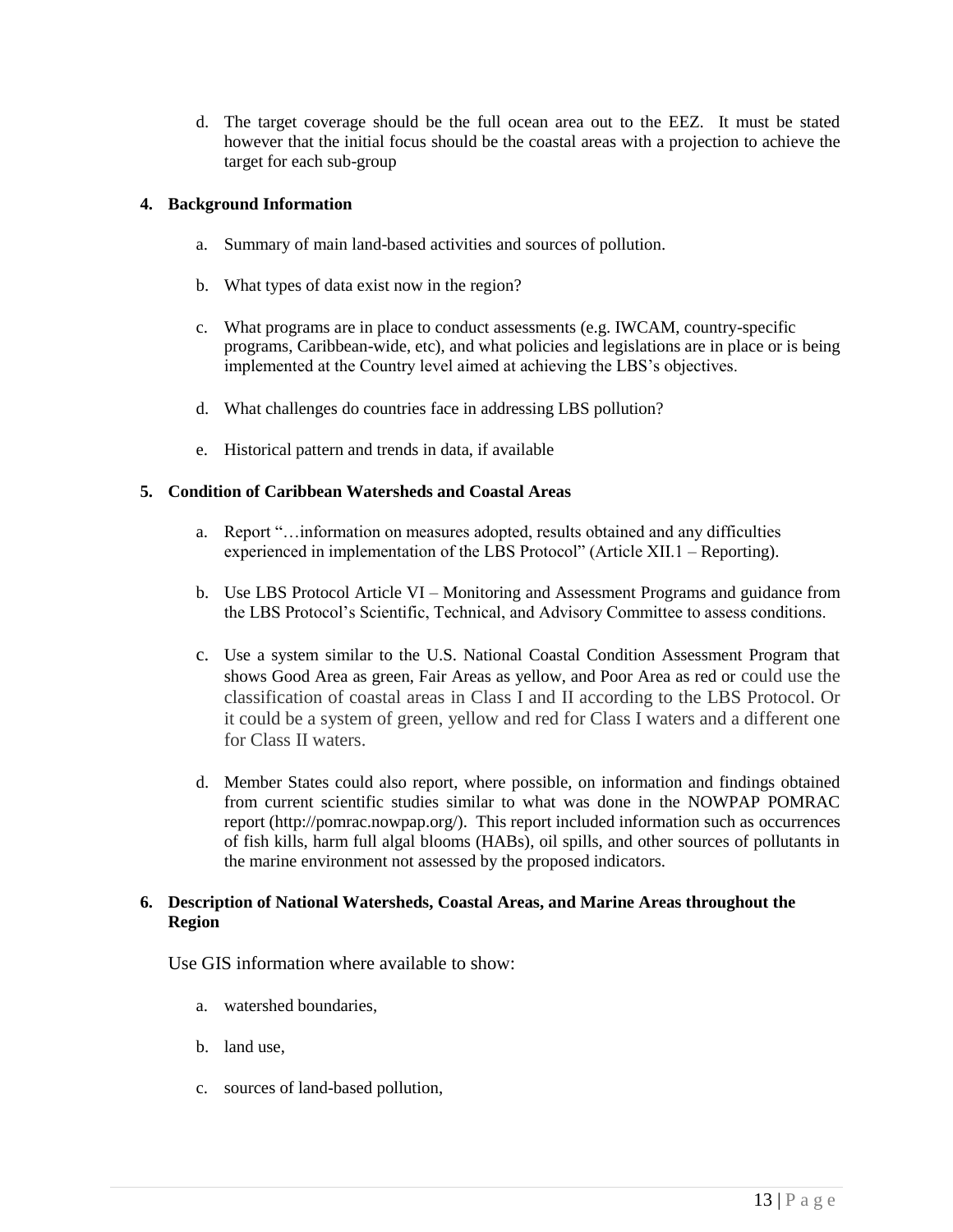- d. rivers, streams, gullies, wetlands,
- e. nesting sites, seagrass beds, mangroves, coral reefs and fish sanctuaries,
- f. discharge points and areas,
- g. bathymetry,
- h. monitoring sites,
- i. hazardous waste, recycling, waste disposal and contaminated sites and areas,
- j. human use areas including growth centres,
- k. sensitive biological areas, including fisheries and
- l. other similar data layers.( Shipping lanes, mining activity and oil exploration both onshore and off shore)

#### **7. Analysis and Comparison of Current Environmental Information on Watersheds and Coastal Area Conditions Compared to Cut Values and Previous Environmental Information**

- a. Support to the use of monitoring parameters proposed at the 26-30 September 2011 UNEP CEP Workshop on Monitoring and Assessment.
- b. Determine cut values (see Annex 1) based on a system similar to the one used by the U.S. National Coastal Condition Report [\(http://water.epa.gov/type/oceb/assessmonitor/nccr/index.cfm\)](http://water.epa.gov/type/oceb/assessmonitor/nccr/index.cfm).
- c. Identify field sampling and monitoring methods and laboratory analytical methods for each selected parameter.

#### **8. Best Management Practices to Prevent, Reduce and Control Pollution of the Convention Area**

- a. Identify current, proposed, and suggested BMPs to improve impaired watershed or coastal area conditions.
- b. Where possible, discuss results from any previously implemented BMPs and monitoring results to document the success of the selected BMPs.

#### **9. Challenges for Implementing LBS Protocol**

- a. Policies
- b. Technical
- c. Information gathering ( including information on the regional capabilities )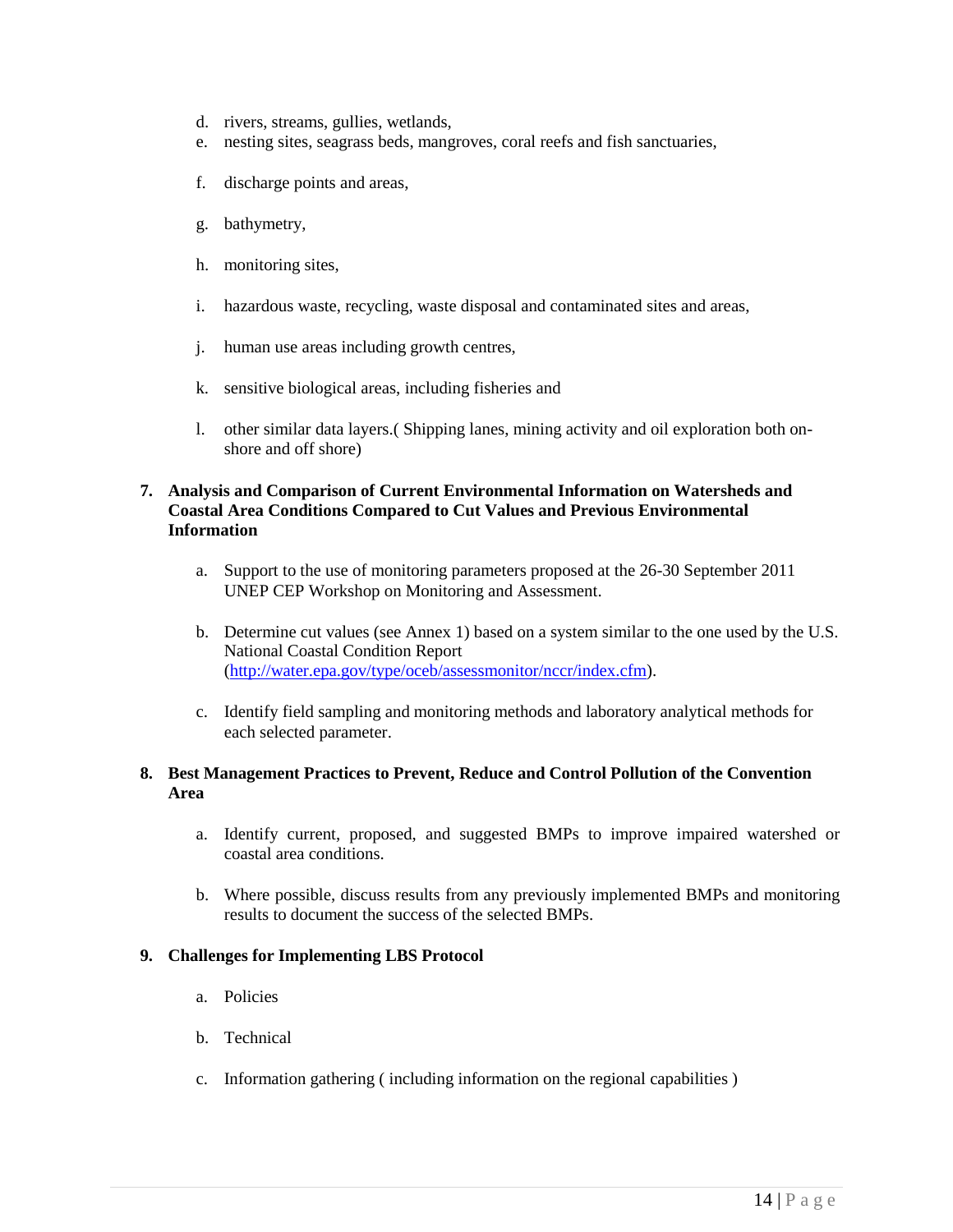#### **10. Emerging Issues**

This section would highlight efforts like CReW, IWCAM II, and anything else countries can say to show how they are implementing the LBS Protocol and making positive changes to reduce LBS pollution. This section could include the research focus of the region and deal with other impacts to the marine environment related to LBS pollution that may include physical alteration and destruction of coastal habitats (PADH), marine litter, climate change issues, e-waste, or any conditions affecting the marine environment in member states.

\*\*\*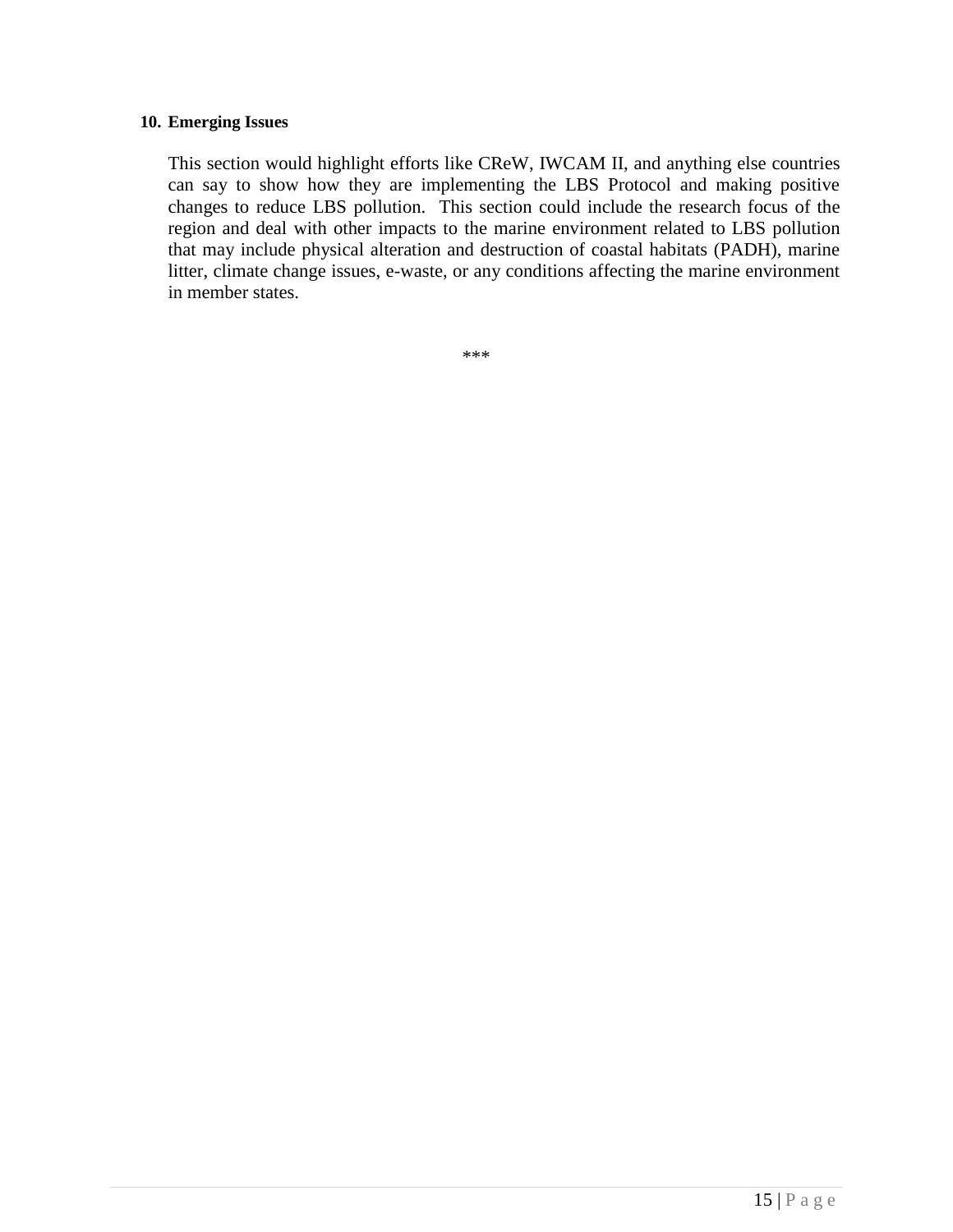## **Annex 1**

## **DRAFT Cut Values to Evaluate Monitoring Data from Coastal Segments**

## **NOTES**:

 $\overline{a}$ 

- (1) The cut values should not be considered as criteria, standards, or regulatory values. The cut values are to be used to evaluate monitoring results so environmental conditions in the Wider Caribbean Region can be assessed.
- (2) Many of the cut values need to be defined, see gray highlighted units.
- (3) Methods and detection levels for field and/or laboratory analyses need to be defined.
- (4) Consider Class I and Class II cut values for coastal and marine waters.

| <b>Monitoring</b><br><b>Parameters: Physical</b><br>Condition <sup>1</sup> | <b>Continental</b><br><b>Coastal Segments</b>                                                                                                       | <b>Island</b><br><b>Coastal Segments</b>                                                                                                            |  |
|----------------------------------------------------------------------------|-----------------------------------------------------------------------------------------------------------------------------------------------------|-----------------------------------------------------------------------------------------------------------------------------------------------------|--|
| Conductivity<br>1.                                                         | Less than $2.0 \text{ mS/cm}$<br>Good<br>Fair<br>$?0$ mS/cm to $?0$<br>mS/cm<br>Greater than ?.0 mS/cm<br>Poor                                      | Less than $?0 \text{ mS/cm}$<br>Good<br>Fair<br>$?0$ mS/cm to $?0$<br>mS/cm<br>Poor<br>Greater than ?.0 mS/cm                                       |  |
| 2.<br>pH <sup>**</sup> (see Annex<br>$III.C.1-2)$                          | Good<br>$2.0$ to $2.0$ pH units<br>Fair<br>Less than ?.0 or greater<br>than ?.0 pH units<br>Less than 5.0 or greater<br>Poor<br>than 10.0 pH units. | $2.0$ to $2.0$ pH units<br>Good<br>Fair<br>Less than ?.0 or greater<br>than ?.0 pH units<br>Poor<br>Less than 5.0 or greater<br>than 10.0 pH units. |  |
| 3.<br>Salinity                                                             | Good<br>$2.0$ ppt to $2.0$ ppt<br>Fair<br>Less than ?.0 ppt or<br>greater than ?.0 ppt<br>Less than ?.0 ppt or<br>Poor<br>greater than ?.0 ppt      | Good<br>$2.0$ ppt to $2.0$ ppt<br>Fair<br>Less than ?.0 ppt or<br>greater than ?.0 ppt<br>Less than ?.0 ppt or<br>Poor<br>greater than ?.0 ppt      |  |
| 4.<br>Temperature                                                          | ?.0 $\mathrm{^{\circ}C}$ to ?.0 $\mathrm{^{\circ}C}$<br>Good                                                                                        | ?.0 °C to ?.0 °C<br>Good                                                                                                                            |  |

<sup>&</sup>lt;sup>1</sup> Parameters proposed at the 26-30 September 2011 UNEP CEP Workshop on Monitoring and Assessment.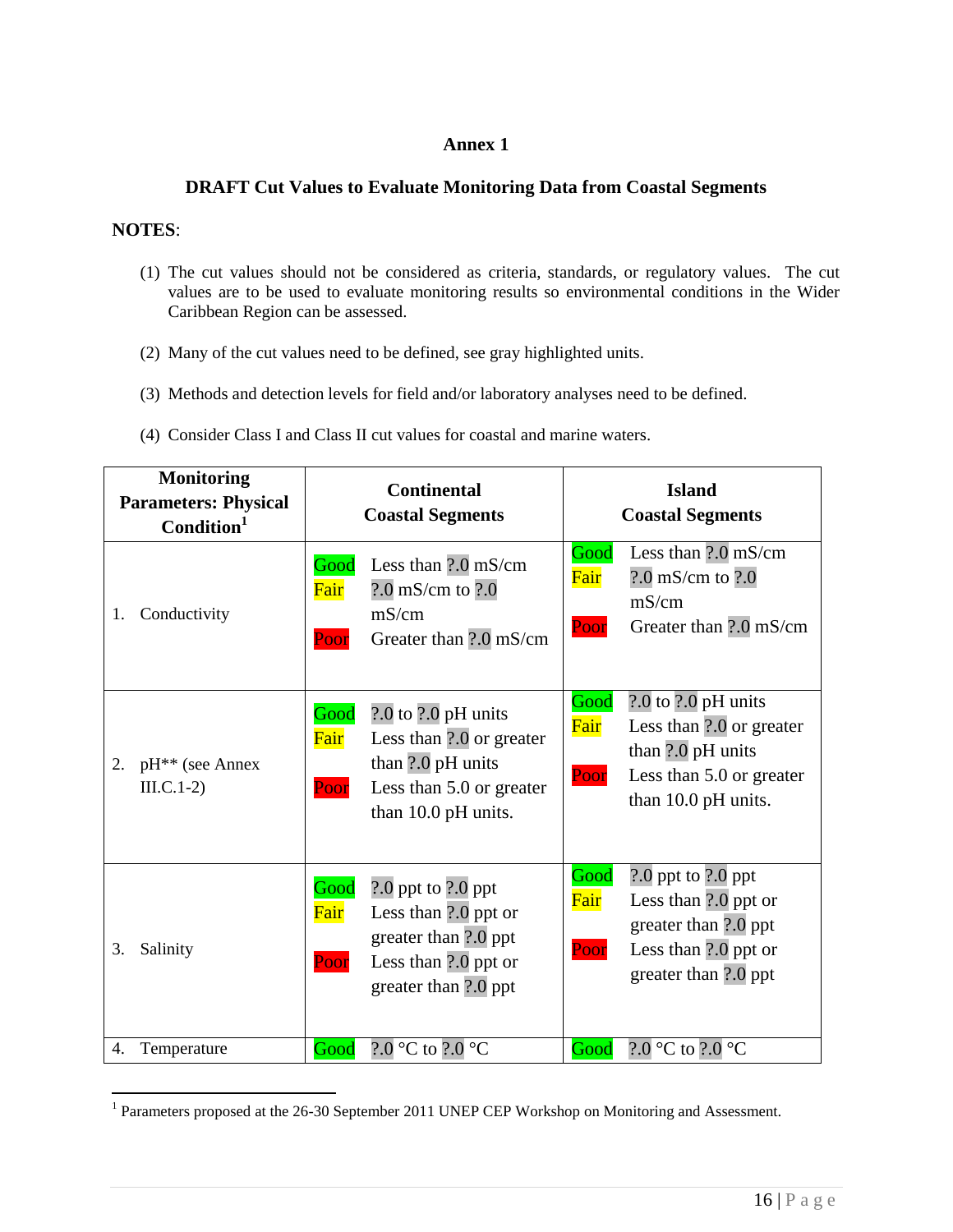| <b>Monitoring</b><br><b>Parameters: Physical</b><br>Condition <sup>1</sup> | <b>Continental</b><br><b>Coastal Segments</b> |                                  |      | <b>Island</b><br><b>Coastal Segments</b> |
|----------------------------------------------------------------------------|-----------------------------------------------|----------------------------------|------|------------------------------------------|
|                                                                            | Fair                                          | Less than $?0^{\circ}$ C or      | Fair | Less than $2.0\degree$ C or              |
|                                                                            |                                               | greater than $?0^{\circ}$ C      |      | greater than $2.0\textdegree C$          |
|                                                                            | Poor                                          | Less than $?0^{\circ}$ C or      | Poor | Less than $?0^{\circ}$ C or              |
|                                                                            |                                               | greater than $?0^{\circ}$ C      |      | greater than $2.0 \degree$ C             |
|                                                                            |                                               |                                  |      |                                          |
|                                                                            | Good                                          | Greater than ?.0 m               | Good | Greater than ?.0 m                       |
| 5.<br>Transmissivity (water                                                | Fair                                          | $?0$ m to $?0$ m                 | Fair | $?0 \text{ m}$ to $?0 \text{ m}$         |
| clarity) <sup>2</sup>                                                      | Poor                                          | Less than $2.0 \text{ m}$        | Poor | Less than $2.0 \text{ m}$                |
|                                                                            |                                               |                                  |      |                                          |
|                                                                            | Good                                          | Greater than ?.0 m               | Good | Greater than ?.0 m                       |
| Turbidity <sup>3</sup><br>6.                                               | Fair                                          | $?0 \text{ m}$ to $?0 \text{ m}$ | Fair | $?0 \text{ m}$ to $?0 \text{ m}$         |
|                                                                            | Poor                                          | Less than $2.0 \text{ m}$        | Poor | Less than $2.0 \text{ m}$                |
|                                                                            |                                               |                                  |      |                                          |

Gray highlighted values need to be determined.

 $* =$  Cut values obtained from the U.S. National Coastal Condition Report III (2008); [http://water.epa.gov/type/oceb/assessmonitor/nccr/index.cfm.](http://water.epa.gov/type/oceb/assessmonitor/nccr/index.cfm)

\*\* = Poor values obtained from the table for Discharges into Class I Waters in Annex III of the LBS Protocol.

 $\overline{a}$ 

 $2^2$  Additional field monitoring parameter proposed by the US.

<sup>&</sup>lt;sup>3</sup> Additional field monitoring parameter proposed by Trinidad and Tobago.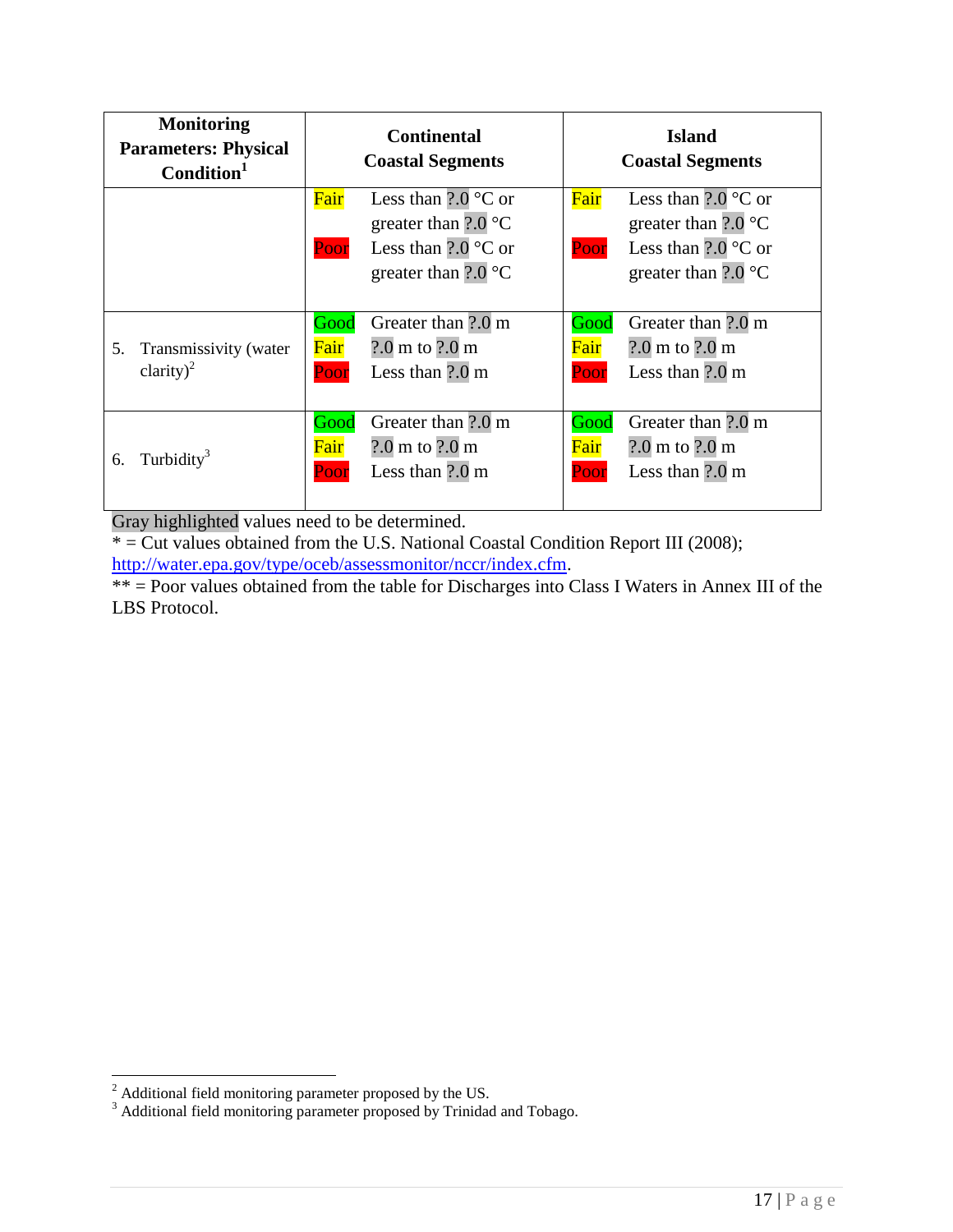| <b>Monitoring Parameter:</b>                                                     |                      | <b>Continental</b>                                                              |                      | <b>Island</b>                                                                           |
|----------------------------------------------------------------------------------|----------------------|---------------------------------------------------------------------------------|----------------------|-----------------------------------------------------------------------------------------|
| <b>Water Quality Tests<sup>4</sup></b>                                           |                      | <b>Coastal Segments</b>                                                         |                      | <b>Coastal Segments</b>                                                                 |
| Chlorophyll $(a)$ <sup>*5</sup><br>1.                                            | Good<br>Fair<br>Poor | Less than $5.0 \mu g/L$<br>5.0 μg/L to 20.0 μg/L<br>Greater than $20.0 \mu g/L$ | Good<br>Fair<br>Poor | Less than $0.5 \mu g/L$<br>$0.5 \mu g/L$ to $1.0 \mu g/L$<br>Greater than $1.0 \mu g/L$ |
| Fats, oil and grease<br>2.<br>(see Annex III.C.1-2) $6$                          | Good<br>Fair<br>Poor | Less than $?0 \text{ mg/L}$<br>$2.0$ to $2.0$ mg/L<br>Greater than ?.0 mg/L     | Good<br>Fair<br>Poor | Less than $?0 \text{ mg/L}$<br>$2.0$ to $2.0$ mg/L<br>Greater than ?.0 mg/L             |
| 3.<br>Nitrogen, ammonia                                                          | Good<br>Fair<br>Poor | Less than $?0 \text{ mg/L}$<br>$2.0$ to $2.0$ mg/L<br>Greater than ?.0 mg/L     | Good<br>Fair<br>Poor | Less than ?.0 mg/L<br>$2.0$ to $2.0$ mg/L<br>Greater than ?.0 mg/L                      |
| Nitrogen, total (nitrate +<br>4.<br>nitrite, OR nitrate +<br>nitrite + ammonia)* | Good<br>Fair<br>Poor | Less than 0.1 mg/L<br>$0.1$ to $0.5$ mg/L<br>Greater than 0.5 mg/L              | Good<br>Fair<br>Poor | Less than 0.05 mg/L<br>$0.05$ to $0.1$ mg/L<br>Greater than 0.1 mg/L                    |
| 5.<br>Oxygen, biochemical<br>demand (5-day) (see<br>Annex III.C.1-2)             | Good<br>Fair<br>Poor | Less than $\overline{?0}$ mg/L<br>$2.0$ to $2.0$ mg/L<br>Greater than ?.0 mg/L  | Good<br>Fair<br>Poor | Less than $?0 \text{ mg/L}$<br>$2.0$ to $2.0$ mg/L<br>Greater than ?.0 mg/L             |
| Oxygen, dissolved*<br>7.                                                         | Good<br>Fair<br>Poor | Greater than 5.0 mg/L<br>5.0 to 2.0 mg/L<br>Less than $2.0 \text{ mg/L}$        | Good<br>Fair<br>Poor | Greater than 5.0 mg/L<br>5.0 to 2.0 mg/L<br>Less than $2.0 \text{ mg/L}$                |
| Phosphorus, total*<br>6.                                                         | Good<br>Fair<br>Poor | Less than 0.01 mg/L<br>$0.01$ to $0.05$ mg/L<br>Greater than 0.05 mg/L          | Good<br>Fair<br>Poor | Less than $0.005$ mg/L<br>$0.005$ to $0.01$ mg/L<br>Greater than 0.01 mg/L              |
| Suspended solids, total<br>7.<br>(see Annex III.C.1-2)                           | Good<br>Fair<br>Poor | Less than $?0 \text{ mg/L}$<br>$2.0$ to $2.0$ mg/L<br>Greater than ?.0 mg/L     | Good<br>Fair<br>Poor | Less than $?0 \text{ mg/L}$<br>$2.0$ to $2.0$ mg/L<br>Greater than ?.0 mg/L             |

Gray highlighted values need to be determined.

 $* =$  Cut values obtained from the U.S. National Coastal Condition Report III (2008); [http://water.epa.gov/type/oceb/assessmonitor/nccr/index.cfm.](http://water.epa.gov/type/oceb/assessmonitor/nccr/index.cfm)

\*\* = Poor values obtained from the table for Discharges into Class I Waters in Annex III of the LBS Protocol.

<sup>5</sup> Additional water quality test proposed by Trinidad and Tobago and AMEP/CIMAB.

<sup>&</sup>lt;sup>4</sup> Parameters proposed at the 26-30 September 2011 UNEP CEP Workshop on Monitoring and Assessment.

<sup>&</sup>lt;sup>6</sup> Fourier transform infrared spectroscopy (FT-IR) or dissolve and dispersed petroleum hydrocarbons (DDPH) proposed as analytical methods.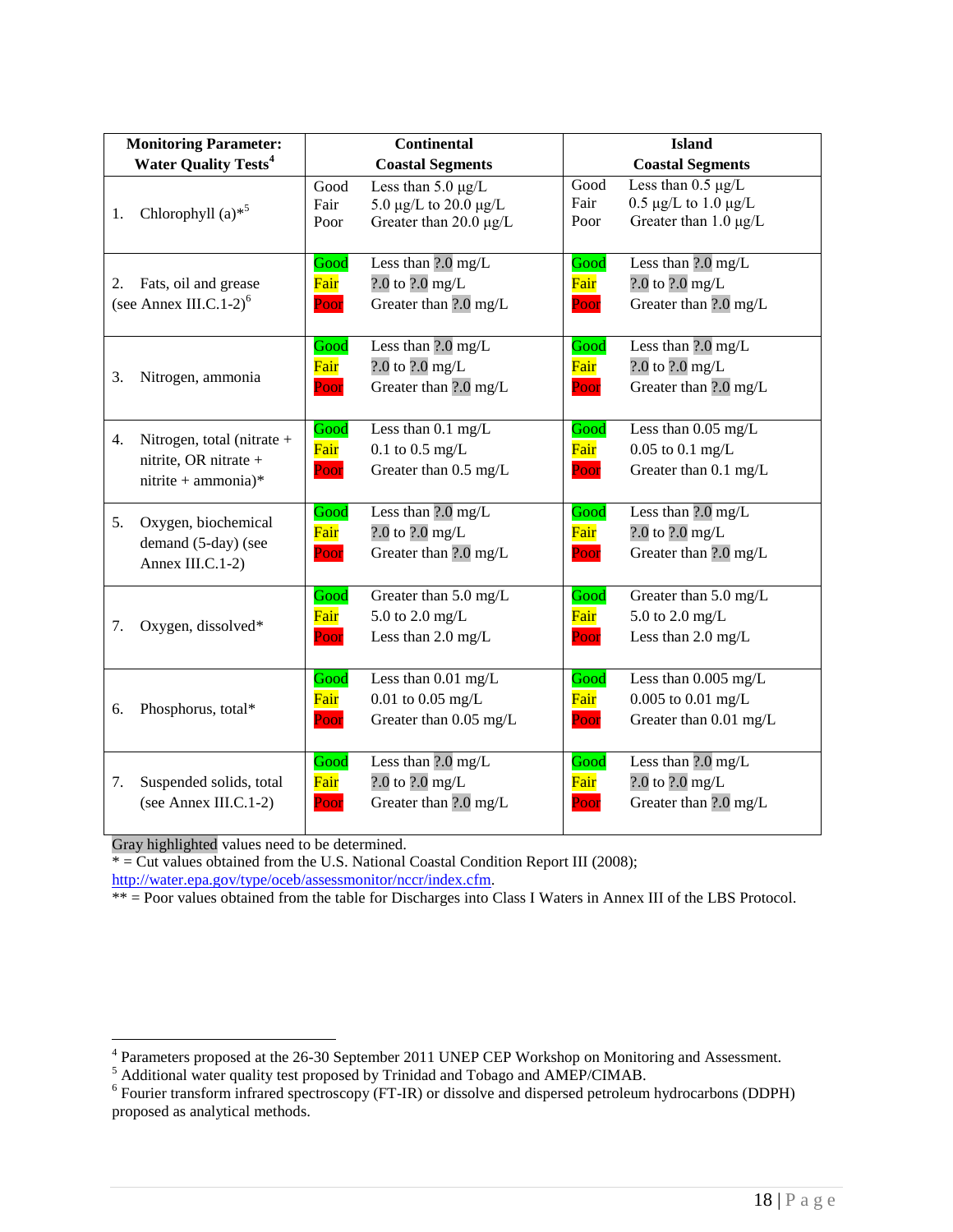| <b>Monitoring</b><br><b>Parameter:</b><br><b>Bacteriological Tests<sup>7</sup></b> | <b>Continental</b><br><b>Coastal Segments</b> |                                                                                                                                        | <b>Island</b><br><b>Coastal Segments</b> |                                                                                                                                        |
|------------------------------------------------------------------------------------|-----------------------------------------------|----------------------------------------------------------------------------------------------------------------------------------------|------------------------------------------|----------------------------------------------------------------------------------------------------------------------------------------|
| Enterococcus spp.**<br>1.<br>(see Annex III.C.2)                                   | Good<br>Fair<br>Poor                          | Less than ? MPN/100ml<br>monthly average<br>? to 35 MPN/100 ml<br>monthly average<br>Greater than 35<br>MPN/100ml monthly<br>average   | Good<br>Fair<br>Poor                     | Less than ? MPN/100ml<br>monthly average<br>? to 35 MPN/100 ml<br>monthly average<br>Greater than 35<br>MPN/100ml monthly<br>average   |
| 2.<br>Escherichia coli**(see<br>Annex III.C.2)                                     | Good<br>Fair<br>Poor                          | Less than ? MPN/100ml<br>monthly average<br>? to 126 MPN/100 ml<br>monthly average<br>Greater than 126<br>MPN/100ml monthly<br>average | Good<br>Fair<br>Poor                     | Less than ? MPN/100ml<br>monthly average<br>? to 126 MPN/100 ml<br>monthly average<br>Greater than 126<br>MPN/100ml monthly<br>average |

Gray highlighted values need to be determined.

\*\* = Poor values obtained from the table for Discharges into Class I Waters in Annex III of the LBS Protocol.

<sup>&</sup>lt;sup>7</sup> Parameters proposed at the 26-30 September 2011 UNEP CEP Workshop on Monitoring and Assessment.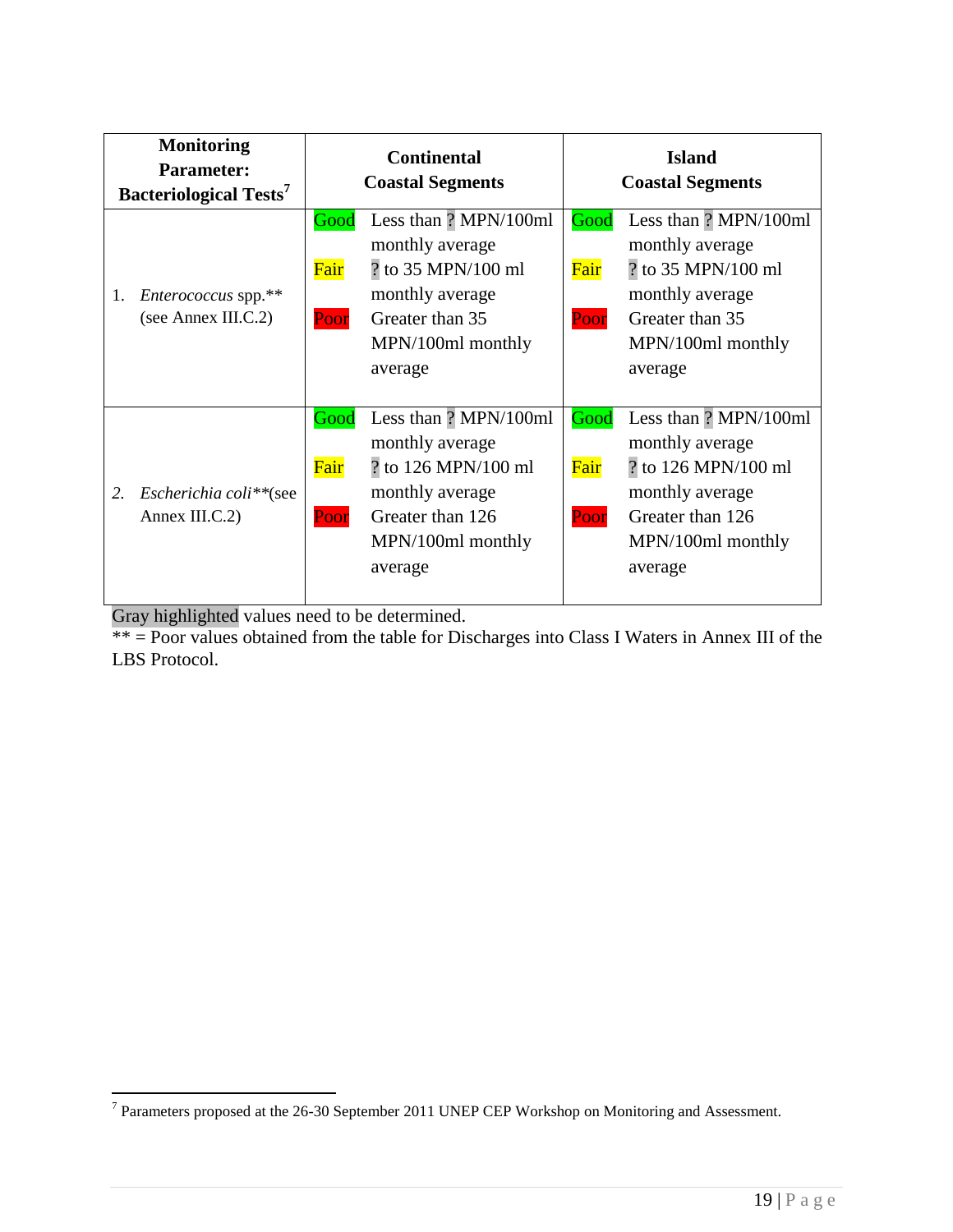## **Cut Values for Water Quality Monitoring Parameters in Each Coastal Segment**\*

- Good Less than 10% of the coastal segment is in poor condition and more than 50% of the coastal segment is in good condition.
- Fair 10% to 25% of the coastal segment is in poor condition, or more than 50% of the coastal segment is in combined poor and fair condition.
- **Poor** More than 25% of the coastal segment is in poor condition.

\* = Cut values are similar to those defined in the U.S. National Coastal Condition Report III (2008); [http://water.epa.gov/type/oceb/assessmonitor/nccr/index.cfm.](http://water.epa.gov/type/oceb/assessmonitor/nccr/index.cfm)

## **Cut Values for Water Quality Index by Country or a Specific Region of a Country**\*

- Good Less than 10% of the coastal segments for a country or a specific region of a country's coast are in poor condition, and more than 50% of the coastal segments for a country or a specific region of a country's coast are in good condition.
- Fair  $10\%$  to 20% of the coastal segments of a country or a specific region of a country's coast is in poor condition, or more than 50% of the coastal segments of a country or a specific region of a country's coast is in combined fair and poor condition.
- Poor More than 20% of the coastal segments of a country or a specific region of a country's coast is in poor condition.

\* = Cut values are similar to those defined in the U.S. National Coastal Condition Report III (2008); [http://water.epa.gov/type/oceb/assessmonitor/nccr/index.cfm.](http://water.epa.gov/type/oceb/assessmonitor/nccr/index.cfm)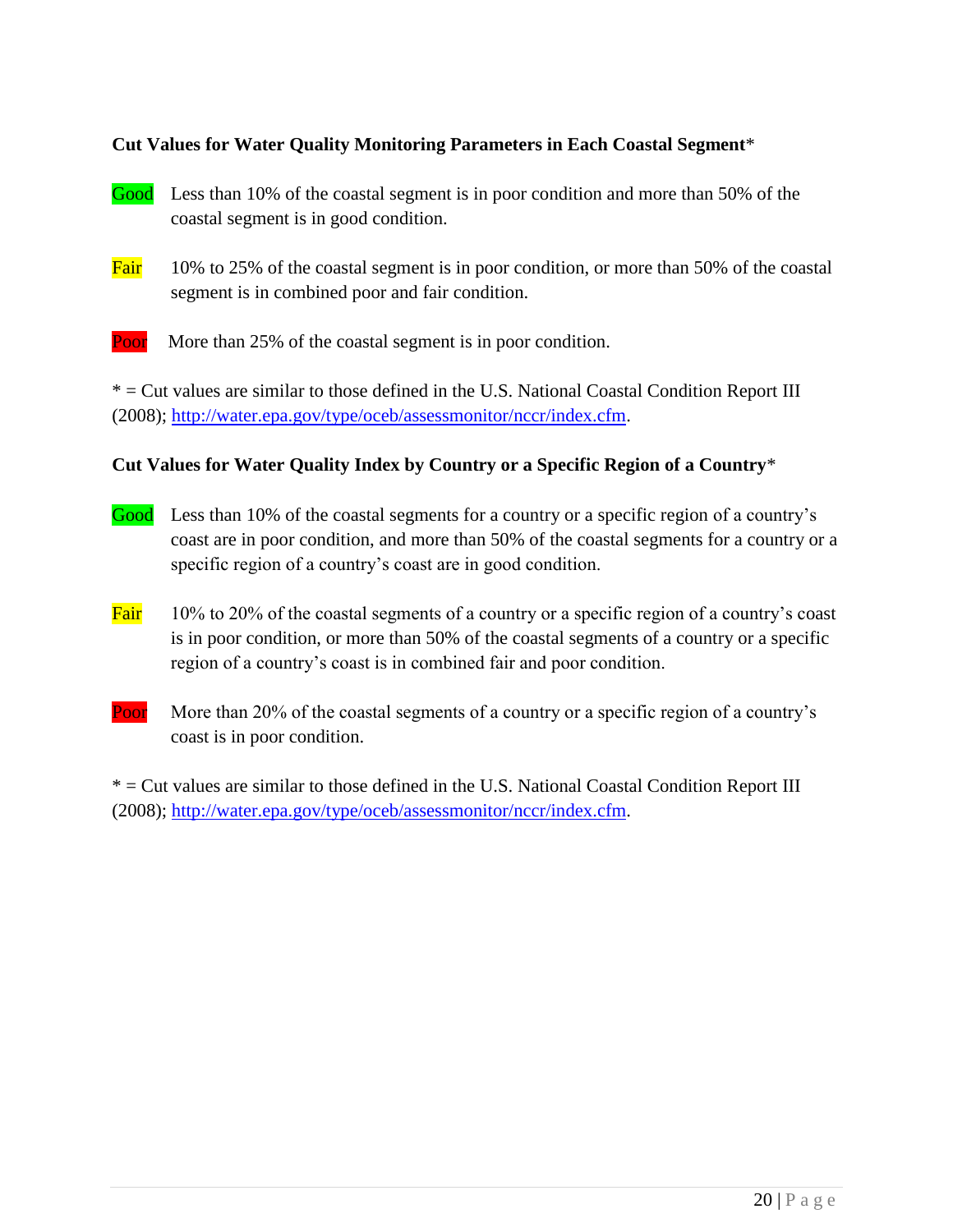## **Alternate consideration for table (proposed by RAC-Cimab)**

| <b>Monitoring</b>                  | <b>Water Segments</b>     | <b>Water Segments</b>     |
|------------------------------------|---------------------------|---------------------------|
| <b>Parameters: Physical</b>        | <b>Marine and Coastal</b> | <b>Marine and Coastal</b> |
| <b>Condition</b> <sup>8</sup>      | <b>Class I</b>            | <b>Class II</b>           |
| Conductivity                       |                           |                           |
| $pH^{**}$ (see Annex<br>2.         |                           |                           |
| $\text{III.C.1-2}$                 |                           |                           |
| Salinity<br>3.                     |                           |                           |
| Temperature<br>4.                  |                           |                           |
| 5. Transmissivity (water           |                           |                           |
| clarity) $^{9}$                    |                           |                           |
| Turbidity $\overline{^{10}}$<br>6. |                           |                           |

| <b>Monitoring</b>                  | <b>Water Segments</b>     | <b>Water Segments</b>     |
|------------------------------------|---------------------------|---------------------------|
| <b>Parameter: Water</b>            | <b>Marine and Coastal</b> | <b>Marine and Coastal</b> |
| <b>Quality Tests</b> <sup>11</sup> | <b>Class I</b>            | <b>Class II</b>           |
| Fats, oil and grease<br>1.         |                           |                           |
| (see Annex III.C.1-2)              |                           |                           |
| Nitrogen, ammonia<br>2.            |                           |                           |
| 3.<br>Nitrogen, total*             |                           |                           |
| Oxygen, biochemical<br>4.          |                           |                           |
| demand (5-day) (see                |                           |                           |
| Annex III.C.1-2)                   |                           |                           |
| 8.<br>Oxygen, dissolved $*$        |                           |                           |
| 5.<br>Phosphorus, total*           |                           |                           |
| Suspended solids,<br>6.            |                           |                           |
| total (see Annex                   |                           |                           |
| $\text{III.C.1-2}$                 |                           |                           |

| <b>Monitoring</b>                          | <b>Water Segments</b>     | <b>Water Segments</b>     |
|--------------------------------------------|---------------------------|---------------------------|
| <b>Parameter:</b>                          | <b>Marine and Coastal</b> | <b>Marine and Coastal</b> |
| <b>Bacteriological Tests</b> <sup>12</sup> | <b>Class I</b>            | <b>Class II</b>           |
| <i>Enterococcus</i> spp.**                 |                           |                           |
| (see Annex III.C.2)                        |                           |                           |
| <i>Escherichia coli**</i> (see             |                           |                           |
| Annex III.C.2)                             |                           |                           |

<sup>&</sup>lt;sup>8</sup> Parameters proposed at the 26-30 September 2011 UNEP CEP Workshop on Monitoring and Assessment.

 $9$  Additional field monitoring parameter proposed by the US delegation at the 26-30 September 2011 Workshop.

<sup>&</sup>lt;sup>10</sup> Additional field monitoring parameter proposed by Trinidad and Tobago.

<sup>&</sup>lt;sup>11</sup> Parameters proposed at the 26-30 September 2011 UNEP CEP Workshop on Monitoring and Assessment.

<sup>&</sup>lt;sup>12</sup> Parameters proposed at the 26-30 September 2011 UNEP CEP Workshop on Monitoring and Assessment.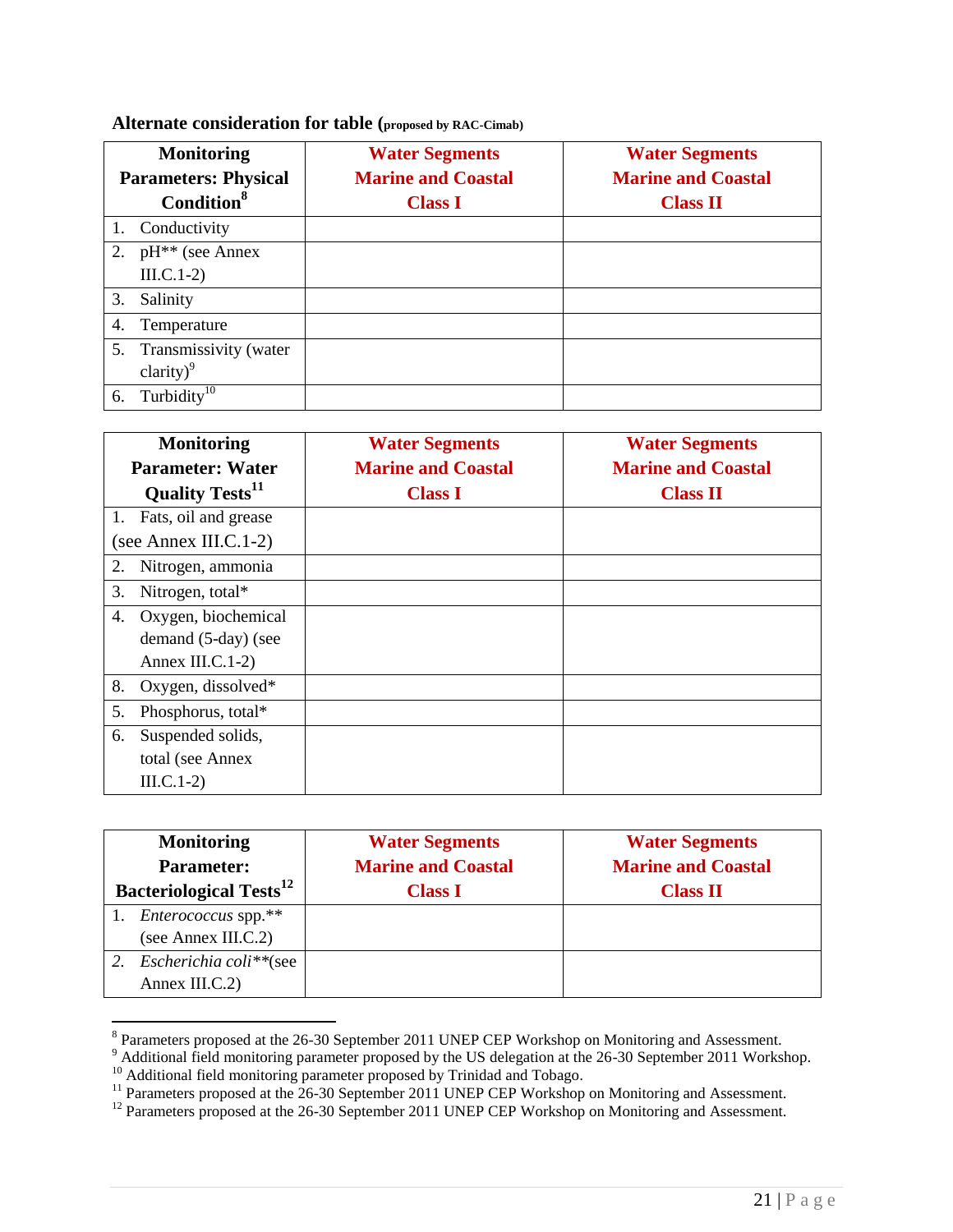#### **Annexes**

## **Annex 1**

#### **Terms of Reference**

#### **Interim Working-Group on Monitoring and Assessment**

#### **1.0 Purpose**

These Terms of Reference (TORs) are intended to provide the background and scope of work for the Interim Working-Group on Monitoring and Assessment (the Interim Working Group) being established to support the further development and implementation of the obligations of the Protocol Concerning Pollution from Land-Based sources (LBS Protocol) of the Cartagena Convention. Continuation of the Interim Working Group's activities and any recommendations developed by the Interim Working Group are subject to the approval of the 1<sup>st</sup> Meeting of the Contracting Parties to the LBS Protocol, based on a review and evaluation by the Contracting Parties at the 1<sup>st</sup> Meeting of the LBS Protocol's Scientific Technical and Advisory Committee.

#### **2.0 Background**

The  $14<sup>th</sup>$  Intergovernmental Meeting (IGM) on the Action Plan for the Caribbean Environment Programme and the 11<sup>th</sup> Meeting of the Contracting Parties (COP) to the Convention for the Protection and Development of the Marine Environment of the Wider Caribbean Region took place in October 2010. Decision  $X\bar{I}$  of the 14<sup>th</sup> IGM/11<sup>th</sup> COP stated that the Parties: (a) recognized the efforts by the Secretariat and by RAC CIMAB to produce the final draft report of the update of Caribbean Environment Programme Technical Report No.33; (b) acknowledged the significant contributions from member Governments to enable the completion of the update; and (c) noted the continued efforts by the Secretariat to strengthen its information and data management capacity and its proposed hosting of clearing house and information dissemination mechanisms. Decision XI included the following two decisions by the  $14<sup>th</sup>$ IGM/11<sup>th</sup> COP: (a) establish an Interim Working Group to continue work related to monitoring and assessment that could use Technical Report No. 33 as a baseline document; with the goal to improve effluent reporting and assessment of water quality conditions throughout the Convention Area, under the LBS Protocol, and (b) request the Secretariat to identify resources for convening regional technical meetings as part of the 2010-2011 Work plan in support of the work."

#### **3.0 Scope of Work**

Under Article XIV (Scientific, Technical and Advisory Committee) of the LBS Protocol,

*3. The Committee shall be responsible for reporting to and advising the Contracting Parties regarding the implementation of this Protocol. To carry out this function the Committee shall:…*

- *(d) provide guidance to the Contracting Parties:*
	- *(i) on measures and methodologies to assess pollutant loads in the Convention area, and to ensure regional compatibility in data; and*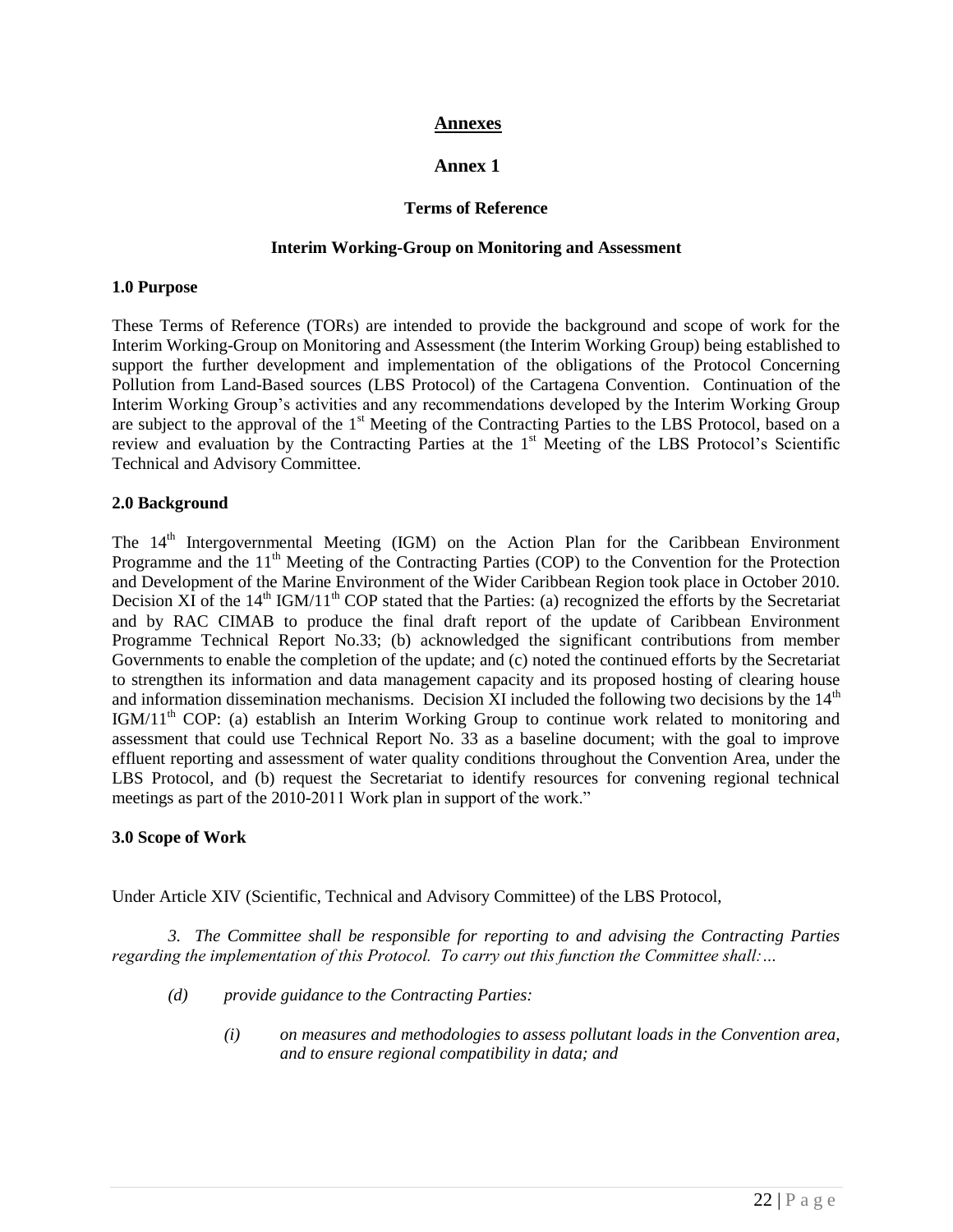- *(ii) on the development of plans, programmes and measures for the implementation of this Protocol.*
- *(e) advise on the formulation of common criteria, guidelines and standards for the prevention, reduction and control of pollution of the Convention area from land-based sources and activities.*
- *(f) propose priority measures for scientific and technical research and management of pollution from land-based sources and activities as well as for control, management practices and monitoring programmes, bearing in mind regional trends and conditions and any information available.*

Based on the designated activities under Article XIV, the Interim Working Group would:

- Provide technical input and guidance to allow the Secretariat to prepare a technical brief on national and/or regional monitoring and assessment studies for discussion at the 1st Meeting of the LBS Protocol's Scientific Technical, and Advisory Committee (STAC). This should take into account the outputs and recommendations of: (a) recent regional monitoring and assessment programmes, (b) projects and activities including work on the update of CEP Technical Report 33, (c) SIDA funded Know Why Network Project, (d) National Programmes of Action, (e) regional baseline wastewater survey and analysis, and (f) any other information or recommendations deemed appropriate by the Interim Working Group;
- Review and provide recommendations on effluent monitoring and assessments and other information that may be used to develop the State of the Convention Area report referred to in Articles XII and XIV of the LBS Protocol, including reporting requirements of the LBS Protocol since its entry into force;
- Provide input to the agenda for the First Meeting of the STAC to the LBS Protocol to be convened in the first half of 2012;
- Provide technical input or recommendations on the adequacy of current measures and methodologies; plan and programmes; and common criteria, standards and/or guidelines within the LBS Protocol, on national and regional capacity building opportunities, regional laboratory capacity for water quality parameter measurements, and, as appropriate, other issues relating to the prevention, reduction and control of pollution in the Wider Caribbean Region in accordance with the obligations of the LBS Protocol;
- Develop the agenda and identify appropriate experts for attending the regional technical workshop scheduled for the last week of September 2011 in Montego Bay, Jamaica. This workshop should consider, *inter alia*, recommendations for improving the State of the Convention Area report, as well as any barriers and constraints to the ratification and the implementation of the LBS Protocol.

#### **4.0 Membership of the Committee**

The membership of the Interim Working Group consists of representatives from the Governments of any Contracting Parties to the Convention that express interest in participating in the Interim Working Group (at this time including the Bahamas, Barbados, Colombia, France, Jamaica, Mexico, Trinidad and Tobago and the United States of America). The LBS Regional Activity Center (RAC) at CIMAB (Cuba) and the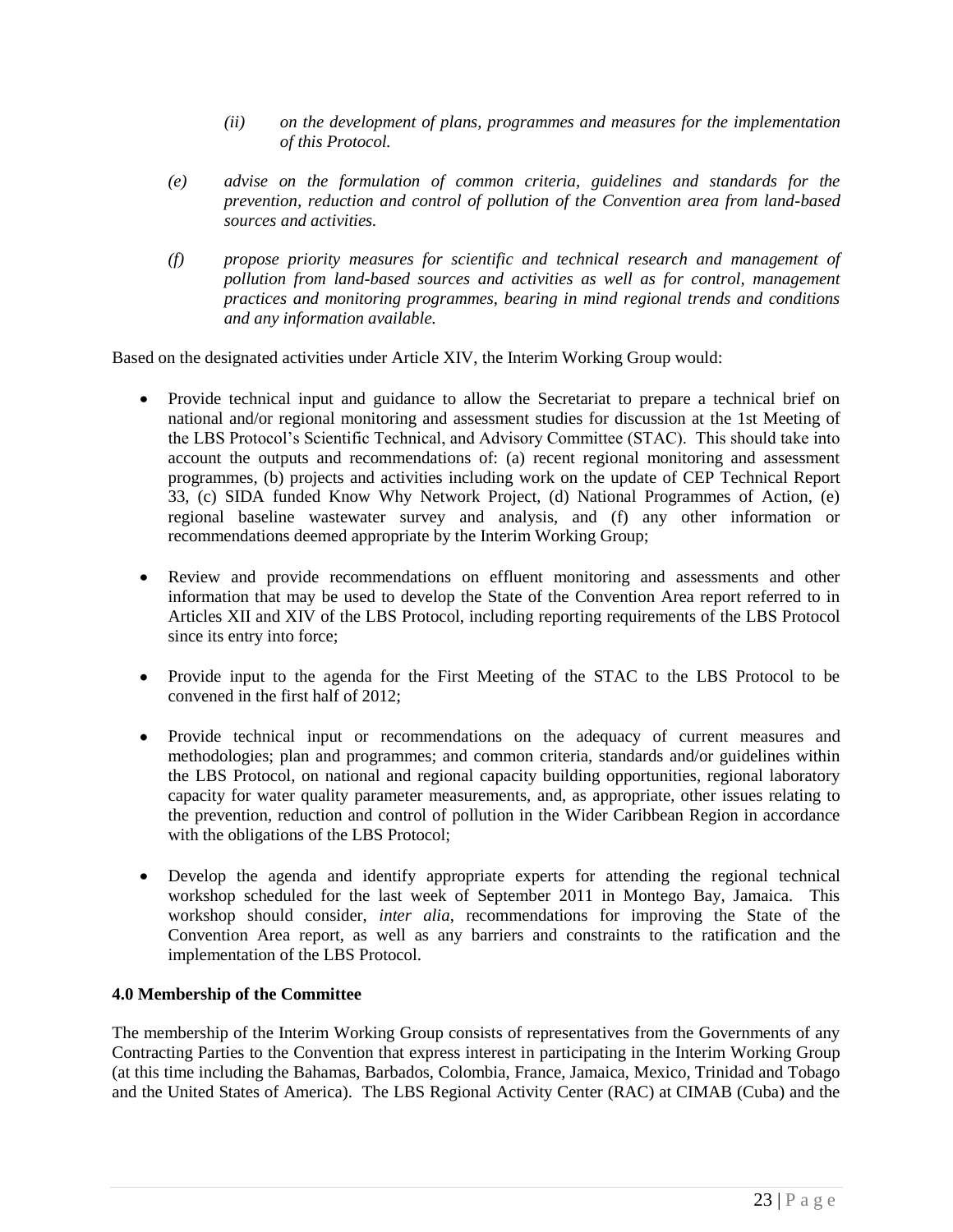RAC at IMA (Trinidad and Tobago) may provide technical advice to the members of the Interim Working Group. The Secretariat should coordinate and administer activities of the Interim Working Group, and at the request of the chair of Interim Working Group may also take part in discussions, as appropriate.

The Officers of the Interim Working Group include a Chairman, a Technical Secretary, and a Recording Secretary. The Chairman and Officers should be selected by consensus of the Interim Working Group members. These officers are expected to serve the Interim Working Group until a formal working group is considered and approved by the Contracting Parties to the LBS Protocol at their first meeting.

The group may wish to request national and/or regional experts as appropriate to provide specific input and advice on any issue being discussed.

#### **5.0 Function of Officers**

The function of each Officer is as follows:

#### **Chairman**

The Chairman should chair each meeting, except as otherwise decided by the group, and should monitor the operation of all activities of the Interim Working Group and the Technical Secretary. The chairman determines the agenda for meetings, should endeavor to ensure that the recommendations are made and assigned tasks are completed by the Interim Working Group in a timely manner, and should coordinate the arrangements for meetings in collaboration with the Secretariat**.**

#### **Recording Secretary**

The Recording Secretary should prepare and circulate notices for meetings three weeks prior and no later than two weeks prior to the meetings; and should circulate reminders for each meeting, and prepare the minutes and relevant action sheets generated from each meeting within one week of same.

#### **Technical Secretary**

In collaboration with the Chair, the Technical Secretary should receive, vet where necessary, and circulate technical documents and reports to the participants of the working group and should also assist with the preparation of technical reports as required.

#### **5.1 Mode of Meetings**

The group is expected to participate in Teleconference Calls and E mail discussions facilitated by the Secretariat.

The members of the Interim Working Group are expected to participate in a 3-4 day regional workshop scheduled to take place in Montego Bay, Jamaica at the end of September 2011. Additional national and regional experts and agencies may be invited to this workshop.

#### **5.2 Language**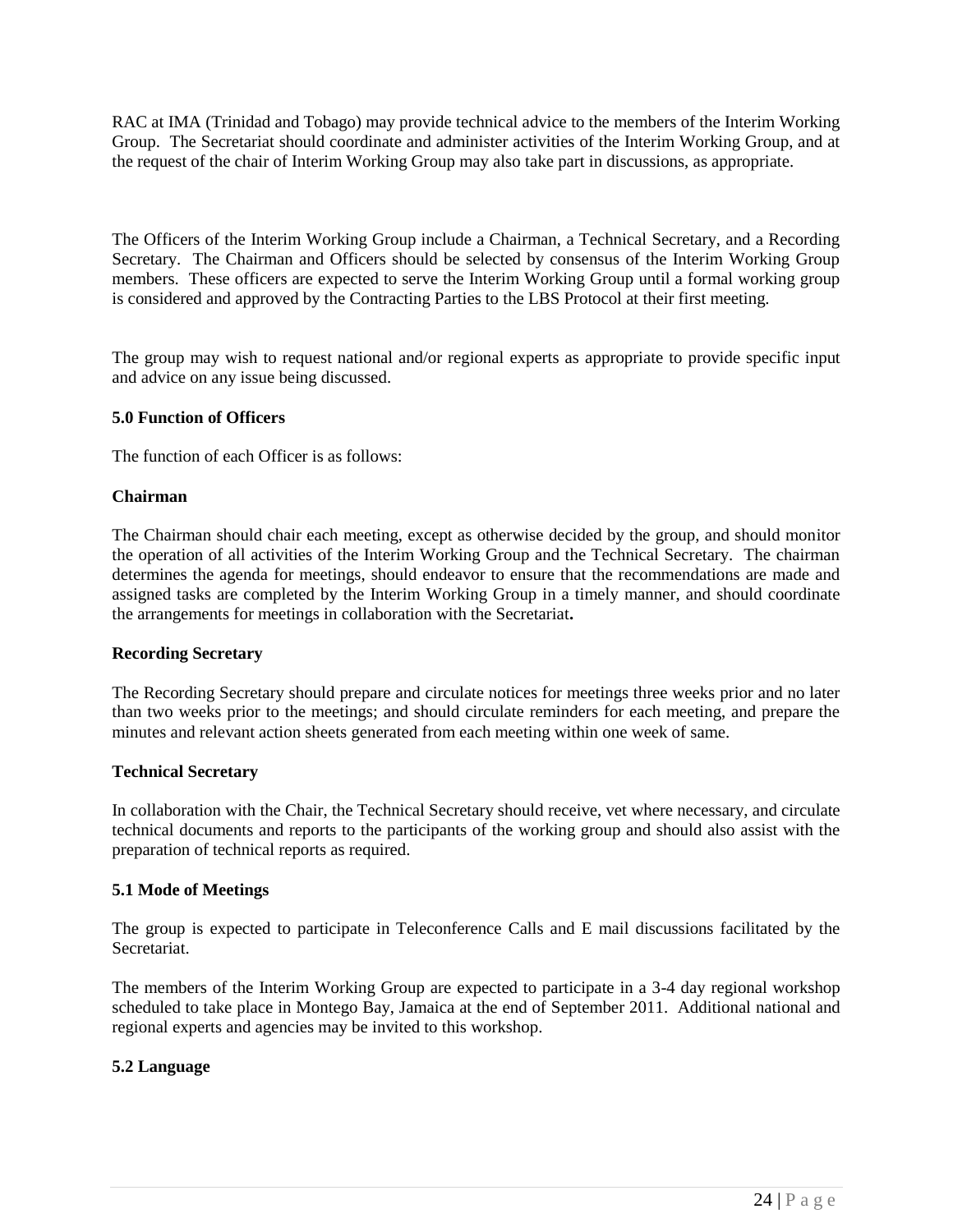Discussions of the Interim Working Group are to be conducted in English, but the Secretariat should make efforts to have important background technical documents available in English, Spanish and French.

#### **5.3 Meeting Schedule**

The first teleconference call is being planned for the week of June 20, 2011. The purpose of this call is to decide upon the terms of reference, decide on an approach for the group's work including schedule of calls, and decide on the main issues to be discussed leading up to the regional workshop for the group.

| <b>Month</b> | <b>Start Time</b>  | <b>Estimated Duration</b> | <b>Tentative Dates</b> |
|--------------|--------------------|---------------------------|------------------------|
|              | (Time in Kingston) |                           |                        |
|              | Jamaica)           |                           |                        |
| June         | 9:30am             | 1hr:45 mins               | June 21, 2011          |
| July         | 9:30am             | 1hr:15 mins               | July 26, 2011          |
| August       | 9:30am             | 1hr:15 mins               | August 23,2011         |
| September    | 9:30am             | 1hr:15 mins               | September 13, 2011     |

#### **6.0 Recommendations**

The Interim Working Group may only make recommendations. Recommendations made by the Interim Working Group within their mandate should be made through a quorum consisting of half of the country representative membership of the Interim Working Group plus one, not including the RACs. All Interim Working Group recommendations are to be referred to the first meeting of the LBS Protocol's STAC for review and evaluation before being forwarded to the first meeting of the LBS Protocol Contracting Parties for their consideration. The Interim Working Group should attempt to decide on recommendations by consensus. However, in the event that consensus cannot be reached, a recommendation should be reported to the LBS STAC showing opinions for and against the recommendation. In the event that decisions on recommendations are needed at meetings and a quorum is not present, the Recording Secretary should submit written notices to all member countries of the Interim Working Group for a recommendation by consensus or, if consensus cannot be reached, include information for and against the proposed recommendation, which may be via electronic mail or other written communication.

All reports of the Interim Working Group should be submitted to the Secretariat of the Cartagena Convention for the attention of the Programme Officer responsible for the Assessment and Management of Environmental Pollution (AMEP) Sub-Programme.

#### **7.0 Duration of the Interim Working Group**

The Interim Working Group may conduct its activities until the 1<sup>st</sup> Meeting of the LBS Protocol's STAC. At the  $1<sup>st</sup>$  LBS STAC meeting, the Parties should determine whether to recommend to the  $1<sup>st</sup>$  Meeting of the Parties to the LBS Protocol to continue the work of the Interim Working Group under an LBS STAC Working Group consisting of representatives from Contracting Parties, including the possibility of inviting participation by observer countries that are Party to the Cartagena Convention and the RACs. If the Working Group is approved, new Terms of Reference should be prepared by the LBS STAC for approval by the Contracting Parties to the LBS Protocol.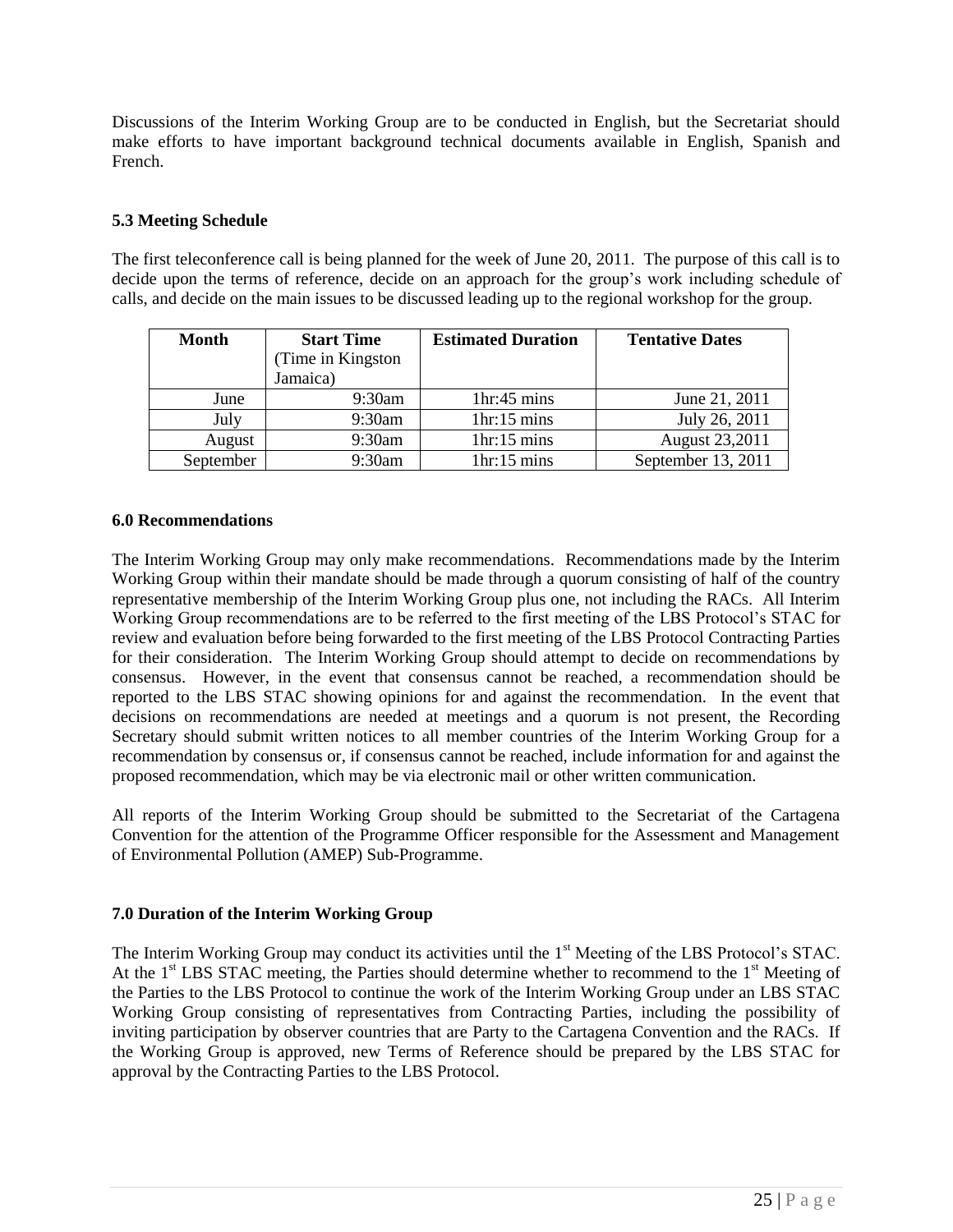## **Annex 2**

\*\*\*

## **Minutes of the Teleconference Meetings of the Interim Working Group on Environmental Monitoring and Assessment**

| <b>Minutes of Meeting</b>                                                                                                                                                                                                                                                                                                                                                                                                                                                                                                                                                |  |  |
|--------------------------------------------------------------------------------------------------------------------------------------------------------------------------------------------------------------------------------------------------------------------------------------------------------------------------------------------------------------------------------------------------------------------------------------------------------------------------------------------------------------------------------------------------------------------------|--|--|
| <b>Teleconference</b>                                                                                                                                                                                                                                                                                                                                                                                                                                                                                                                                                    |  |  |
| <b>Interim Working Group on Monitoring and Assessment</b><br><b>TUESDAY, JUNE 21, 2011</b>                                                                                                                                                                                                                                                                                                                                                                                                                                                                               |  |  |
| Chair: Country Jamaica - Paulette Kolbusch and Anthony McKenzie (alternately)                                                                                                                                                                                                                                                                                                                                                                                                                                                                                            |  |  |
| Participants: <i>Jamaica</i> - Anthony McKenzie, Paulette Kolbusch, <i>Bahamas</i> - Richard Cant,<br>Barbados-Anthony Headley, Columbia-Carlos Arturo Álvarez Monsalve, Mexico-<br>María del Carmen Porras-Pérez, U.S.A -Patrick Cotter, Steve Morrison, and Sherry<br>Sykes, RAC-CIMAB (Cuba)-Antonio Villasol Núñez, RAC-IMA /(Trinidad &<br>Tobago)-Darryl Banjoo, CEP Secretariat- Christopher Corbin, Nadia-Deen<br>Ferguson, Sanya Wedemier, and Chrishane Williams.<br>Apologies: Claudia Nava Ramirez sent her apologies for being unable to participate in the |  |  |
| conference call due to prior commitments.                                                                                                                                                                                                                                                                                                                                                                                                                                                                                                                                |  |  |
| <b>Rapporteur:</b> CEP Secretariat                                                                                                                                                                                                                                                                                                                                                                                                                                                                                                                                       |  |  |
| <b>Purpose:</b><br>To review and approve the Draft Terms of Reference (TORs) for the Interim Working<br>1)<br>Group<br>To develop a road map of activities in preparation for the Regional Workshop (September<br>2)<br>2011) and the first STAC LBS in early 2012                                                                                                                                                                                                                                                                                                       |  |  |
|                                                                                                                                                                                                                                                                                                                                                                                                                                                                                                                                                                          |  |  |
| <b>Meeting Date and Time:</b> Tuesday $21th$ June 2011, 9:30 am $- 11:30$ am (2 hrs.)                                                                                                                                                                                                                                                                                                                                                                                                                                                                                    |  |  |
| <b>Opening and Welcome</b><br><b>Agenda Item 1:</b>                                                                                                                                                                                                                                                                                                                                                                                                                                                                                                                      |  |  |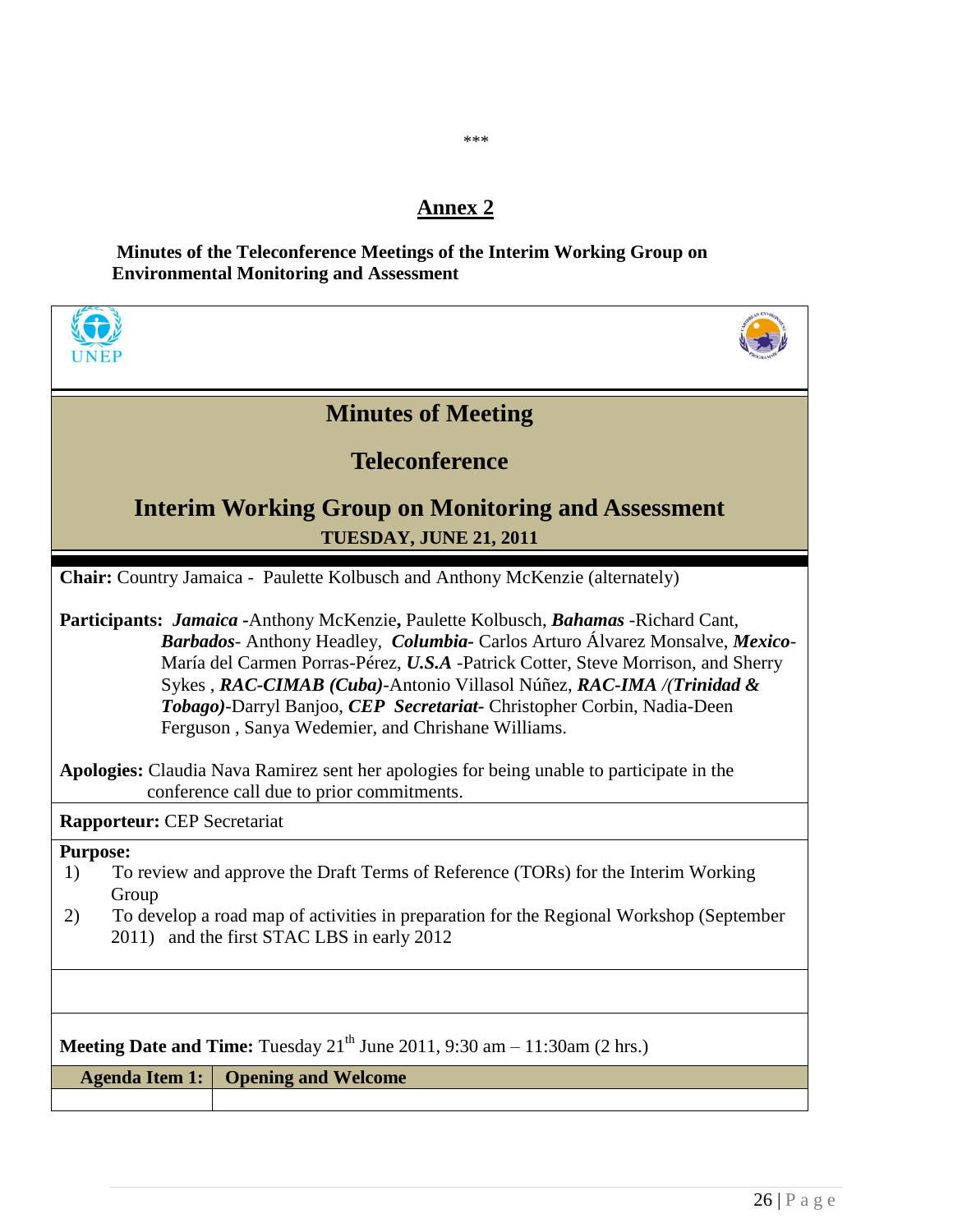|                                 | Mr. Christopher Corbin -Programme Officer for AMEP welcomed the group<br>on behalf of the Secretariat. The Chair of the meeting - Jamaica, took<br>responsibility for the conduct of the teleconference in accordance with the<br>Agenda following the welcome remarks.                                                                                                                                                                                                                                                                                                                                                                                                                                                                                                                                                                                                                                                                                                                                                                                                                                                                                                                                                                                                                                                                                                                                                                                                                                                                                                                                                                                                                                                                   |
|---------------------------------|-------------------------------------------------------------------------------------------------------------------------------------------------------------------------------------------------------------------------------------------------------------------------------------------------------------------------------------------------------------------------------------------------------------------------------------------------------------------------------------------------------------------------------------------------------------------------------------------------------------------------------------------------------------------------------------------------------------------------------------------------------------------------------------------------------------------------------------------------------------------------------------------------------------------------------------------------------------------------------------------------------------------------------------------------------------------------------------------------------------------------------------------------------------------------------------------------------------------------------------------------------------------------------------------------------------------------------------------------------------------------------------------------------------------------------------------------------------------------------------------------------------------------------------------------------------------------------------------------------------------------------------------------------------------------------------------------------------------------------------------|
| Decision or<br>Recommendations: | The decision was made to adopt the Agenda.<br>Motion proposed by Anthony Headley (Barbados)<br>Seconded by Patrick Cotter (U.S.A)                                                                                                                                                                                                                                                                                                                                                                                                                                                                                                                                                                                                                                                                                                                                                                                                                                                                                                                                                                                                                                                                                                                                                                                                                                                                                                                                                                                                                                                                                                                                                                                                         |
| <b>Agenda Item 2:</b>           | <b>Introduction of participants</b>                                                                                                                                                                                                                                                                                                                                                                                                                                                                                                                                                                                                                                                                                                                                                                                                                                                                                                                                                                                                                                                                                                                                                                                                                                                                                                                                                                                                                                                                                                                                                                                                                                                                                                       |
|                                 | Introduction of members was led by the Chair, Mr. Anthony McKenzie. All<br>conference call participants gave a brief introduction of themselves to the<br>group.                                                                                                                                                                                                                                                                                                                                                                                                                                                                                                                                                                                                                                                                                                                                                                                                                                                                                                                                                                                                                                                                                                                                                                                                                                                                                                                                                                                                                                                                                                                                                                          |
| <b>Agenda Item 3:</b>           | <b>Terms of Reference for the Interim Working Group</b>                                                                                                                                                                                                                                                                                                                                                                                                                                                                                                                                                                                                                                                                                                                                                                                                                                                                                                                                                                                                                                                                                                                                                                                                                                                                                                                                                                                                                                                                                                                                                                                                                                                                                   |
| Points Raised:                  | <b>Chair-Paulette Kolbusch</b><br>Comments were invited for the first page of the TORs starting with<br>paragraph 1.0.<br>Regarding Paragraph 3.0. - Scope of Work- USA advised that text<br>inserted be quoted from the text of the LBS protocol.(Article XIV)<br>Anthony Headley (Barbados) expressed agreement with this approach<br>Paragraph 4.0. - U.S.A -Patrick Cotter raised the point that all<br>countries who wanted to participate in the Interim Working Group be<br>allowed to do so. The presence of RAC CIMAB & RAC IMA and<br>their involvement as technical support to the Group was noted.<br>Christopher Corbin clarified that invitations for membership to the<br>interim working group were sent to all LBS and National focal points<br>and gave thanks to all countries who indicated their willingness to<br>participate. Chris advised that the group remains open to other<br>countries who may want to participate. National and regional experts<br>may also be invited to join based on recommendations of the working<br>group. Information on the establishment of the Interim Working<br>Group has also been highlighted in the AMEP Quarterly Newsletter.<br>Darryl Banjoo -RAC -IMA (Trinidad & Tobago) confirmed that<br>RAC-IMA was participating in the group both as the LBS Regional<br>Activity Centre and the representative for the Government of<br>Trinidad and Tobago since RAC- IMA is the LBS focal point for<br>Trinidad and Tobago.<br>Antonio Villasol Núñez - RAC-CIMAB (Cuba) - clarified that he was<br>representing RAC CIMAB, and not the Government of Cuba<br>although discussions were now taking place concerning the possible<br>representation of the Cuba in the future. |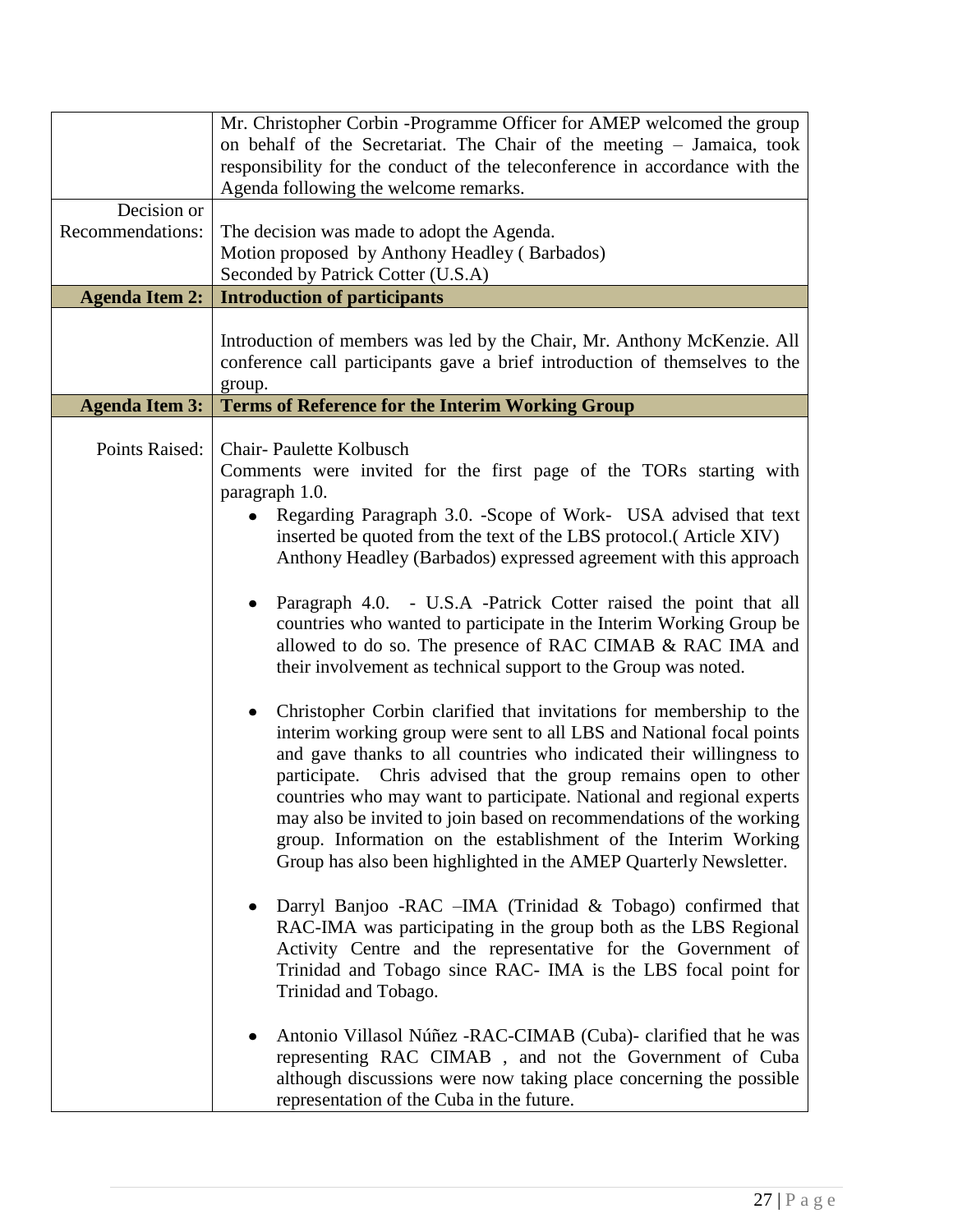| Decision or<br>Recommendations: | Decision was made to accept the changes from the U.S.A. for<br>paragraphs 1.0, 2.0 and 3.0., as well as other comments/changes<br>made to the Draft TORs.                                                                                                                                                                                                                  |
|---------------------------------|----------------------------------------------------------------------------------------------------------------------------------------------------------------------------------------------------------------------------------------------------------------------------------------------------------------------------------------------------------------------------|
|                                 | Recommendation from Steve Morrison (U.S.A) to expand the Article<br>XIV as in the TORs to include sections a, b, and c. While the<br>Secretariat had no objection to the suggestion made, other members<br>of the group noted that not having it expanded would allow for more<br>focus on standards and methodology. It was agreed that the scope<br>remain as presented. |
|                                 | Recommendation from RAC-IMA (Trinidad & Tobago) - Darryl<br>Banjoo, to include a-c in the Scope of Work later on as the group<br>makes progress with its work.                                                                                                                                                                                                             |
|                                 | María del Carmen Porras-Pérez (Mexico) recommended a change in<br>text- (Bullet 4; page 2) instead of "Coordinate the preparation of<br>the" this should be changed to " "Provide technical input or<br>recommendations on" This was accepted.                                                                                                                             |
|                                 | Paragraph 5.3 Meeting Schedule- María del Carmen Porras-Pérez<br>(Mexico) recommended that a table with the times and dates for the<br>meetings be inserted within the TORs. This was accepted.                                                                                                                                                                            |
|                                 | It was agreed that meetings will be scheduled on a monthly basis and<br>therefore three more meetings of the Interim Working Group are<br>anticipated prior to the workshop in September 2011.                                                                                                                                                                             |
|                                 |                                                                                                                                                                                                                                                                                                                                                                            |
|                                 | Agenda Item 4:   Nomination of Interim Working Group (IWG) Officers                                                                                                                                                                                                                                                                                                        |
| Points Raised:                  | Jamaica was identified and confirmed to be the Chair for the Interim<br>Working Group.                                                                                                                                                                                                                                                                                     |
|                                 | Invitation for nominations for Technical and Recording Secretary<br>(self or by the group); No nominations or indications of interest were<br>received.                                                                                                                                                                                                                    |
| Decision or<br>Recommendations: | Further dialogue will take place after the first teleconference to<br>$\bullet$<br>determine the positions of Technical and Recording Secretary.                                                                                                                                                                                                                           |
|                                 | Positions will be finalized at the next conference call-this will be an<br>Agenda item for the next teleconference- to finalize the positions of                                                                                                                                                                                                                           |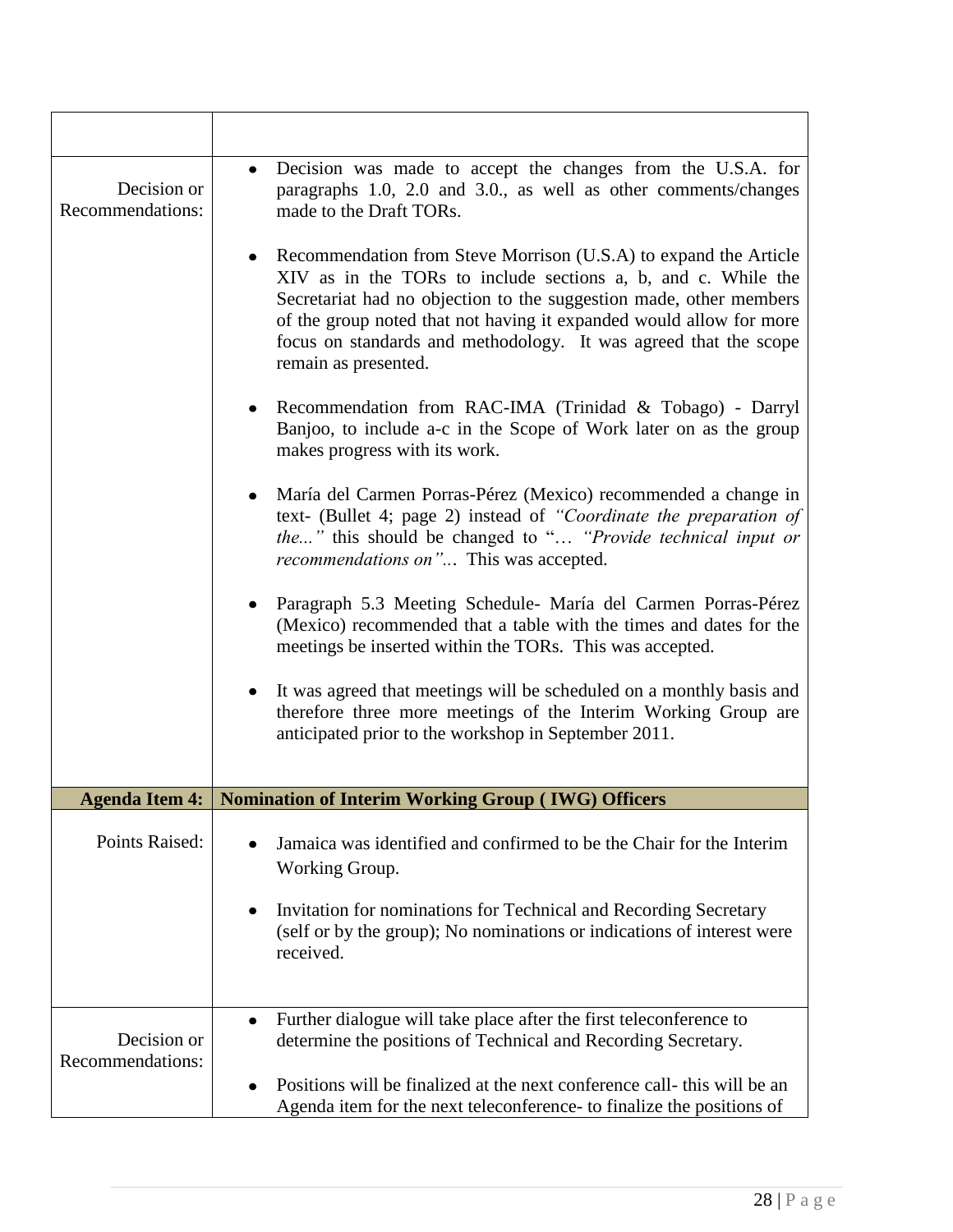|                                 | Technical and Recording Secretary.                                                                                                                                                                                                                                                                                                    |
|---------------------------------|---------------------------------------------------------------------------------------------------------------------------------------------------------------------------------------------------------------------------------------------------------------------------------------------------------------------------------------|
|                                 | Chair may engage in bilateral discussions with members of the Group<br>who have a particular interest in these positions.                                                                                                                                                                                                             |
|                                 |                                                                                                                                                                                                                                                                                                                                       |
| <b>Agenda Item 5:</b>           | <b>Organization and Prioritization of Tasks for the IWG</b>                                                                                                                                                                                                                                                                           |
| Points Raised:                  | Actions- Key areas to be discussed in context of the Decision of last<br>IGM, comparability of monitoring data, adequacy of current<br>measures.                                                                                                                                                                                      |
|                                 | Item B (Adequacy of current measures and methodologies) was<br>identified to be most important.                                                                                                                                                                                                                                       |
|                                 | Request was made for the Laboratory Capacity Survey to be<br>circulated prior to the next teleconference meeting.                                                                                                                                                                                                                     |
|                                 | Request was made that a summary be made of the problems<br>encountered with methodologies utilized for Technical Report #<br>33(TR 33) - It was agreed that RAC-CIMAB could compile this<br>information.                                                                                                                              |
|                                 | RAC- CIMAB indicated that one of the difficulties was that countries<br>used different methodologies and the data was also dispersed among<br>different institutions making compilation very difficult.                                                                                                                               |
|                                 | The suggestion was made that a summary of the recommended<br>indicators and methodologies for monitoring could be complied. This<br>could be used as a basis for standardizing the indicators used at the<br>regional level in the WCR, both for monitoring and reporting, in<br>accordance with the obligations of the LBS Protocol. |
| Decision or<br>Recommendations: | Maria del Carmen Porras-Pérez -Mexico recommended that we invite<br>technical experts on specific topics when required.                                                                                                                                                                                                               |
|                                 | The decision was made that the results and questionnaire of the<br>laboratory capacity survey would be circulated by the Secretariat.                                                                                                                                                                                                 |
| <b>Agenda Item 6:</b>           | <b>Any Other Business</b>                                                                                                                                                                                                                                                                                                             |
| Points Raised:                  | Updated Technical Report 33 should be reviewed by all members of<br>the working group in preparation for the next meeting. Countries<br>should indicate if they agree on the country information provided in<br>the Technical Report.                                                                                                 |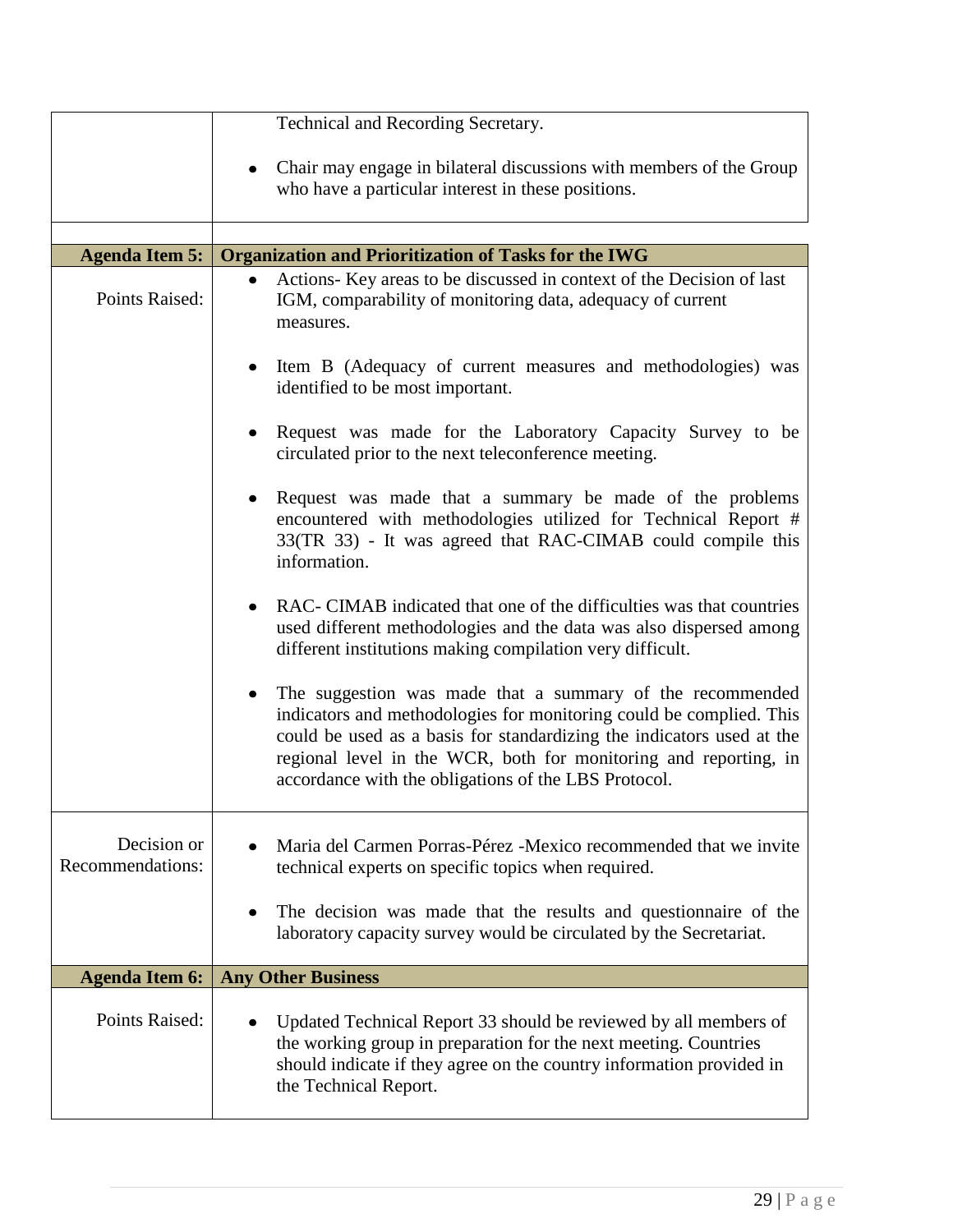|                                                                                                                                                                                                                                                                                                                                                                                                                                                                                                  |                                                                                                                                                                                                                  | Darryl Banjoo- RAC-IMA (Trinidad & Tobago) agreed to the<br>importance of monitoring and standards and suggested that there be<br>the development of Tropical Marine Environmental Quality<br>Standards/Criteria for the protection of aquatic life in the Wider<br>Caribbean Region. The standards should be used so that marine<br>environmental quality between countries can then be compared. For<br>the Know-Why Network project, different environmental quality<br>standards were used for comparison between countries. He suggested<br>that information from CEP Technical Report #8, be consulted.                                                                          |                 |  |
|--------------------------------------------------------------------------------------------------------------------------------------------------------------------------------------------------------------------------------------------------------------------------------------------------------------------------------------------------------------------------------------------------------------------------------------------------------------------------------------------------|------------------------------------------------------------------------------------------------------------------------------------------------------------------------------------------------------------------|----------------------------------------------------------------------------------------------------------------------------------------------------------------------------------------------------------------------------------------------------------------------------------------------------------------------------------------------------------------------------------------------------------------------------------------------------------------------------------------------------------------------------------------------------------------------------------------------------------------------------------------------------------------------------------------|-----------------|--|
| Decision or<br>Recommendations:                                                                                                                                                                                                                                                                                                                                                                                                                                                                  |                                                                                                                                                                                                                  | Patrick Cotter- U.S.A advised that the group should consider a subset<br>of environmental parameters that can be tested by countries, and that<br>can give an idea of the state of the environment. He also mentioned<br>that there was the need to consider guidelines, criteria and parameters<br>to be recommended at the first LBS STAC.<br>Lessons Learnt from the monitoring activities of the GEF REPCar<br>and GEF IWCAM projects as well as recommendations from other<br>regional workshops could also be used to identify a matrix of<br>monitoring parameters including monitoring for new substances that<br>could have health implications such as endocrine disruptors. |                 |  |
| <b>Agenda Item 7:</b>                                                                                                                                                                                                                                                                                                                                                                                                                                                                            |                                                                                                                                                                                                                  | <b>Time &amp; Date of Next Meeting</b>                                                                                                                                                                                                                                                                                                                                                                                                                                                                                                                                                                                                                                                 |                 |  |
| Points Raised:                                                                                                                                                                                                                                                                                                                                                                                                                                                                                   |                                                                                                                                                                                                                  | Suggestions were made for the third or fourth week of July.                                                                                                                                                                                                                                                                                                                                                                                                                                                                                                                                                                                                                            |                 |  |
| Decision or<br>Recommendations:                                                                                                                                                                                                                                                                                                                                                                                                                                                                  | Decision was made for Tuesday, July 26, 2011 for the next Teleconference<br>for the Interim Working Group on Monitoring and Assessment, subject to<br>clarification on whether this is a public holiday in Cuba. |                                                                                                                                                                                                                                                                                                                                                                                                                                                                                                                                                                                                                                                                                        |                 |  |
| <b>Agenda Item 8:</b>                                                                                                                                                                                                                                                                                                                                                                                                                                                                            | <b>Adjournment</b>                                                                                                                                                                                               |                                                                                                                                                                                                                                                                                                                                                                                                                                                                                                                                                                                                                                                                                        |                 |  |
|                                                                                                                                                                                                                                                                                                                                                                                                                                                                                                  |                                                                                                                                                                                                                  | The meeting was adjourned at 11:30 am.                                                                                                                                                                                                                                                                                                                                                                                                                                                                                                                                                                                                                                                 |                 |  |
| Additional recommendation e-mailed by Columbia who was disconnected from the call<br>1) Section 5 - Recording Secretary. Set dates for meetings with three (3) weeks in advance.<br>2) Numeral 5.2 - Language. Ensure translations for the different sessions and documents are<br>handled in the three (3) official languages.<br>3) Numeral 6 - Decisions. When there is no Quorum and voting is done electronically or in<br>writing, the decision should be majority.<br><b>Action Items</b> |                                                                                                                                                                                                                  |                                                                                                                                                                                                                                                                                                                                                                                                                                                                                                                                                                                                                                                                                        |                 |  |
| Task to be done                                                                                                                                                                                                                                                                                                                                                                                                                                                                                  |                                                                                                                                                                                                                  | <b>Person Responsible</b>                                                                                                                                                                                                                                                                                                                                                                                                                                                                                                                                                                                                                                                              | <b>Due Date</b> |  |
| Circulation of Lab Capacity<br>Survey                                                                                                                                                                                                                                                                                                                                                                                                                                                            |                                                                                                                                                                                                                  | <b>CEP</b> Secretariat                                                                                                                                                                                                                                                                                                                                                                                                                                                                                                                                                                                                                                                                 | 25 July 2011    |  |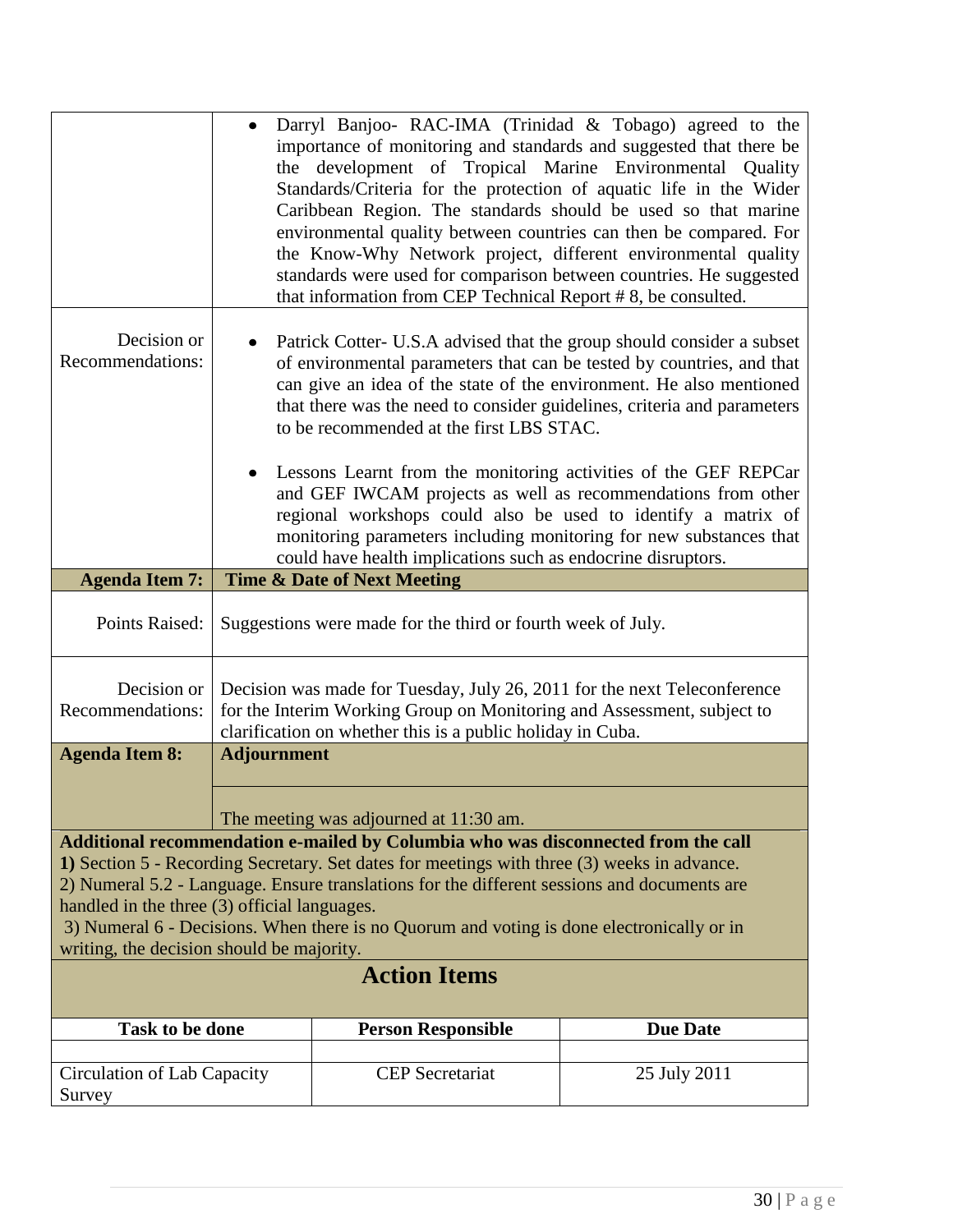| Circulation of Draft Minutes of    | Chair                  | $1st$ July 2011 |
|------------------------------------|------------------------|-----------------|
| Meeting                            |                        |                 |
| <b>Circulation of Amended TORs</b> | Chair                  | $1st$ July 2011 |
|                                    | <b>CEP</b> Secretariat |                 |
| Follow up with RAC-CIMAB           |                        | $1st$ July 2011 |
| regarding Monitoring               |                        |                 |
| Parameters                         |                        |                 |
|                                    |                        |                 |

**Date of Next Meeting:** 26 July, 2011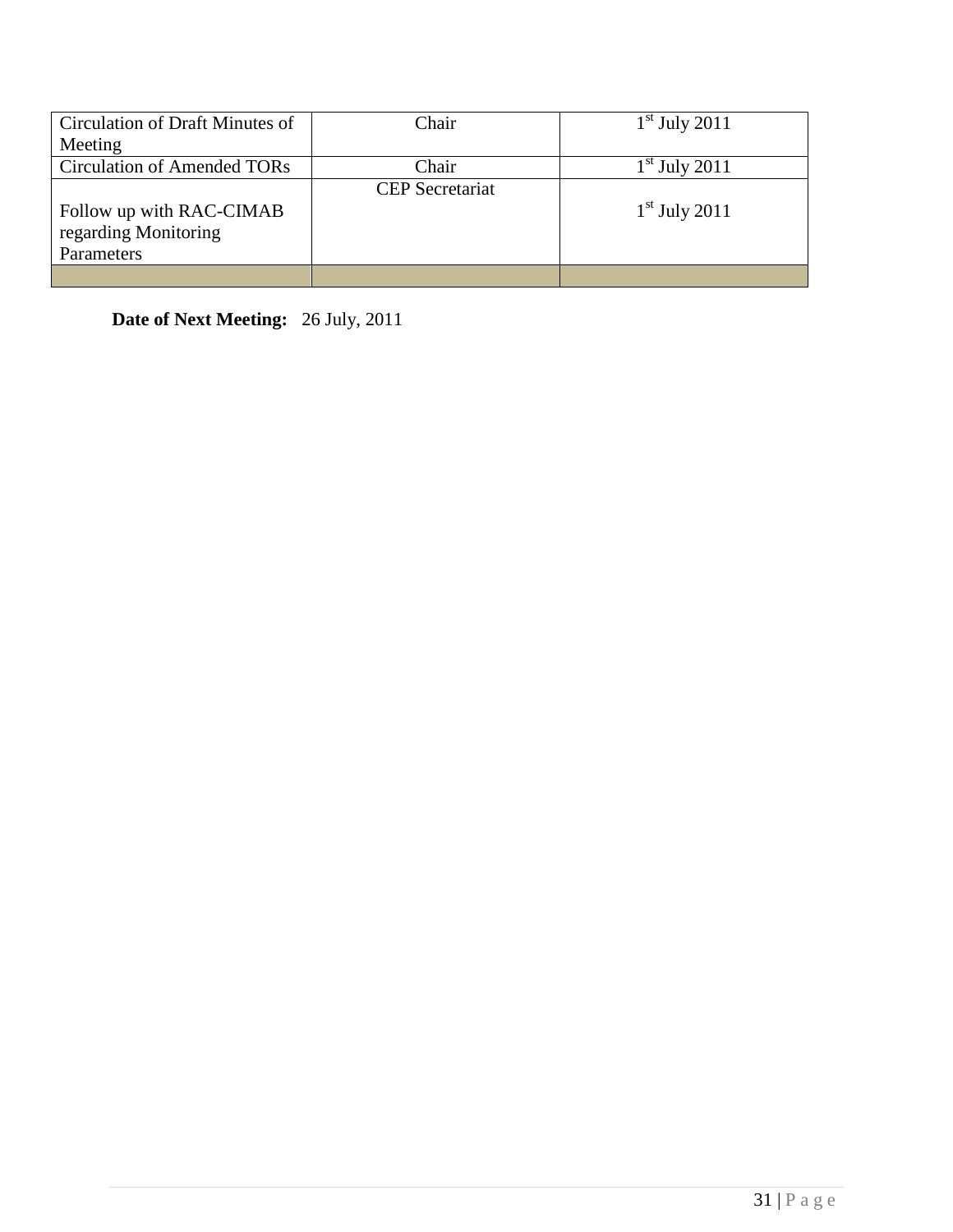



## **Minutes of Meeting**

# **2 nd Teleconference**

## **Interim Working Group on Monitoring and Assessment TUESDAY, JULY 26, 2011**

**Chair:** Country - Jamaica - Anthony McKenzie and Paulette Kolbusch (alternately)

- **Participants:** *Jamaica -*Anthony McKenzie**,** Paulette Kolbusch, *Bahamas* -Richard Cant, *Colombia-* Carlos Arturo Álvarez Monsalve, Martha Liliana Gómez García, *Mexico* -María del Carmen Porras-Pérez, *U.S.A* -Patrick Cotter, Steve Morrison, *RAC-IMA/(Trinidad & Tobago) -*Darryl Banjoo, *France -*Bernard Moutou*, CEP Secretariat -*Christopher Corbin, Nadia-Deen Ferguson , Sanya Wedemier, and Chrishane Williams.
- **Apologies:** Anthony Headley (Barbados) was unable to participate as he had a previous work commitment. Antonio Villasol (RAC-Cimab, Cuba) was unable to participate as it was a public holiday in Cuba.

**Rapporteur:** CEP Secretariat

### **Purpose:**

- 1) To review and adopt the recommended Draft Terms of Reference (TORs) for the Interim Working Group and to continue work related to monitoring and assessment of water quality conditions in the Convention Area as described in these Terms of Reference.
- 2) To develop a road map of activities in preparation for the Regional Workshop (September 2011).

**Meeting Date and Time:** Tuesday  $26^{th}$  July 2011, 9:30 am  $- 11:00$ am, Jamaica time (1hr 30) mins)

| Agenda Item 1:   Opening and Welcome                                  |
|-----------------------------------------------------------------------|
|                                                                       |
| Welcome and opening was done by Mr. Anthony McKenzie. Special         |
| welcome was extended to Mr. Bernard Moutou (France).                  |
| Agenda Item 2:   Minutes of Meeting from the meeting of June 21, 2011 |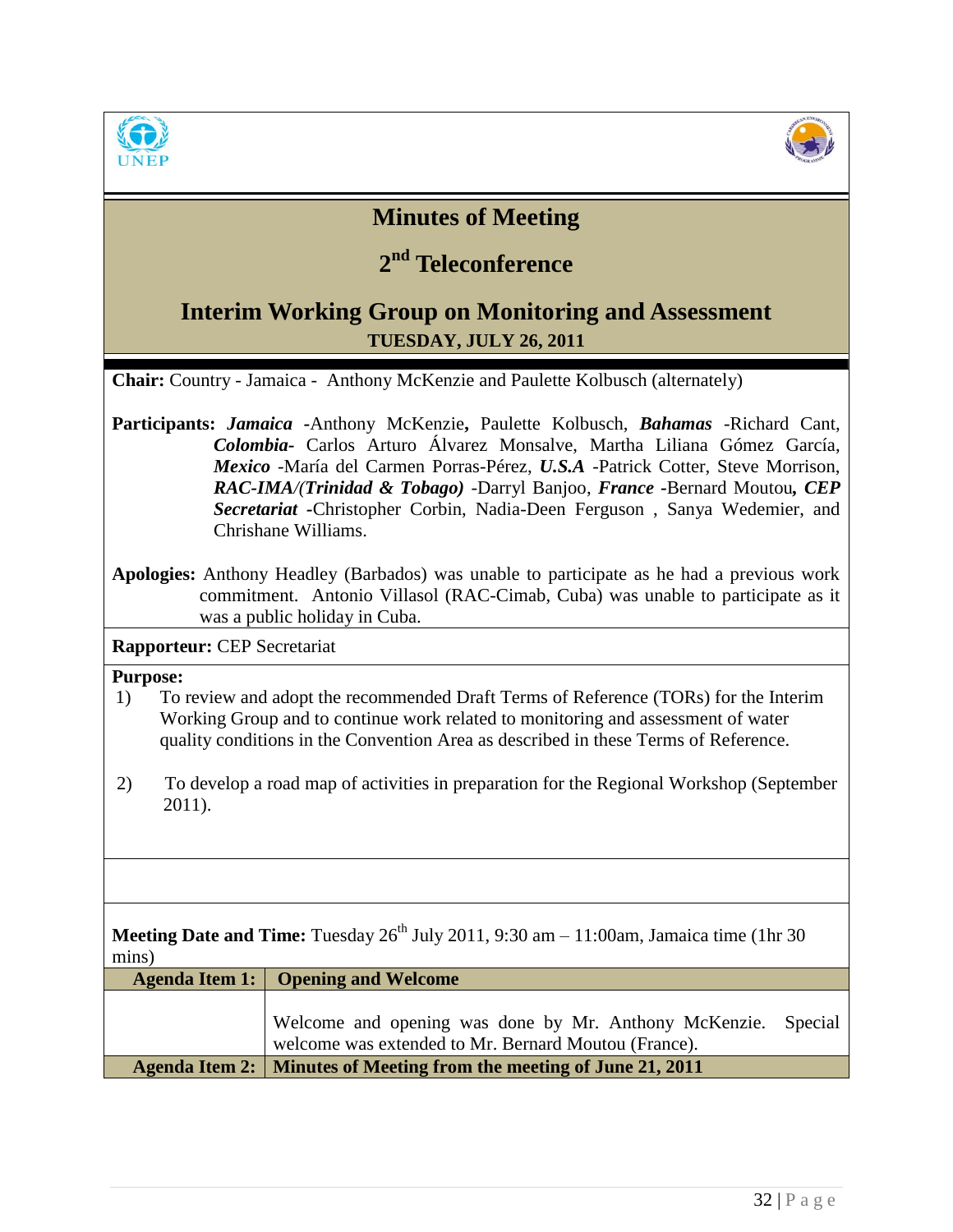|                                 | Comments were requested for the minutes of the last meeting.<br>N <sub>0</sub><br>additional comments were received.                                                                                                                                                                                                                                                                                                                                                                                                                                                                                                                                                                                                                                                                                                       |
|---------------------------------|----------------------------------------------------------------------------------------------------------------------------------------------------------------------------------------------------------------------------------------------------------------------------------------------------------------------------------------------------------------------------------------------------------------------------------------------------------------------------------------------------------------------------------------------------------------------------------------------------------------------------------------------------------------------------------------------------------------------------------------------------------------------------------------------------------------------------|
| Decision or<br>Recommendation   | The decision was made to adopt the minutes. This was confirmed by Steve<br>Morrison (U.S.A.) and seconded by Richard Cant (Bahamas).                                                                                                                                                                                                                                                                                                                                                                                                                                                                                                                                                                                                                                                                                       |
| <b>Agenda Item 3:</b>           | Matters arising from the meeting of June 21, 2011                                                                                                                                                                                                                                                                                                                                                                                                                                                                                                                                                                                                                                                                                                                                                                          |
| Points Raised:                  | Additional comments were invited on the Amended Draft TORs for<br>the Interim Working Group on Monitoring and Assessment. No<br>additional comments were received.<br>Nominations were requested for the positions of Technical<br>Secretary and Recording Secretary. None were received.<br>Further clarification was requested for the position of Technical<br>Secretary- it was clarified that the person would provide technical<br>support in review of documents developed/compiled by the group,<br>and assist in technical matters as they arise.                                                                                                                                                                                                                                                                 |
| Decision or<br>Recommendations: | Decision was made to adopt the TORs.<br>Decision was made that AMEP Secretariat would continue to act as<br>the recording secretary for the Interim Working Group until a<br>separate recording secretary was deemed necessary by the Working<br>Group.<br>Suggestion was made by Chris Corbin that instead of using one<br>person for the position of technical secretary, depending on the<br>specific topic under discussion, one or two persons from the group<br>could be co-opted to serve in this capacity. External technical<br>experts could also be consulted if a particular expertise did not<br>reside within the Working Group.<br>Patrick Cotter (U.S.A) endorsed the suggested approach and<br>indicated that the U.S. would be willing to assist the Chair in the<br>manner recommended by Chris Corbin. |
| <b>Agenda Item 4:</b>           | <b>Organization and Prioritization of Tasks for the IWG</b>                                                                                                                                                                                                                                                                                                                                                                                                                                                                                                                                                                                                                                                                                                                                                                |
| Points Raised:                  | It was acknowledged that documents relating to Quality Indicators<br>were provided by RAC-Cimab.<br>Patrick Cotter (U.S.A.) advised that he and colleagues are<br>comparing LBS limits, with indicators listed in the Know-why<br>Network report and U.S. National Coastal Assessment Programme<br>with the view towards preparing a position paper for consideration<br>by the Working Group. He highlighted the benefit of looking at<br>coastal conditions as part of a more complete assessment process.                                                                                                                                                                                                                                                                                                               |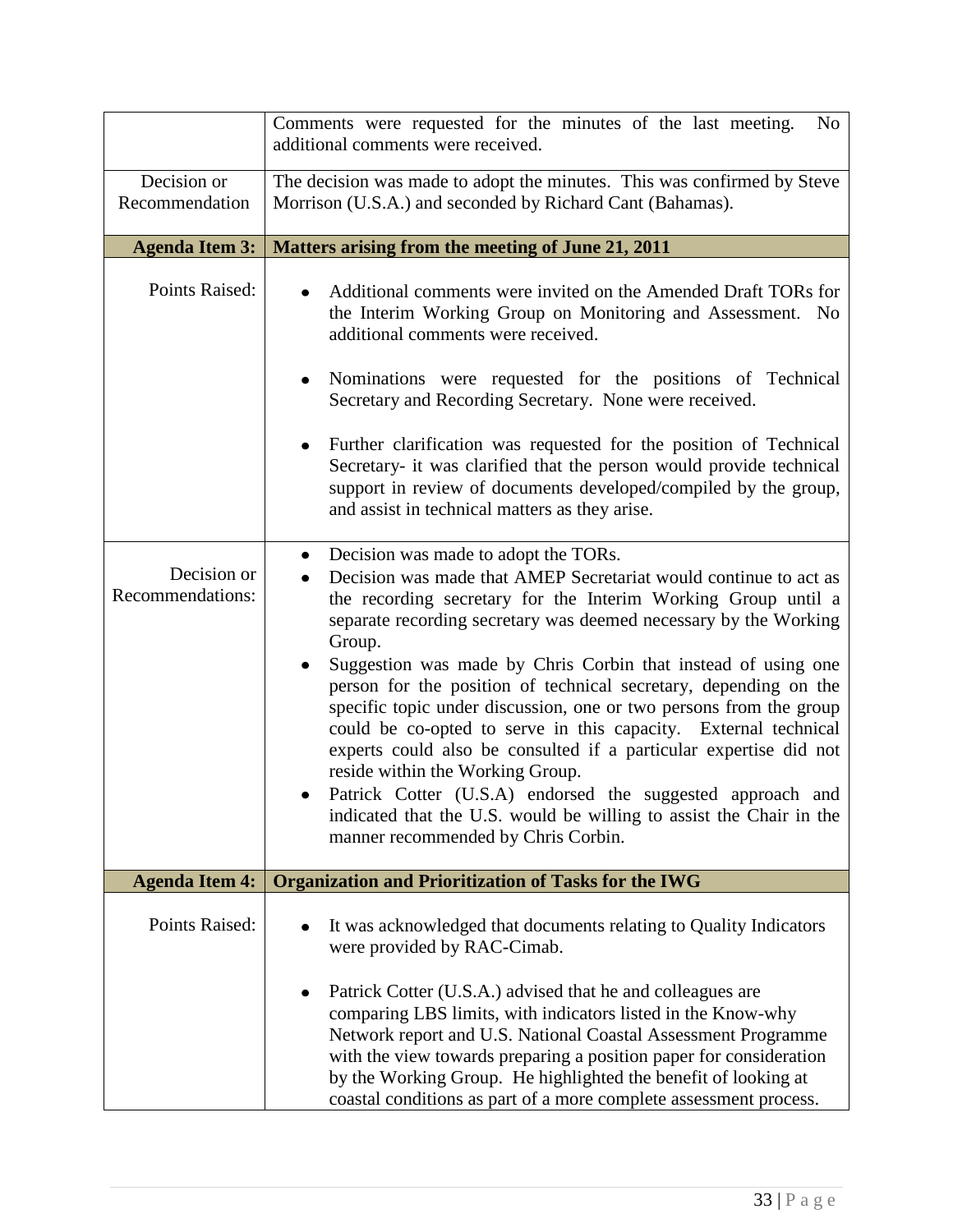| Looking at existing standards in the LBS protocol - point was raised<br>as to whether there would be a need to refine criteria in any way.                                                                                                                                                                                                                                                  |
|---------------------------------------------------------------------------------------------------------------------------------------------------------------------------------------------------------------------------------------------------------------------------------------------------------------------------------------------------------------------------------------------|
| Existing UNEP Publications on water quality guidelines should be<br>reviewed. Documents were sent to the various countries but to date<br>there has been no decision to adopt guidelines                                                                                                                                                                                                    |
| Clarification was sought as to whether it was a role of the group to<br>prepare and develop documents.                                                                                                                                                                                                                                                                                      |
| Chris Corbin - clarified that the role of the group is not really to<br>prepare documents, but to bring attention to and make<br>recommendations on documents for consideration by the STAC<br>and/or COP. To facilitate review of any such documents, they<br>could be made available through the CEP website.                                                                             |
| A list of the documents compiled will be circulated and the<br>٠<br>secretariat will resend the link to where documents relating to the<br>work of the Interim Working Group are located on our website.                                                                                                                                                                                    |
| Anthony McKenzie (Jamaica) - expressed that he thought that<br>standards and criteria for indicators to be used would come from the<br>TR33.                                                                                                                                                                                                                                                |
| It was noted that we needed to look at broader indicators for<br>watersheds that contribute to water quality and include those as well<br>in the review process.                                                                                                                                                                                                                            |
| It was noted that there are Regional Agencies that have been<br>involved at the project level and it was identified that there is<br>limited knowledge of existing monitoring capacity of the region.<br>Through the IWCAM project and REPCar project, some resources<br>were provided to labs for environmental monitoring and support<br>was also provided to strengthening the LBS RACs. |
| Funding of capacity building-partnership with International Atomic<br>Energy Agency (IAEA) who had done similar work.                                                                                                                                                                                                                                                                       |
| Question was raised by Paulette Kolbusch as to how to strengthen<br>information exchange and capacities of existing laboratories and<br>networks                                                                                                                                                                                                                                            |
| Patrick Cotter (U.S.A) noted that there are EPA training materials<br>that support Coastal Monitoring that could be provided to the group.<br>He further suggested that the Interim Working Group could look at                                                                                                                                                                             |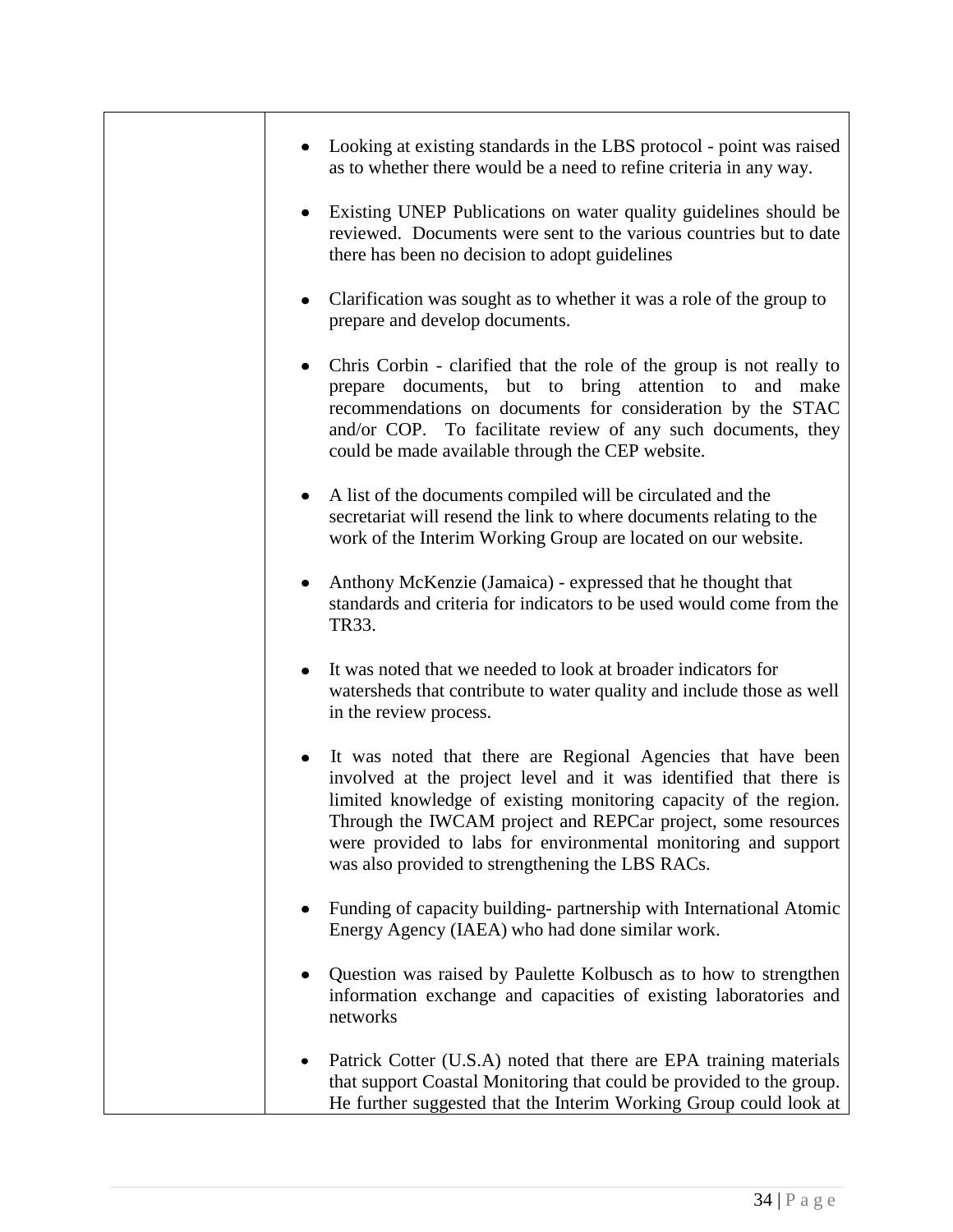|                                 | training opportunities to develop laboratories for Monitoring and                                                                                                                                                                                                                                                                                                                                                                                                                                                                                |
|---------------------------------|--------------------------------------------------------------------------------------------------------------------------------------------------------------------------------------------------------------------------------------------------------------------------------------------------------------------------------------------------------------------------------------------------------------------------------------------------------------------------------------------------------------------------------------------------|
|                                 | Assessment of the Convention Area.                                                                                                                                                                                                                                                                                                                                                                                                                                                                                                               |
|                                 |                                                                                                                                                                                                                                                                                                                                                                                                                                                                                                                                                  |
|                                 | Nadia-Deen Ferguson (Secretariat) indicated that there are other<br>regional projects (e.g., GEF-IWCAM, UNU-INWEH (United<br>Nations University Institute for Water, Environment and Health)<br>that completed laboratory capacity reports and needs assessments<br>that could also be used to help steer the group in the right direction.<br>She added that the CEP- AMEP is conducting a Regional laboratory<br>capacity survey and invited the group to further disseminate this<br>survey to other laboratory facilities within the region. |
|                                 | Richard Cant (Bahamas) acknowledged that the Laboratory<br>Assessment Survey was received and supporting information from<br>the GEF IWCAM Project Bahamas Lab Capacity resent to the<br>Secretariat.                                                                                                                                                                                                                                                                                                                                            |
|                                 | Chris Corbin highlighted events that may be of interest to the<br>working group on the issue of pollution prevention. (1) Global<br>Programme of Action (GPA) Intergovernmental Meeting 2012. (2)<br>$RIO + 20$ Conference preparatory meeting to discuss oceans<br>pollution prevention and ways in which ocean management can be<br>given an increased profile at $RIO + 20$ .                                                                                                                                                                 |
|                                 | There will be continued efforts to encourage countries to ratify the<br>LBS protocol                                                                                                                                                                                                                                                                                                                                                                                                                                                             |
|                                 |                                                                                                                                                                                                                                                                                                                                                                                                                                                                                                                                                  |
| Decision or<br>Recommendations: | Darryl Banjoo (RAC-IMA Trinidad and Tobago) suggested that<br>٠<br>water quality criteria, standards or guidelines to be established for<br>use in the LBS protocol are in categories of (1) Recreational Water<br>Quality (2) Water Quality for the Protection of Aquatic Life and (3)<br>Point or Effluent Discharges. CEP Technical Report #8 should be<br>consulted in which work was already done to establish these criteria<br>for the Wider Caribbean Region.                                                                            |
|                                 | Darryl Banjoo (RAC-IMA Trinidad and Tobago) recommended that<br>in order to minimize pollution, we need to also consider Integrated<br>Coastal Zone Management Approaches and to ensure that Industries<br>become ISO 14001 certified and use best management practices                                                                                                                                                                                                                                                                          |
|                                 | Patrick Cotter (U.S.A.) was in support of the suggestion from Daryl<br>Banjoo, and added that we develop recommendations<br>and<br>guidelines, and that it would be good to have a range of best<br>management practices.                                                                                                                                                                                                                                                                                                                        |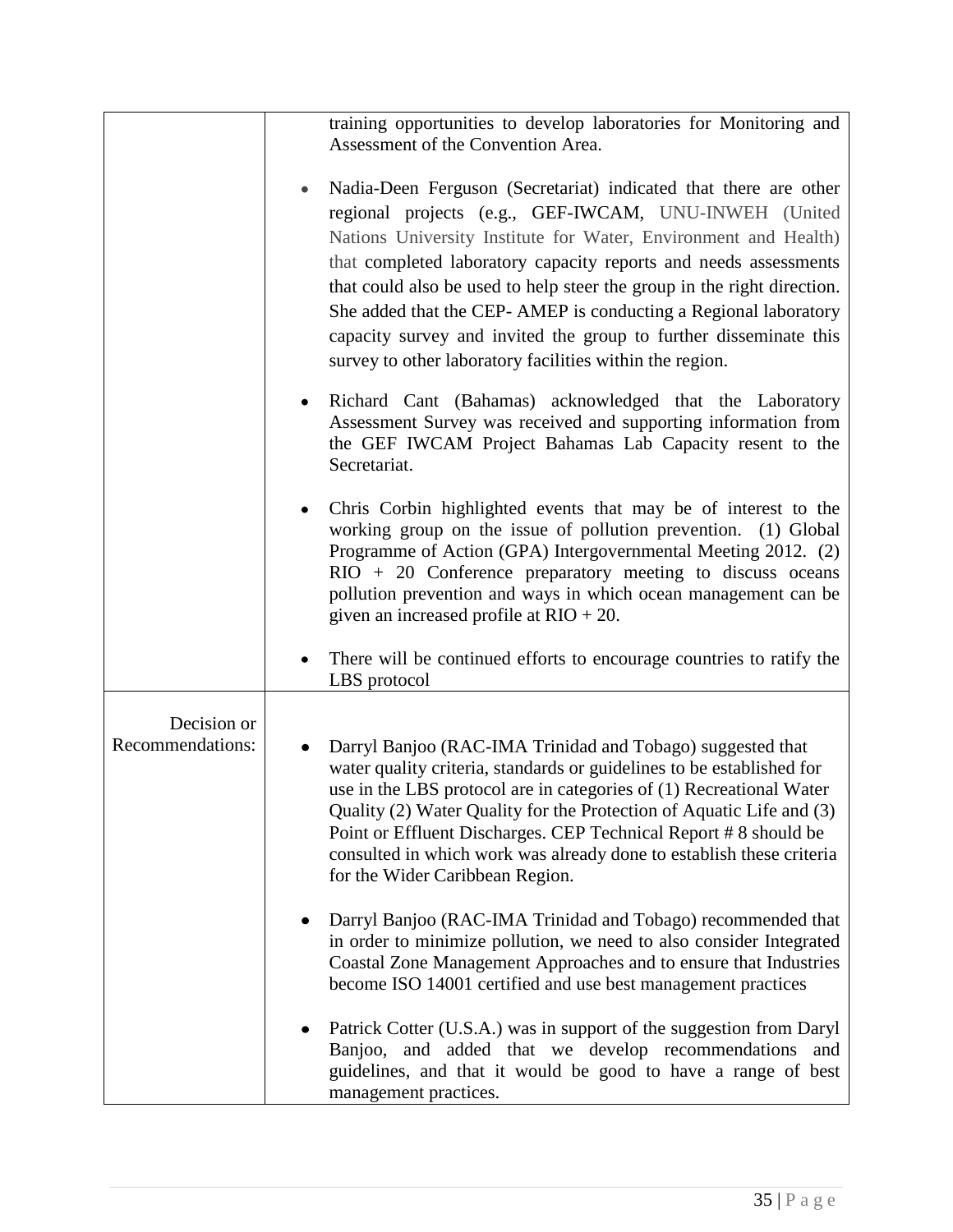|                                 | Carlos Alvarez (Colombia) suggested that there should be a<br>definition for criteria. He also mentioned that emission limits,<br>interactive ecosystems, and laboratory capacity could be included in<br>criteria and guidelines.<br>EPA training material will be provided by the U.S.A.<br>Email will be sent to the members of the Interim Working Group<br>regarding the current status of the CEP- AMEP Regional<br>Laboratory Capacity Survey.                                                                               |
|---------------------------------|-------------------------------------------------------------------------------------------------------------------------------------------------------------------------------------------------------------------------------------------------------------------------------------------------------------------------------------------------------------------------------------------------------------------------------------------------------------------------------------------------------------------------------------|
|                                 |                                                                                                                                                                                                                                                                                                                                                                                                                                                                                                                                     |
| <b>Agenda Item 5:</b>           | <b>Update on plans for Regional Workshop (September 2011)</b>                                                                                                                                                                                                                                                                                                                                                                                                                                                                       |
| Points Raised:                  | The first face to face meeting of the Interim Working Group on<br>$\bullet$<br>Monitoring and Assessment will take place during the last week in<br>September. It will be held September 26-30, 2011. It will also be<br>used to showcase the results of the IWCAM hotspot diagnostic<br>assessment in selected SIDS; and to present prizes to the winners of<br>the Regional LBS Collage Competition. A Draft Agenda for the<br>workshop will be developed and finalized during the next<br>teleconference meeting in August 2011. |
|                                 | Workshop will be funded through the AMEP Secretariat with<br>additional support from the GEF IWCAM Project. It will not only<br>be for countries that have ratified LBS Protocol but all members of<br>the Interim Working Group as well as additional experts that the<br>group recommends.                                                                                                                                                                                                                                        |
| Decision or<br>Recommendations: | The following members indicated their willingness to assist with<br>preparing the draft agenda for the face to face meeting of the Interim<br>Working Group in September:<br>Anthony McKenzie (Jamaica)<br><b>Patrick Cotter</b><br>(U.S.A.)<br>Paulette Kolbusch (Jamaica)<br>Darryl Banjoo<br>(RAC-IMA Trinidad & Tobago)                                                                                                                                                                                                         |
| <b>Agenda Item 6:</b>           | <b>Agenda items for the Regional Workshop (September 2011)</b>                                                                                                                                                                                                                                                                                                                                                                                                                                                                      |
| Points Raised:                  | Updated Technical Report 33 was adopted at the 14 <sup>th</sup> IGM and 11 <sup>th</sup><br>COP.<br>The updated TR 33 will be produced as a New Technical Report<br>available in English, Spanish and French.                                                                                                                                                                                                                                                                                                                       |
|                                 | Chris Corbin will follow up with RAC-Cimab and Antonio Villasol,<br>concerning which types of assessments need to be done and what                                                                                                                                                                                                                                                                                                                                                                                                  |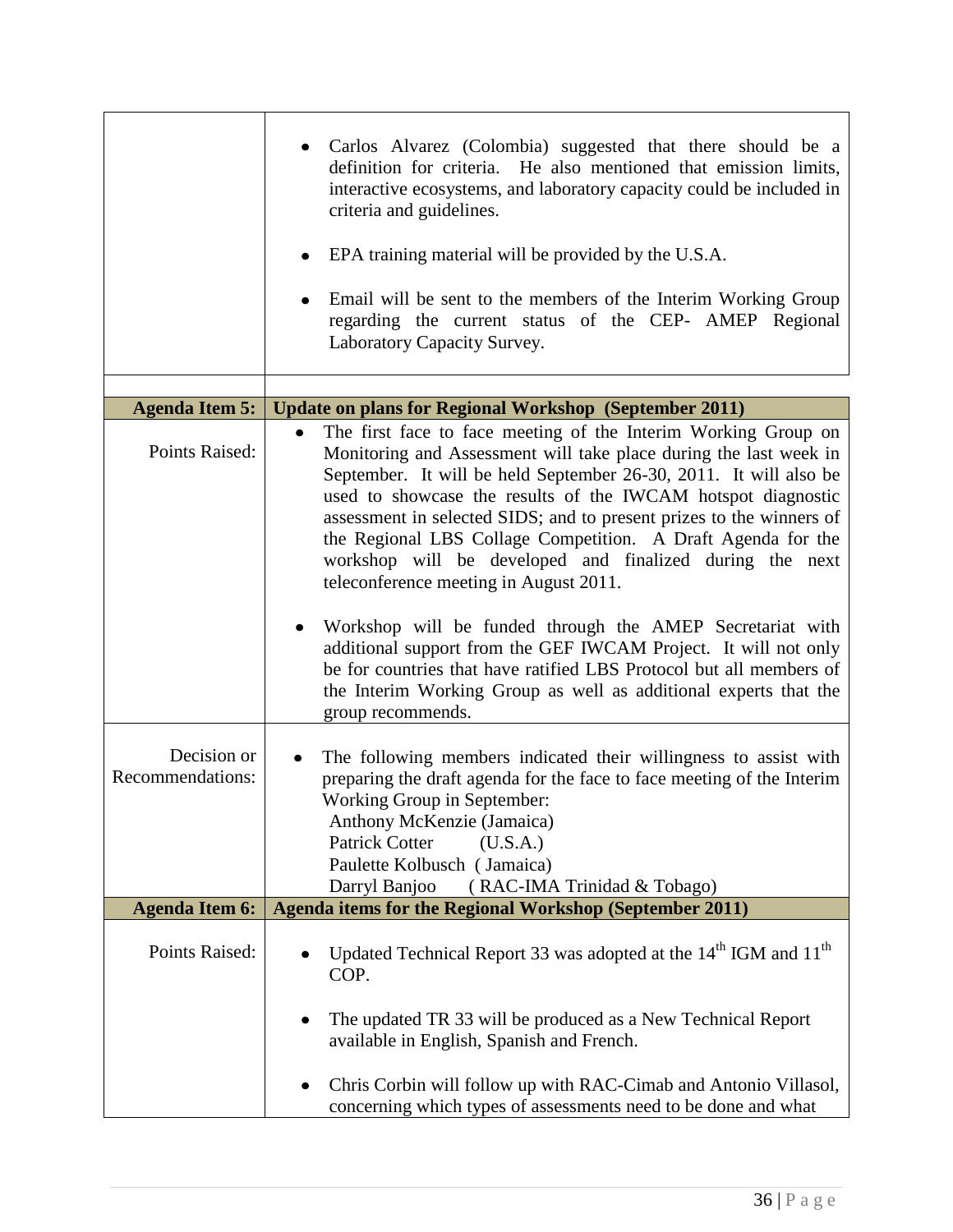|                                 | would be the most appropriate type of regional assessment.                                                                                                                                                                                                                                                                                                               |  |
|---------------------------------|--------------------------------------------------------------------------------------------------------------------------------------------------------------------------------------------------------------------------------------------------------------------------------------------------------------------------------------------------------------------------|--|
| Decision or<br>Recommendations: | Patrick Cotter (U.S.A) - Ratification of LBS Protocol is something<br>$\bullet$<br>that the Interim Working Group should have on the agenda for the<br>September meeting.                                                                                                                                                                                                |  |
|                                 | • Patrick Cotter- (U.S.A.) –Group should look at the reporting<br>requirements of the LBS Protocol, and have discussions on the state<br>of the convention area; it is open to the group to recommend on<br>whether future reports will follow the same format as the updated<br>TR33.                                                                                   |  |
|                                 | • Pollutant loadings should be a topic for discussion at the meeting in<br>September. RAC Cimab could discuss and share the difficulties<br>encountered in compiling information for the update of TR 33 and<br>in the                                                                                                                                                   |  |
|                                 | Know Why Network Project with the members of the Interim                                                                                                                                                                                                                                                                                                                 |  |
|                                 | Working<br>Group. We could then determine the most effective way in                                                                                                                                                                                                                                                                                                      |  |
|                                 | looking at the<br>state of the convention area.                                                                                                                                                                                                                                                                                                                          |  |
|                                 | It was recommended by Carlos Alvarez (Colombia) that the<br>meeting logistics should be finalized within short order; advanced<br>notification and official invitations which will be necessary for<br>their delegates to attend the September meeting. At minimum a<br>month in advance is necessary to get the required permission and<br>documents in order to attend |  |
| <b>Agenda Item 7:</b>           | <b>Any Other Business</b>                                                                                                                                                                                                                                                                                                                                                |  |
| Points Raised:                  | Paulette Kolbusch (Jamaica) indicated that the Bureau of Standards of<br>Jamaica is seeking advice on suitable standards for detergents. NEPA is to<br>provide a paper of resource documents within the next 2-3 weeks. Any<br>guidance on standards for detergents is welcomed from the members of the<br>Interim Working Group.                                        |  |
| <b>Agenda Item 8:</b>           | <b>Time and Date of Next Meeting</b>                                                                                                                                                                                                                                                                                                                                     |  |
|                                 | The next teleconference meeting of the Interim Working Group on<br>Monitoring and Assessment will be August 23, 2011 at 9:30am (Jamaican<br>Time).                                                                                                                                                                                                                       |  |
|                                 | <b>Adjournment</b>                                                                                                                                                                                                                                                                                                                                                       |  |
|                                 | The meeting was adjourned at 11:05 am.                                                                                                                                                                                                                                                                                                                                   |  |
|                                 |                                                                                                                                                                                                                                                                                                                                                                          |  |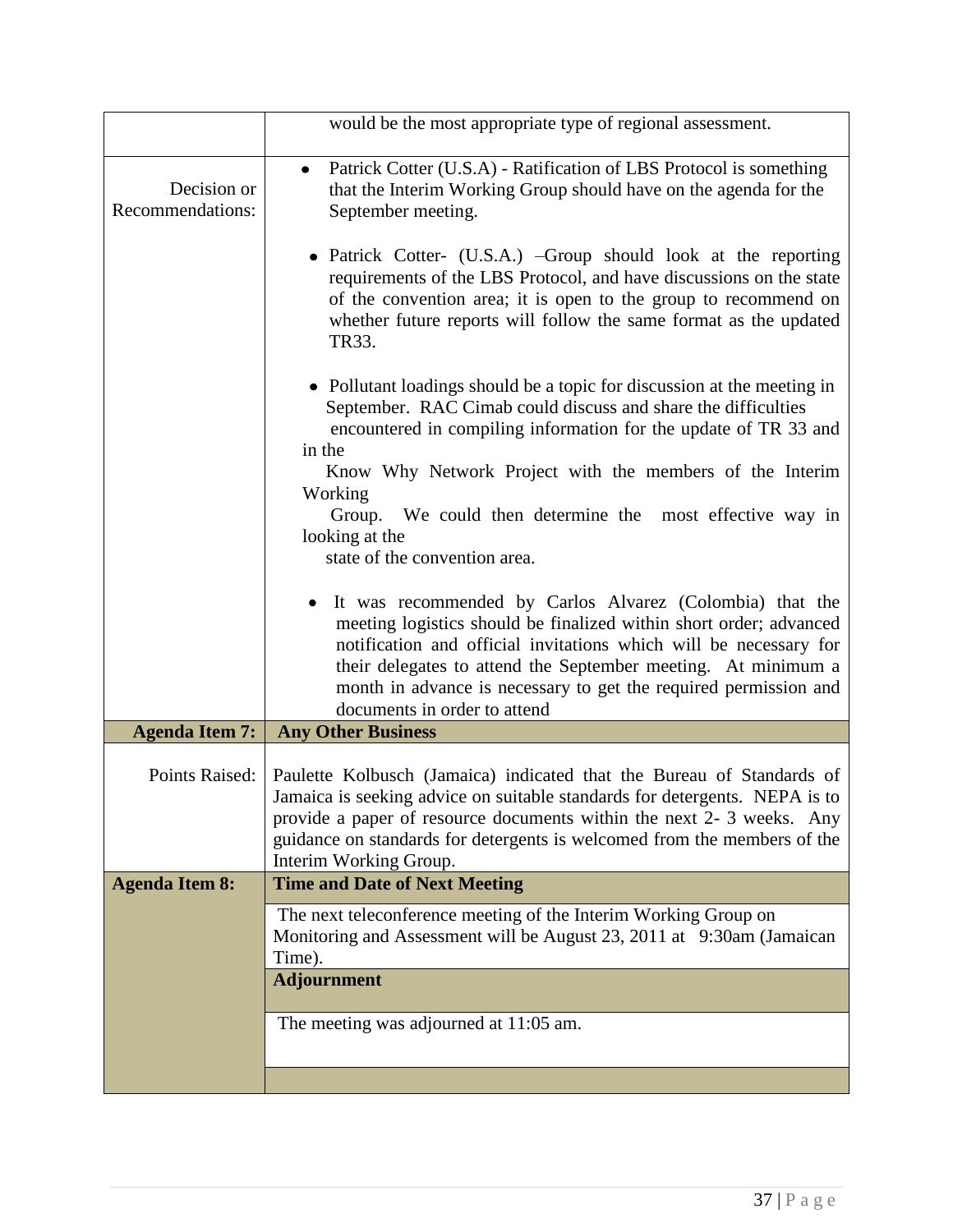| <b>Action Items</b>             |                           |                    |  |
|---------------------------------|---------------------------|--------------------|--|
| Task to be done                 | <b>Person Responsible</b> | <b>Due Date</b>    |  |
|                                 |                           |                    |  |
| Circulation of Update on the    | <b>CEP</b> Secretariat    | $22nd$ August 2011 |  |
| Lab Capacity Survey             |                           |                    |  |
| Circulation of Draft Minutes of | Chair/CEP Secretariat     | $15th$ August 2011 |  |
| Meeting                         |                           |                    |  |
| Draft participants list for the | <b>CEP</b> Secretariat    | $22th$ August 2011 |  |
| meeting in September            |                           |                    |  |
|                                 | <b>CEP</b> Secretariat    |                    |  |
| Draft Agenda for Meeting of     |                           | $22st$ August 2011 |  |
| Interim Working Group on        |                           |                    |  |
| Monitoring and Assessment 26-   |                           |                    |  |
| 30 September 2011               |                           |                    |  |
|                                 |                           |                    |  |

**Date of Next Meeting:** 23 August, 2011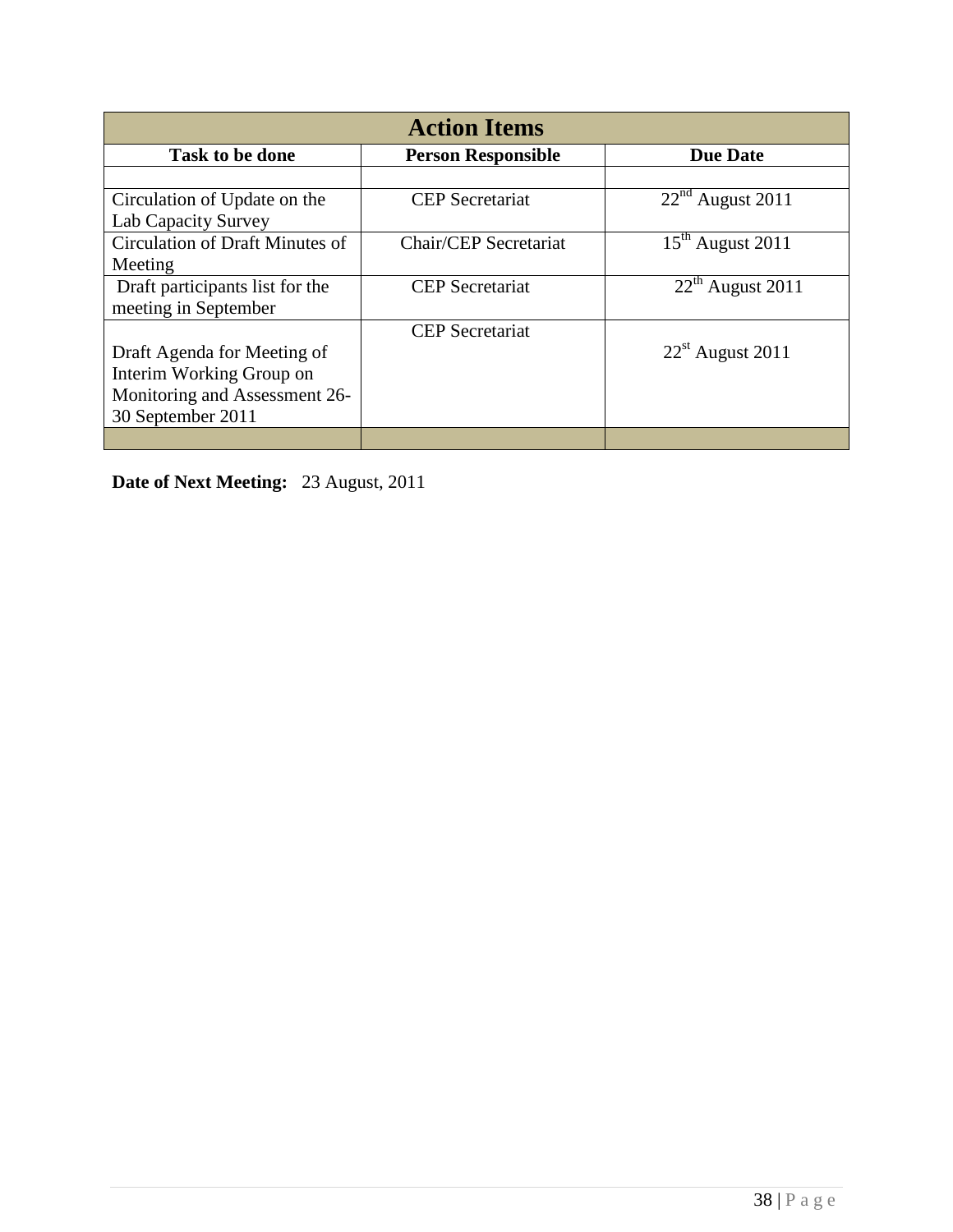



## **Minutes of Meeting**

# **3 rd Teleconference**

## **Interim Working Group on Monitoring and Assessment TUESDAY, AUGUST 23, 2011**

**Chair:** Country - Jamaica - Anthony McKenzie and Paulette Kolbusch (alternately)

**Participants:** *Jamaica -*Anthony McKenzie**,** Paulette Kolbusch; *Barbados-* Anthony Headley*; Colombia-* Carlos Arturo Álvarez Monsalve, Martha Liliana Gómez García; *RAC-Cimab, Cuba-* Antonio Villasol **;** *Mexico* -María del Carmen Porras-Pérez; *U.S.A* - Patrick Cotter, Sherry Sykes; *RAC-IMA/(Trinidad & Tobago) -*Darryl Banjoo; *France -*Bernard Moutou*; CEP Secretariat -*Christopher Corbin, Nadia-Deen Ferguson, Sanya Wedemier, and Chrishane Williams.

**Apologies:** *U.S.A* -Steve Morrison was unable to participate as he was out of office**, Bahamas** - Richard Cant, was unable to participate because of a hurricane threat to the island.

**Rapporteur:** CEP Secretariat

#### **Purpose:**

- 1. To review the Draft Agenda and Provisional List of Participants for the Technical Experts Workshop on Environmental Monitoring and Assessment, September 26-30, 2011.
- 2. To continue discussions related to monitoring and assessment of water quality conditions in the Convention Area.

**Meeting Date and Time:** Tuesday  $23^{rd}$ , August 2011, 9:30 am – 10:55am, Jamaica time (1hr 25) mins)

| <b>Agenda Item 1:</b> | <b>Opening and Welcome</b>                                              |  |
|-----------------------|-------------------------------------------------------------------------|--|
|                       | Welcome was done by Mr. Anthony McKenzie-Jamaica<br>$\bullet$           |  |
| <b>Agenda Item 2:</b> | Minutes of Meeting from the meeting of July 26, 2011                    |  |
|                       | Comments were requested for the minutes of the last meeting. No         |  |
|                       | additional comments were received.                                      |  |
| Decision or           |                                                                         |  |
| Recommendation        | Minutes were adopted. This was confirmed by Darryl Banjoo-<br>$\bullet$ |  |
|                       | RAC-IMA/Trinidad and Tobago and seconded by María del                   |  |
|                       | Carmen Porras-Pérez-Mexico                                              |  |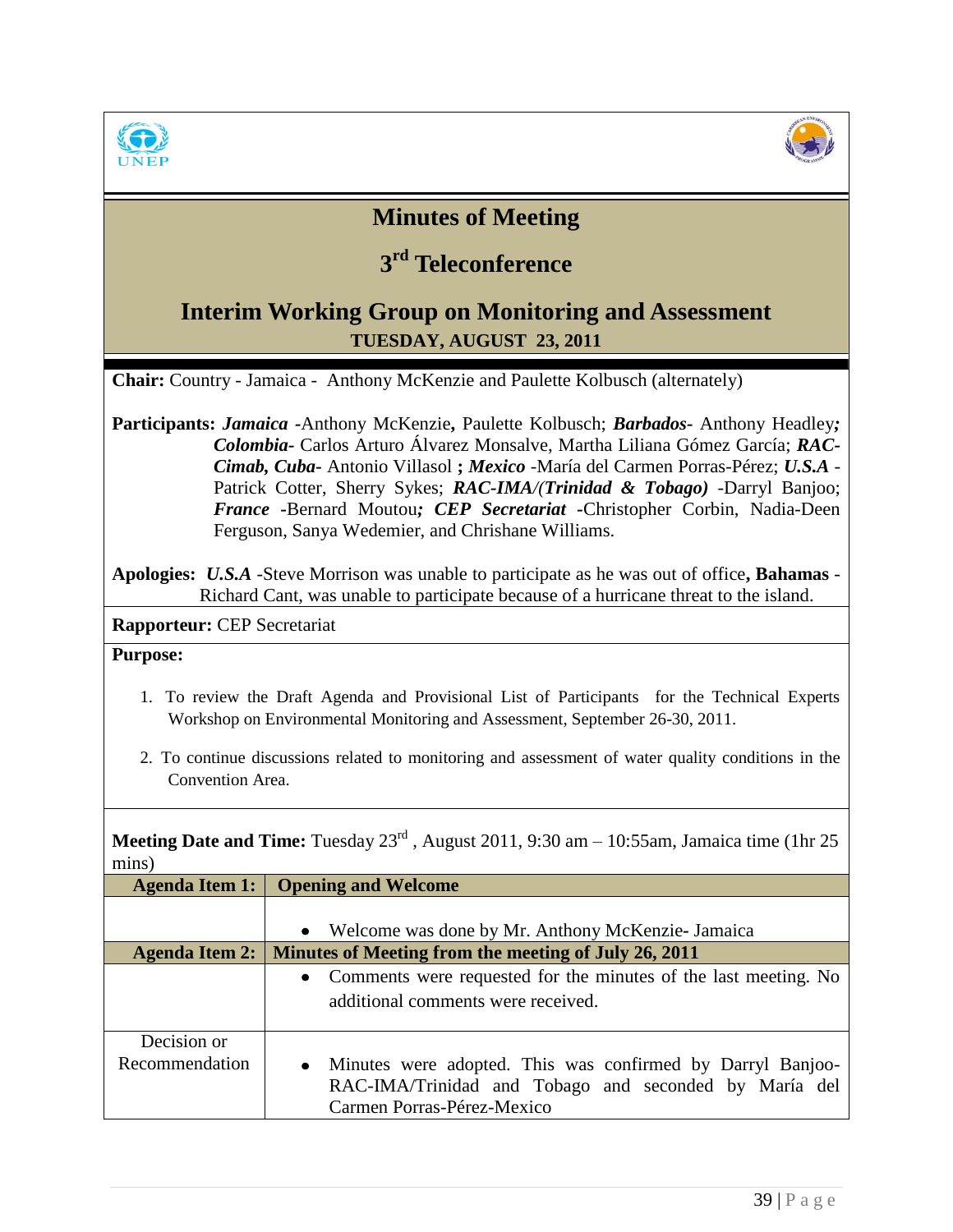| <b>Agenda Item 3:</b> | Review of Draft Agenda for Regional, Technical Workshop Sep 26-30,<br>2011                                                                                                                                                                                                                                                                                                                                                                                                                                                                                                |
|-----------------------|---------------------------------------------------------------------------------------------------------------------------------------------------------------------------------------------------------------------------------------------------------------------------------------------------------------------------------------------------------------------------------------------------------------------------------------------------------------------------------------------------------------------------------------------------------------------------|
| Points Raised:        | Christopher Corbin highlighted Agenda Items for Day 1 through to<br>Day 5 of the workshop.                                                                                                                                                                                                                                                                                                                                                                                                                                                                                |
|                       | <b>Day 1-Focus</b> will be on work done on TR 33 and Know-Why<br>Network and will look at some of the challenges in the collection<br>and reporting of monitoring data. Will look at what countries are<br>working on in terms of coastal and marine programmes, areas of<br>weaknesses and areas for strengthening.                                                                                                                                                                                                                                                      |
|                       | <b>Day 2-Will focus on Water Quality Standards, looking at National</b><br>Country Standards for effluent, and differences between these<br>standards. Will look at projects/case studies in 3 small islands<br>Christopher Corbin noted that work on many of these projects are<br>ongoing and it would be good to hear about the findings from these<br>studies. Will look also at laboratory capacity, and what is required<br>to strengthen monitoring programmes at the national and regional<br>levels. There will be smaller working group sessions on indicators. |
|                       | <b>Day 3-</b> Will look at the reporting requirements of the LBS protocol,<br>the LBS reporting template and the sharing of best management<br>practices.                                                                                                                                                                                                                                                                                                                                                                                                                 |
|                       | <b>Day 4-Will focus on the results of national demonstration projects</b><br>under the GEF-IWCAM Project and will showcase lessons learned<br>from the Integrated Management of National Hot Spots.                                                                                                                                                                                                                                                                                                                                                                       |
|                       | Day 5<br>LBS Collage Competition and Judging<br>General discussion on LBS Protocol<br>Recommendations for Technical Agenda Items that could be<br>considered during the 1st LBS STAC scheduled for the first half of<br>2012<br>The group was invited to comment on all of the sessions as well as<br>the possibility of conducting a field trip on the afternoon of the final<br>day.                                                                                                                                                                                    |
|                       | <b>Comments from IWG for Day 1</b>                                                                                                                                                                                                                                                                                                                                                                                                                                                                                                                                        |
|                       | Antonio Villasol (RAC-Cimab) suggested that for the case studies it<br>would be best to have 2-3 case studies rather than having all<br>countries present.                                                                                                                                                                                                                                                                                                                                                                                                                |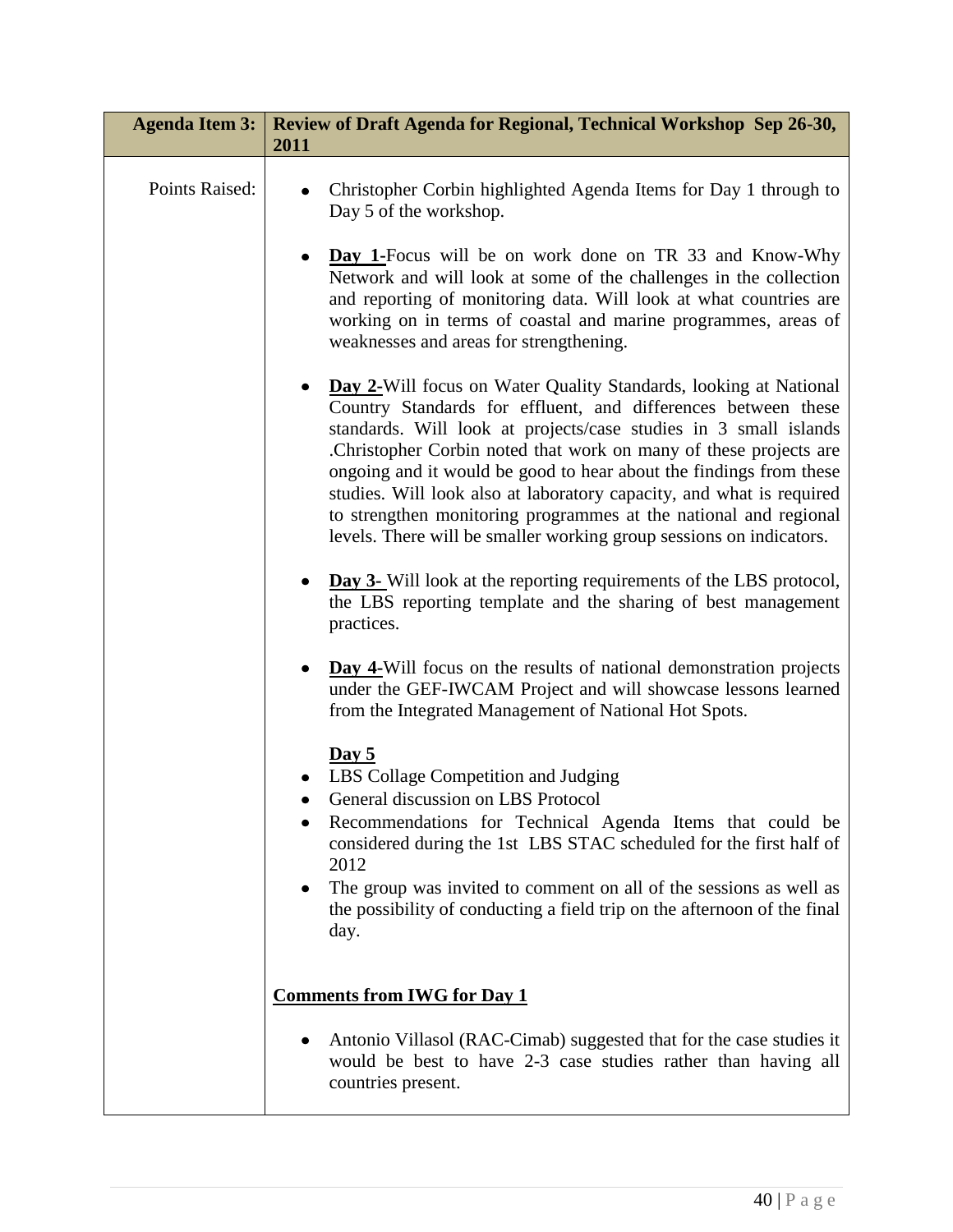| Anthony Headley (Barbados) made the suggestion that there should<br>be the 2-3 case studies as well as a brief summary for all countries.<br>These could be available to the group for reference.                                                                                                                                  |
|------------------------------------------------------------------------------------------------------------------------------------------------------------------------------------------------------------------------------------------------------------------------------------------------------------------------------------|
| Chris Corbin noted the suggestions and was in agreement for 2-3<br>presentations on monitoring and assessment and brief summaries of<br>the scope and type of parameters being monitored in each country.                                                                                                                          |
| María del Carmen Porras-Pérez (Mexico) - suggested a guideline or<br>template that could be used to guide the required summaries.                                                                                                                                                                                                  |
| Christopher Corbin-suggested that in choosing the countries to<br>present, they should be representative of the different capacities in<br>the region but all should possess well developed monitoring<br>programmes appropriate to their needs;                                                                                   |
| Patrick Cotter- (U.S.A.) - was in agreement with the suggestion<br>from Antonio Villasol (RAC-Cimab) and Anthony Headley<br>(Barbados).                                                                                                                                                                                            |
| Patrick Cotter indicated that he could speak on the National Coastal<br>Assessment Programme.                                                                                                                                                                                                                                      |
| Anthony Headley (Barbados) indicated that he could highlight work<br>on Recreational Water, Coastal Monitoring and Assessment within<br>the Reef Assessment Programme.                                                                                                                                                             |
| Carlos Arturo Álvarez Monsalve – (Colombia) indicated that they<br>know INVEMAR has a good programme of Monitoring for the<br>Colombian Coast.                                                                                                                                                                                     |
| Day 1- in relation to the $3:30-4:30$ slot-Summary of results of<br>related projects- It was noted that UNU-INWEH works on pesticide<br>levels in Biota, the question was raised as to relevance of the noted<br>projects and comments were requested from the group.                                                              |
| Chris Corbin- noted that in regards to results from the studies of the<br>various projects, the Secretariat would provide copies of any<br>interim and/or final reports as soon as they became available. These<br>will be made available on the CEP website and on a thumb drive, to<br>be provided to all workshop participants. |
| <b>Comments from IWG for Day 2</b>                                                                                                                                                                                                                                                                                                 |
| Patrick Cotter $-$ (U.S.A) raised a question with regards to discharge<br>in class 1 waters, limits and how they are evaluated. He indicated                                                                                                                                                                                       |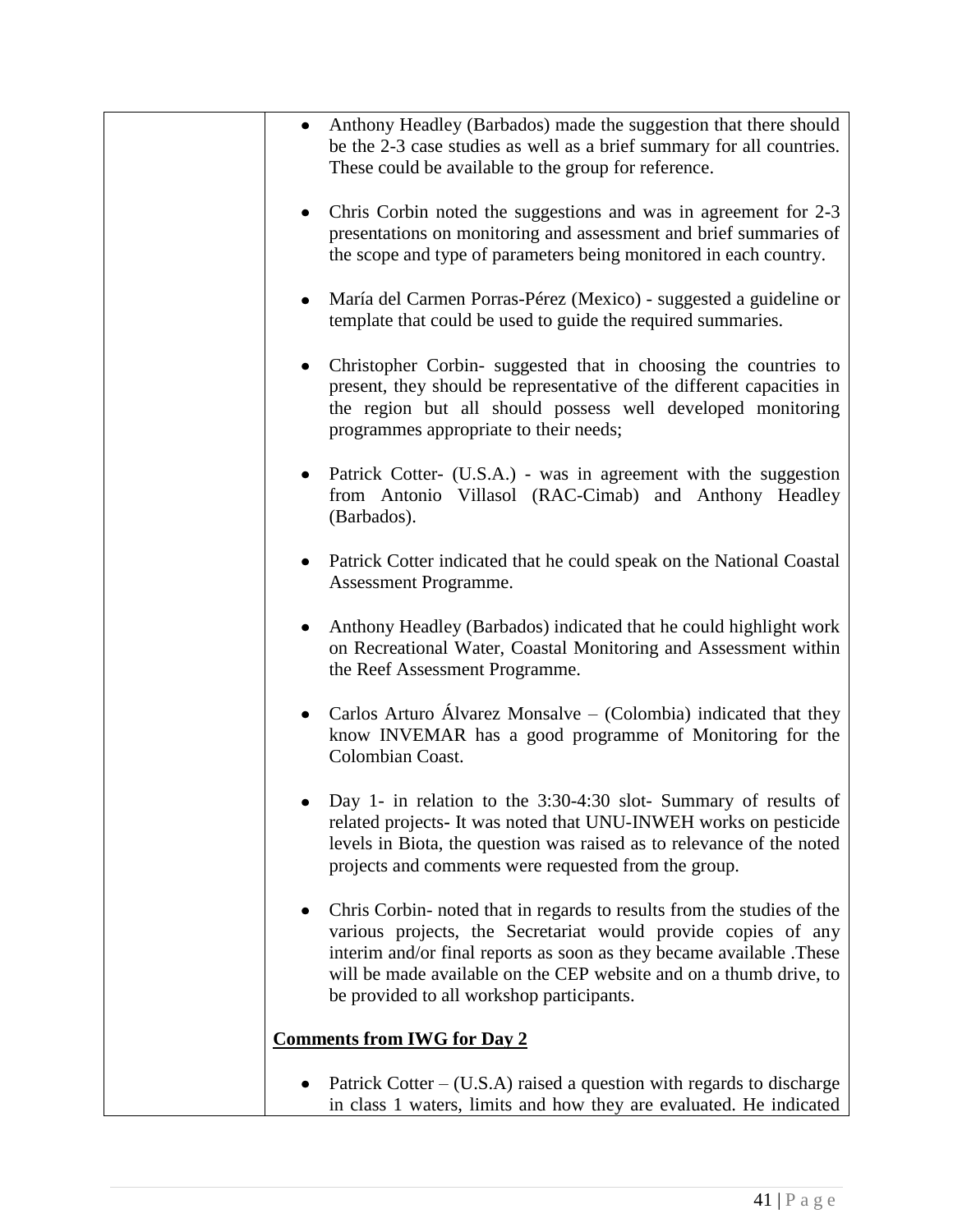that we need to find out how these limits are addressed in the field.

- Darryl Banjoo (RAC-IMA Trinidad) was in agreement with Patrick Cotter. He suggested that the group should look at Environmental Quality instead of Water Quality in the Convention Area. He indicated that the group should look at sampling plans and designs that will take into consideration location, mixing and parameters on environmental quality so that more accurate comparisons can be made.
- Christopher Corbin noted that the suggestions from Patrick Cotter (U.S.A) and Darryl Banjoo (RAC-IMA Trinidad) be considered for discussions in the smaller working group sessions at the workshop.

### **Comments from IWG for Day 3**

- María del Carmen Porras-Pérez (Mexico), requested clarification regarding the session on the LBS protocol; the purpose of the discussion, whether it would be to identify obligations or to discuss the ratification of the Protocol. She noted that in the capacity of a technical member she is not in the position to discuss ratification of the LBS protocol.
- $\bullet$ Christopher Corbin indicated that the session will look at technical issues and not on the political status related to ratification of the LBS Protocol. Experts could discuss the technical challenges and barriers to the ratification of the LBS Protocol, and make recommendations to the Secretariat on what could be done to help with the ratification process at the national level.
- Anthony Headley (Barbados) noted that the  $14<sup>th</sup>$  IGM discussed how to make reporting easier- the need for a management system. We need to decide how to make the template and reporting easier in the future.
- Patrick Cotter (U.S.A.) noted that reporting requirements are more of a legal issue than a technical issue. We could make it an item for discussion at the 1<sup>st</sup> LBS COP.
- Christopher Corbin noted-that the technical working group could make recommendations to the  $1<sup>st</sup>$  LBS STAC and  $1<sup>st</sup>$  COP on areas of reporting on implementation of the LBS Protocol that could streamlined from a technical perspective.
- Patrick Cotter (U.S.A.) indicated that the idea from Christopher Corbin was a good one and streamlining would make reporting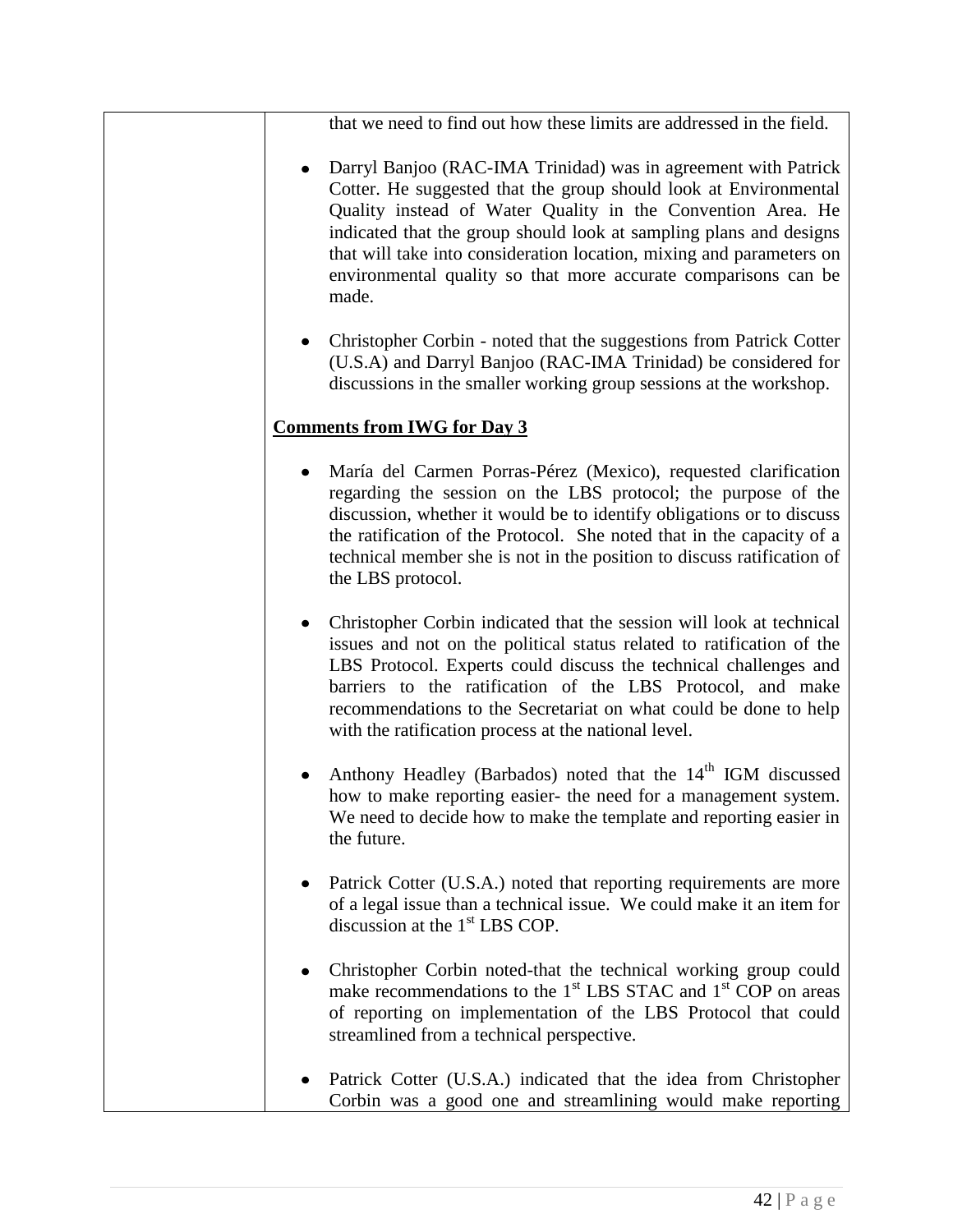#### better for all countries.

#### **Comments from IWG for Day 4**

- $\bullet$ Christopher Corbin -made a suggestion to Patrick Cotter on possibility of the U.S.A. doing a presentation on the process of the U.S. Hot Spot Diagnosis. Christopher Corbin noted that it was a challenge for some countries in applying formal literature in doing a Hot Spot Diagnosis, and have had to take an integrated approach to Hot Spot Assessments. We would be interested in seeing how it is done in other countries
- Patrick Cotter mentioned the Impaired Water Bodies Programme and indicated that he could prepare something on this for the group.
- Anthony Headley (Barbados) enquired about information on monitoring of pollutant loads and total maximum daily loads.
- Patrick Cotter noted that based on the US experience, this was quite complex and may be difficult for countries to undertake at this time. However, if there was a way to get an idea of improvements in general pollutant loading, that could be a first step in establishing a programme for pollution reduction in the region.
- Nadia-Deen Ferguson indicated that Patrick Cotter's presentation could be scheduled for Day 4 within HSDA presentations.

#### **Comments for Day 5**

- LBS award ceremony- award presentations will include discussion on types of outreach. The competition targets youth in schools.
- $\bullet$ There will be brainstorming sessions on the ratification of the LBS Protocol. The objective is for technical understanding of some of the technical challenges being faced.
- Christopher Corbin suggested the working group could look at  $\bullet$ agenda items for the  $1<sup>st</sup>$  STAC meeting of the LBS Protocol, which would take place in early 2012.
- Christopher Corbin inquired about the interest of the Working  $\bullet$ Group in having a field trip on the final day.
- Patrick Cotter U.S.A. indicated that a field trip would be a good idea.
- Anthony McKenzie, Chair, suggested the sewage system for Montego Bay, and waste stabilization system that discharges into the Montego Bay Marine Park as possible site visits. He also suggested some privately run systems where treated sewage from hotels is used for irrigation.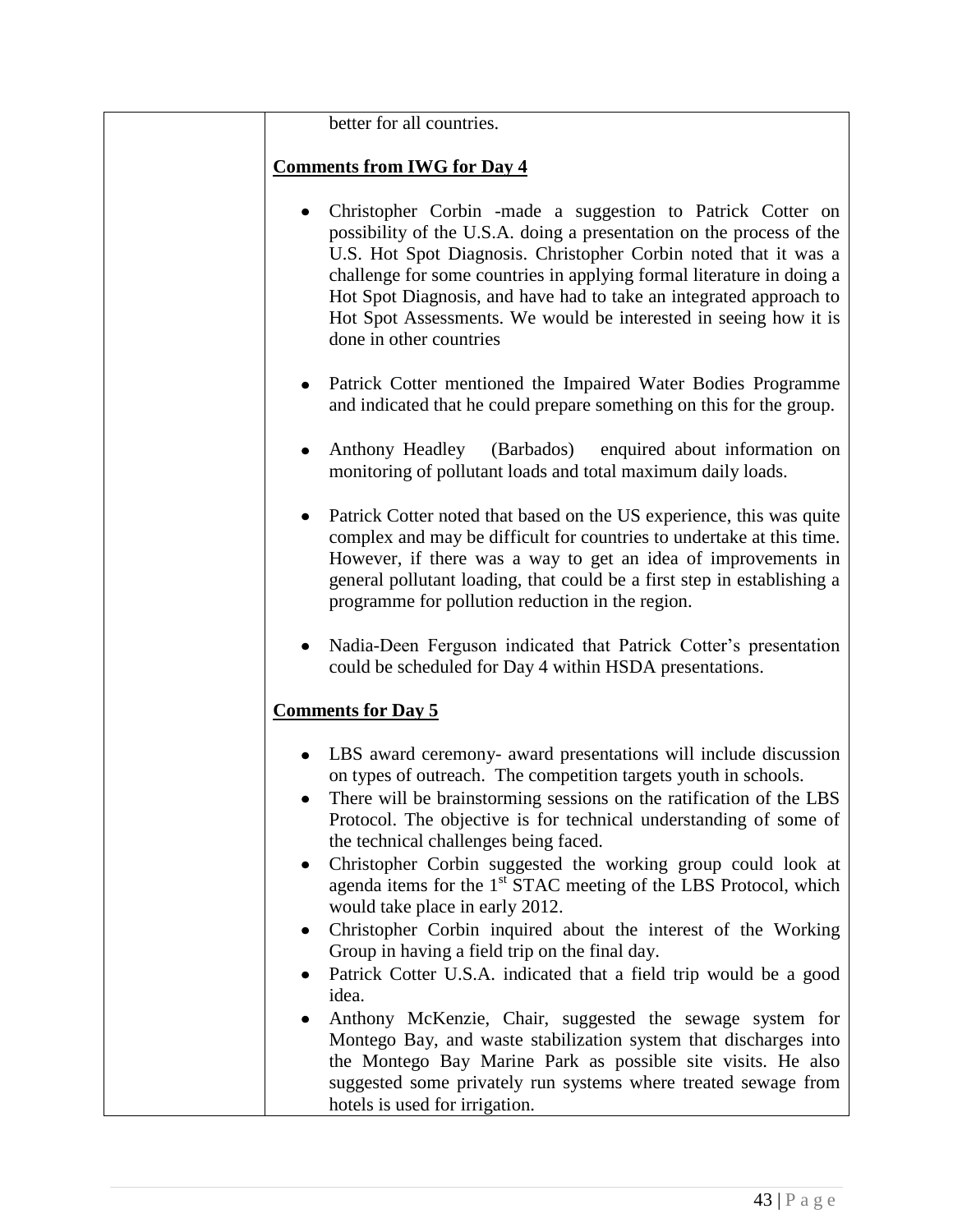|                                 | Anthony Headley (Barbados) made mention of the project<br>involving UTECH which could serve as an option for a field trip.                                                                                                                                                                                                                                                                                                                                                                                                                                                                                                                                                                                                                                                                                                                                                                                                                                                                                                                                                                               |
|---------------------------------|----------------------------------------------------------------------------------------------------------------------------------------------------------------------------------------------------------------------------------------------------------------------------------------------------------------------------------------------------------------------------------------------------------------------------------------------------------------------------------------------------------------------------------------------------------------------------------------------------------------------------------------------------------------------------------------------------------------------------------------------------------------------------------------------------------------------------------------------------------------------------------------------------------------------------------------------------------------------------------------------------------------------------------------------------------------------------------------------------------|
| Decision or<br>Recommendations: | Comments and suggestions from the working group on the draft<br>agenda will<br>be incorporated. The revised draft agenda will be sent out to<br>members of the working group, nominated workshop participants<br>and invited agencies.<br>NEPA (Jamaica) will assist the Secretariat in making arrangements<br>for the field trip.                                                                                                                                                                                                                                                                                                                                                                                                                                                                                                                                                                                                                                                                                                                                                                       |
| <b>Agenda Item 4:</b>           | <b>Review of Provisional List of Participants and Presenters</b>                                                                                                                                                                                                                                                                                                                                                                                                                                                                                                                                                                                                                                                                                                                                                                                                                                                                                                                                                                                                                                         |
| Points Raised:                  | Additional experts will be invited from RAC-Cimab to provide<br>input. E.g. on the Know-why Network project and TR. 33 Report<br>Experts were identified from the GEF IWCAM and GEF REPCar<br>projects for participation in the workshop.<br>Members of the Interim Working Group are to confirm their<br>participation as soon as possible after receiving invitations.<br>Invitations will be sent out to selected technical agencies.<br>Patrick Cotter noted the representation from GEF Projects in the<br>region on the participants list and noted that there should also be a<br>representative from the GEF - CReW project.<br>Chris Corbin advised that while the Project Manager for the GEF<br>CReW project was now on board, UNEP CAR/RCU in its capacity<br>as Executing Agency for the Project would be able to respond to<br>any questions concerning activities of the Project which is now in<br>its pre-inception phase. Patrick Cotter indicated that the U.S.A.<br>may want to bring a third person, whose cost would also be covered<br>and that would be confirmed in due course. |
| Decision or<br>Recommendations: | The Secretariat will provide information on the GEF- CReW                                                                                                                                                                                                                                                                                                                                                                                                                                                                                                                                                                                                                                                                                                                                                                                                                                                                                                                                                                                                                                                |
| <b>Agenda Item 5:</b>           | project, if required.<br><b>Update on plans for Regional Workshop (September 2011)</b>                                                                                                                                                                                                                                                                                                                                                                                                                                                                                                                                                                                                                                                                                                                                                                                                                                                                                                                                                                                                                   |
| Points Raised:                  | Regional Workshop will be held at the Ritz Carlton Hotel in<br>Montego Bay, arrangements regarding accommodation will be<br>made by the Secretariat                                                                                                                                                                                                                                                                                                                                                                                                                                                                                                                                                                                                                                                                                                                                                                                                                                                                                                                                                      |
| Decision or<br>Recommendations: | CEP Secretariat will visit hotel to ensure suitability and provide all<br>participants with relevant contact details for the hotel.                                                                                                                                                                                                                                                                                                                                                                                                                                                                                                                                                                                                                                                                                                                                                                                                                                                                                                                                                                      |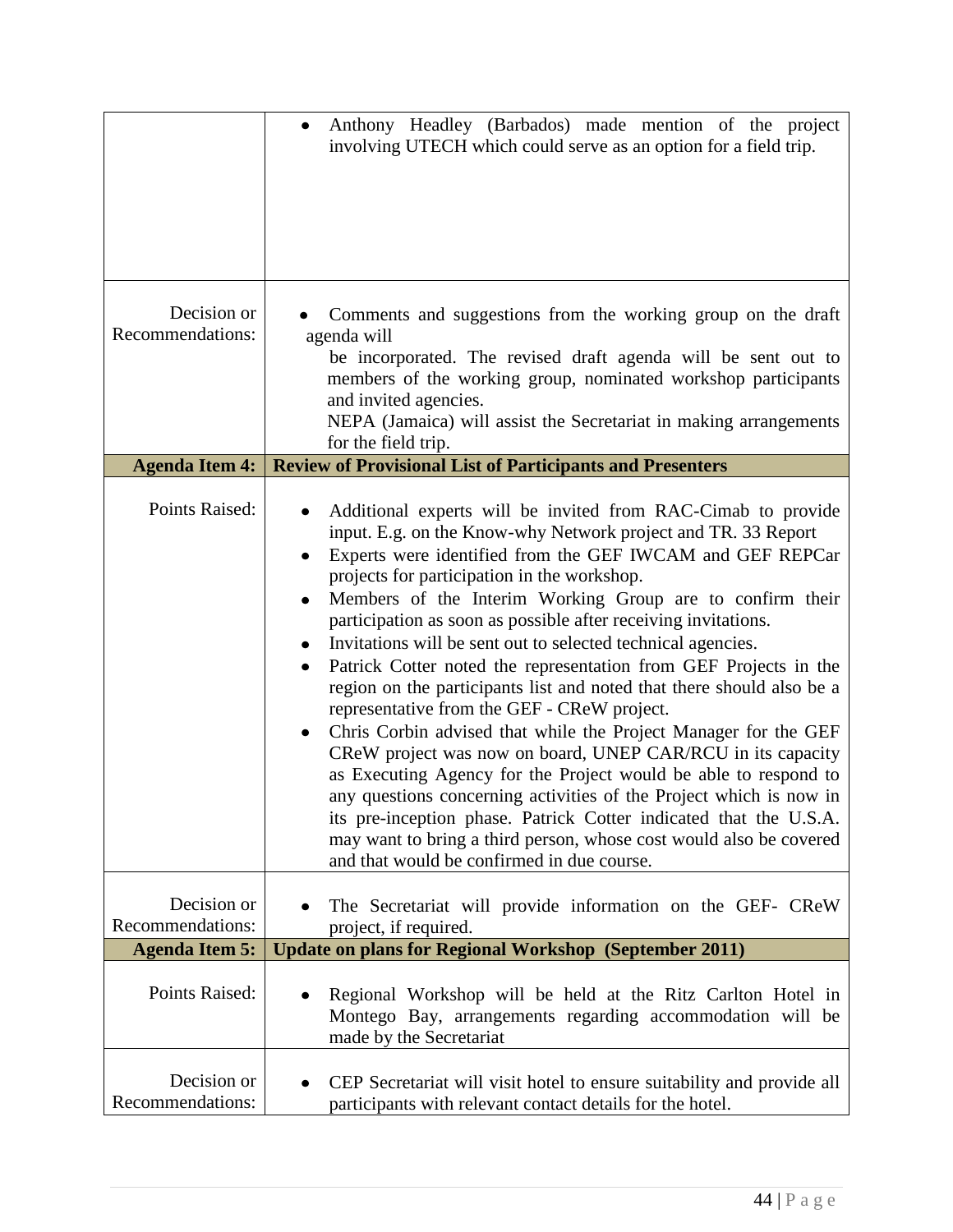| <b>Agenda Item 6:</b>           | Adequacy of current measures and methodologies                                                                                                                                                                                                                                                                                                                                                                                                                                                                           |                                                                                                                                                                                                                     |                 |
|---------------------------------|--------------------------------------------------------------------------------------------------------------------------------------------------------------------------------------------------------------------------------------------------------------------------------------------------------------------------------------------------------------------------------------------------------------------------------------------------------------------------------------------------------------------------|---------------------------------------------------------------------------------------------------------------------------------------------------------------------------------------------------------------------|-----------------|
| Points Raised:                  | Christopher Corbin highlighted documents that were provided by<br>Patrick Cotter. He provided a listing of ranking criteria used in the<br>U.S.A. and a comparison table of LBS limits and monitoring<br>parameters                                                                                                                                                                                                                                                                                                      |                                                                                                                                                                                                                     |                 |
| Decision or<br>Recommendations: | • The documents provided would form key documents for discussion<br>or smaller sessions.<br>• Christopher Corbin encouraged persons who have national<br>monitoring programmes (e.g. Mexico, or Colombia) to also provide<br>documents for discussion (and also include in their national<br>summaries). This would enable a more comprehensive assessment<br>of indicators that could be used to provide information on the<br>environmental quality of the Convention area.                                            |                                                                                                                                                                                                                     |                 |
| <b>Agenda Item 7:</b>           | <b>Any Other Business</b>                                                                                                                                                                                                                                                                                                                                                                                                                                                                                                |                                                                                                                                                                                                                     |                 |
| Points Raised &<br>Decisions:   | Jackets and ties will not be required for the Workshop in September<br>as it will be a technical meeting and there will be no need to follow<br>inter-governmental formalities.<br>Anthony Headley -Barbados enquired about the 11:00 - 11:30<br>session on day two of the agenda- that indicated a presentation from<br>Barbados.<br>Christopher Corbin advised that it would be a presentation from the<br>GEF IWCAM CEHP-AML project.<br>The Secretariat would provide information on this project to Mr.<br>Headley. |                                                                                                                                                                                                                     |                 |
| <b>Agenda Item 8:</b>           | <b>Time and Date of Next Meeting</b>                                                                                                                                                                                                                                                                                                                                                                                                                                                                                     |                                                                                                                                                                                                                     |                 |
|                                 |                                                                                                                                                                                                                                                                                                                                                                                                                                                                                                                          | Due to the progress made during the teleconference and in order to<br>enable preparation for the workshop in September, it was decided<br>that the next teleconference meeting should be deferred until<br>October. |                 |
| Decision or<br>Recommendations: | It was suggested by María del Carmen Porras-Pérez (Mexico), that<br>$\bullet$<br>the date of the next teleconference call could be determined during<br>the workshop in September.<br>This recommendation was adopted.<br>٠                                                                                                                                                                                                                                                                                              |                                                                                                                                                                                                                     |                 |
|                                 | <b>Adjournment</b>                                                                                                                                                                                                                                                                                                                                                                                                                                                                                                       |                                                                                                                                                                                                                     |                 |
|                                 | The meeting was adjourned at 10:55 am (Jamaican time).                                                                                                                                                                                                                                                                                                                                                                                                                                                                   |                                                                                                                                                                                                                     |                 |
| <b>Action Items</b>             |                                                                                                                                                                                                                                                                                                                                                                                                                                                                                                                          |                                                                                                                                                                                                                     |                 |
| <b>Task to be done</b>          |                                                                                                                                                                                                                                                                                                                                                                                                                                                                                                                          | <b>Person Responsible</b>                                                                                                                                                                                           | <b>Due Date</b> |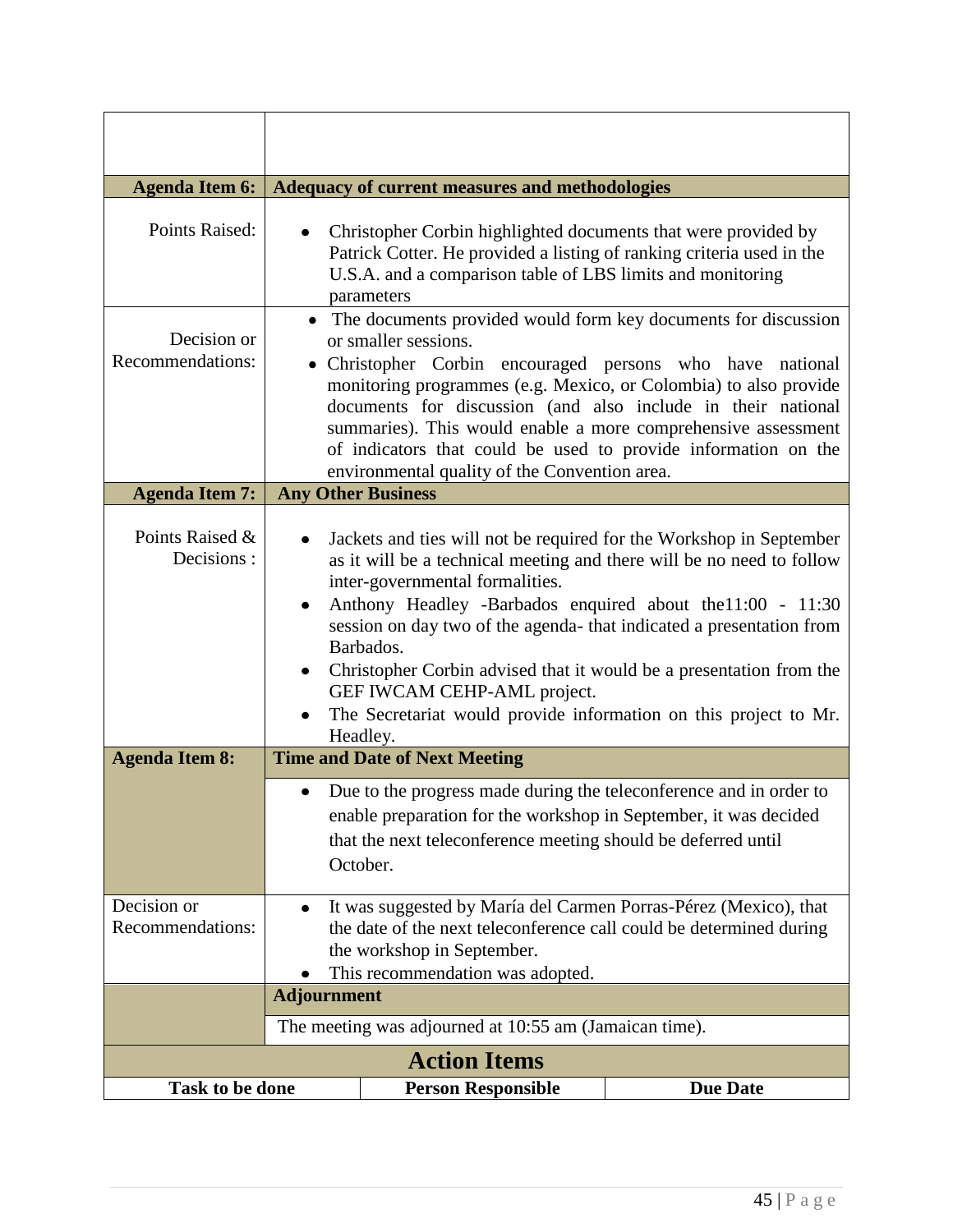| Follow up regarding Travel       | <b>CEP</b> Secretariat/Invited | All nominees to be received              |
|----------------------------------|--------------------------------|------------------------------------------|
| Arrangements                     | Participants                   | no later than 9 <sup>th</sup> September. |
|                                  |                                | Travel arrangements to be                |
|                                  |                                | completed no later than 16 <sup>th</sup> |
|                                  |                                | September                                |
| Circulation of Draft Minutes of  | Chair/CEP Secretariat          | $7th$ September 2011                     |
| Meeting                          |                                |                                          |
| Draft participants list for the  | <b>CEP</b> Secretariat         | $5th$ September, 2011                    |
| meeting in September             |                                |                                          |
|                                  | <b>CEP</b> Secretariat         | $5th$ September 2011                     |
| Draft Agenda for Meeting of      |                                |                                          |
| Interim Working Group on         |                                |                                          |
| Monitoring and Assessment 26-    |                                |                                          |
| 30 September 2011                |                                |                                          |
| Guidelines for preparation of    | <b>CEP</b> Secretariat         | $9th$ September                          |
| national submissions relating to |                                |                                          |
| standards and monitoring and     |                                |                                          |
| assessment programmes            |                                |                                          |
|                                  |                                |                                          |

**Date of Next Meeting:** October 2011. Specific date to be determined at the September Workshop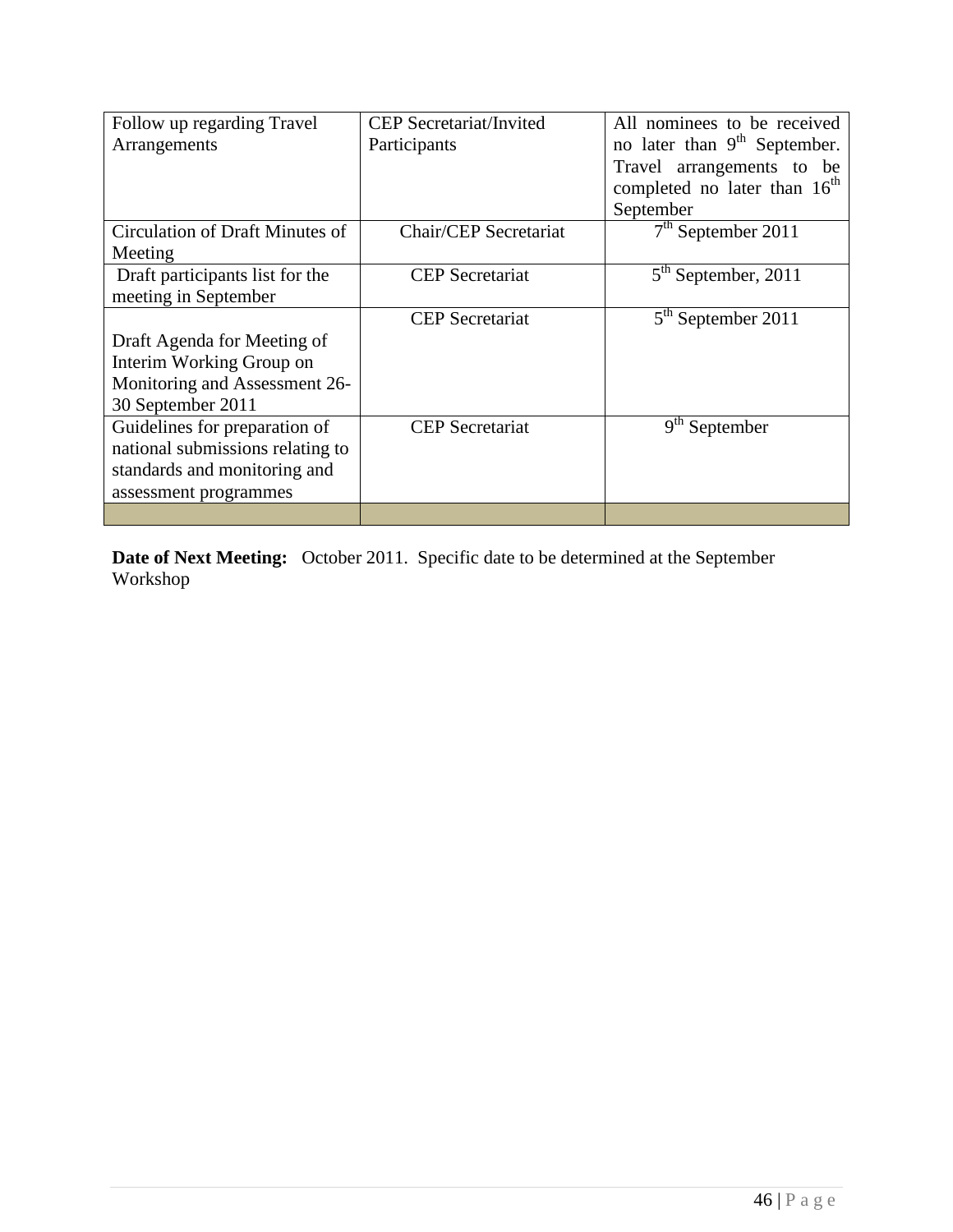



# **Minutes of Meeting**

# **Teleconference**

## **Interim Working Group on Monitoring and Assessment**

**Tuesday, November 29, 2011**

**Chair:** Country Jamaica - Paulette Kolbusch

**Participants:** *Jamaica -* Paulette Kolbusch, *Bahamas* -Richard Cant, John Bowleg, *Barbados*-Anthony Headley *Columbia-* Jorge Augusto Acosta Rivera, *U.S.A* -Patrick Cotter, Annie Hillary, Stephanie Adrian, *RAC-IMA /(Trinidad & Tobago)-*Darryl Banjoo, *, CEP Secretariat-* Christopher Corbin, Sanya Wedemier, and Chrishane Williams.

**Apologies:** Anthony McKenzie ( Jamaica) Bernard Moutou (France) Antonio Villasol (RAC-Cimab) Steve Morrison (U.S.A), Maria del Carmen Porras-Perez ( Mexico).

**Rapporteur:** CEP Secretariat

**Purpose:** 

- To review and adopt the Workshop Summary Report of the Regional Experts Workshop on Environmental Monitoring and Assessment
- To discuss next steps for 2012

Meeting Date and Time: Tuesday 29<sup>th</sup> November 2011, 9:30 am - 11:30am (2 hrs.)

| <b>Agenda Item 1:</b> | <b>Opening and Welcome</b>                                                                                                                                                                      |  |
|-----------------------|-------------------------------------------------------------------------------------------------------------------------------------------------------------------------------------------------|--|
|                       | Opening and Welcome was done by Ms. Paulette Kolbusch<br>Introduction was made of Ms. Stephanie Adrian of the U.S.A.                                                                            |  |
| <b>Agenda Item 2:</b> | <b>Meeting Summary Report- Regional Experts Workshop on</b><br><b>Environmental Monitoring and Assessment</b>                                                                                   |  |
| Points Raised:        | Jamaica has initiated activities based on the discussions and<br>recommendations of the Workshop:                                                                                               |  |
|                       | The specific recommendations of national interest included the<br>substitution of Mussels for White Grunt as an indicator, the<br>choice of monitoring parameters and indicators as well as the |  |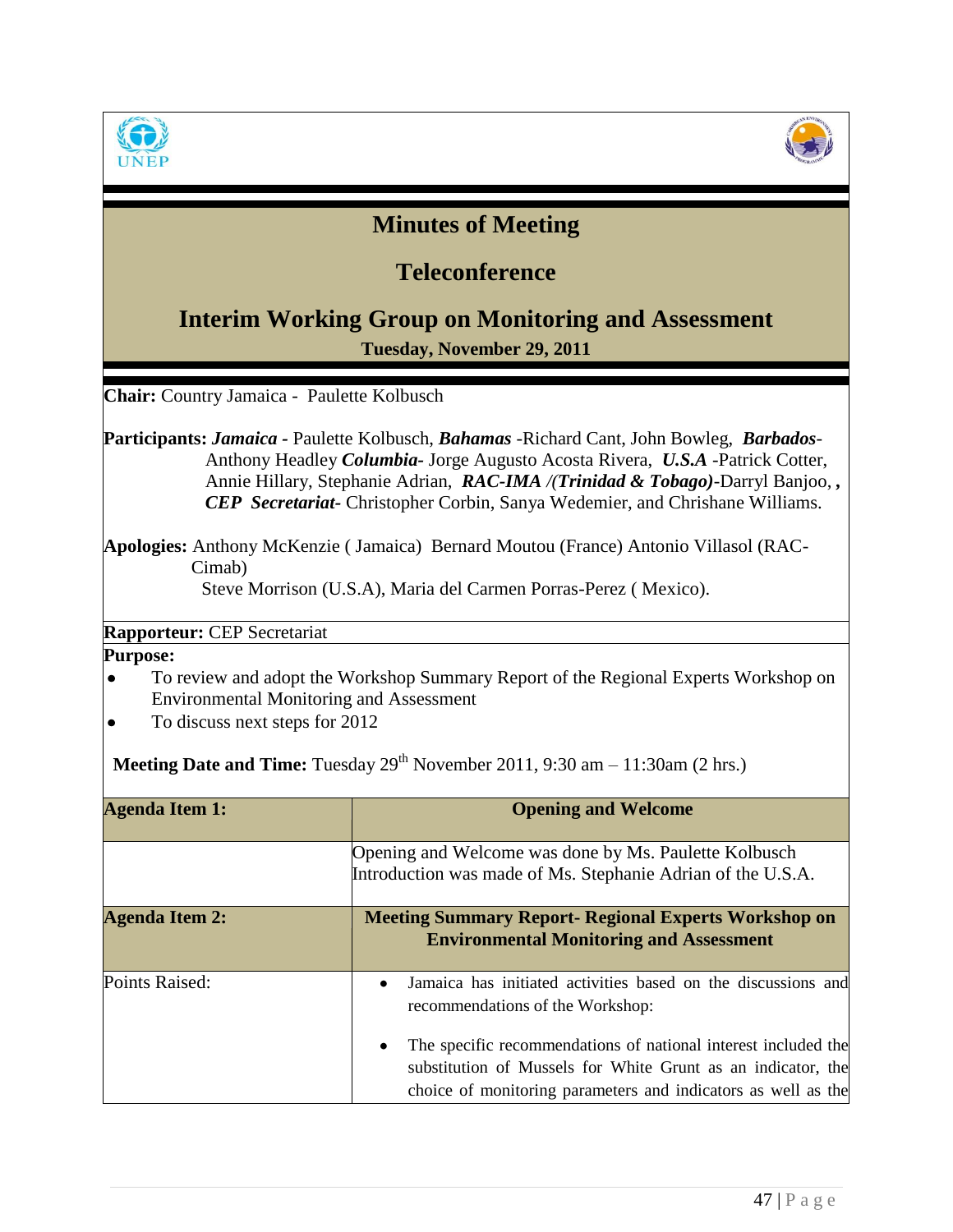format for future monitoring and assessment reports. These are all being considered for adoption in Jamaica.

- Chris Corbin outlined that the workshop report provided guidance on the selection of priority areas for future monitoring and assessment activities and highlighted key issues that could be further developed for discussions at the  $1<sup>st</sup>$  LBS Scientific Technical Advisory Committee (STAC) and 1<sup>st</sup> LBS COP. He cautioned of the importance to agree on a small number of priorities that would allow for defining realistic objectives.
- Patrick Cotter reminded the group that they had until Dec 12 to submit comments on the final workshop report. He noted that the Workshop was one of the best he had attended and that it was good that we now have a list of proposed ambient parameters for future monitoring efforts. He further recognized that the U.S. had committed to a few deliverables including providing website addresses with selected technical resources. He further suggested that with regard to the Workshop recommendations on the State of the Convention Area Report, the Working Group should consider also providing guidelines for National State of the Environment Reports and not just on the state of pollutant loading.
- Anthony Headley highlighted the importance of developing both National and Regional State of the Environment Reports, the need to enhance mechanisms for engaging Caribbean Communities in pollution reduction activities e.g. through activities such as the LBS collage competition. He further recommended that activities such as the Collage Competition should be repeated.
- Following a question from Paulette Kolbusch as to whether State of Convention Area Reports would be available on the Secretariat's website, Chris Corbin confirmed that all measures would be taken to ensure wide dissemination.
- Patrick Cotter suggested the need to conduct Country Assessments and compile a list of Best Management Practices. This could be reported in the State of the Environment Report. Similarly, results of assessments and monitoring carried our under projects such as GEF IWCAM and GEF REPCar and from national and regional activities of the Global Programme of Action GPA, should be widely disseminated and included in future State of the Environment Reports. There is a further need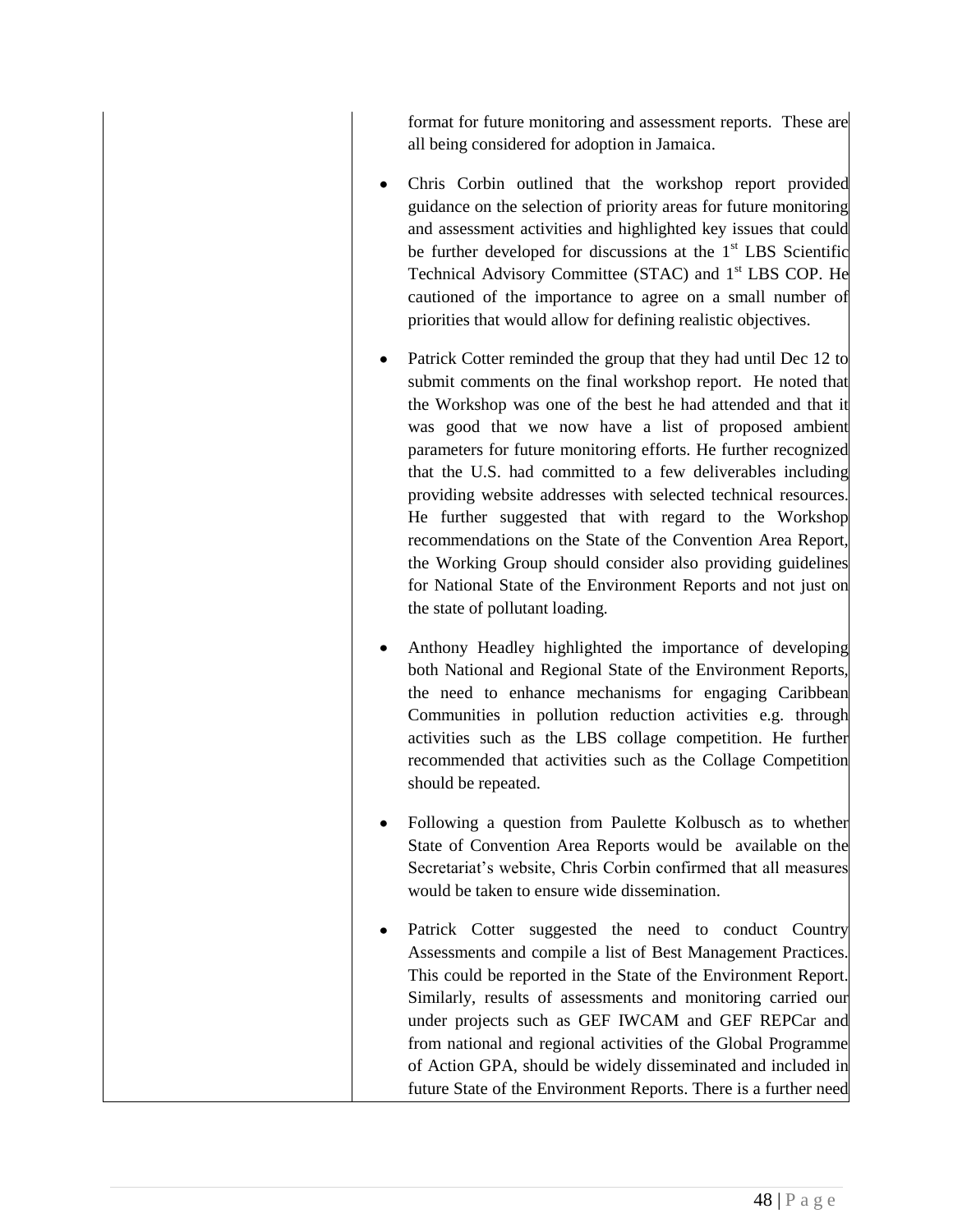to obtain and make available information on potential funding sources for new projects; Funding would also be required to prepare the State of Convention Area Report.

- Chris Corbin summarized the various outputs from the GEF IWCAM and GEF REPCar projects that would be available and could support LBS Protocol implementation. These include Case Studies, Lessons Learnt, Best Practices, Coastal Monitoring report and a GIS Atlas. The Secretariat has mobilized a small amount of resources (USD 15,000-20,000) to support activities at the country level. Efforts will also be made to strengthen collaboration with the International Atomic Energy Agency (IAEA) following the conclusion of their recent regional project on pollutant loading,
- Information Technology Resources at the Secretariat have been strengthened with the hiring of a new IT assistant and further enhancement is expected of the web site and information dissemination mechanisms at the Secretariat.
- Discussion was held on the status of the proposed follow up projects to IWCAM and REPCar and on the new GEF CReW Project. Group members suggested a range of activities that could be included. These included: (1) Financing for monitoring and assessment; (2) Database management including quality assurance and control; (3) Focus on LBS implementation.; (4) Engagement of private sector such as the Tourism sector; (5) Linking to Trade issues; and (5) Showcasing and replicating best management practices such as the Water Information Management System developed under the IWCAM project.
- The Secretariat reiterated how important mobilizing cofinancing was for new GEF Projects which now require between 4:1 and 5:1 levels of co-financing.
- Richard Cant emphasized the importance of involving NGOs in future monitoring and assessment work.
- It was agreed that for the agreed priority areas, the Secretariat with support of the Working Group would prepare 1-2 page technical discussion papers for presentation to the  $1<sup>st</sup>$  LBS STAC.
- It was suggested that it was important to showcase concrete results from project interventions including improvements in the quality of the coastal and marine environment and use of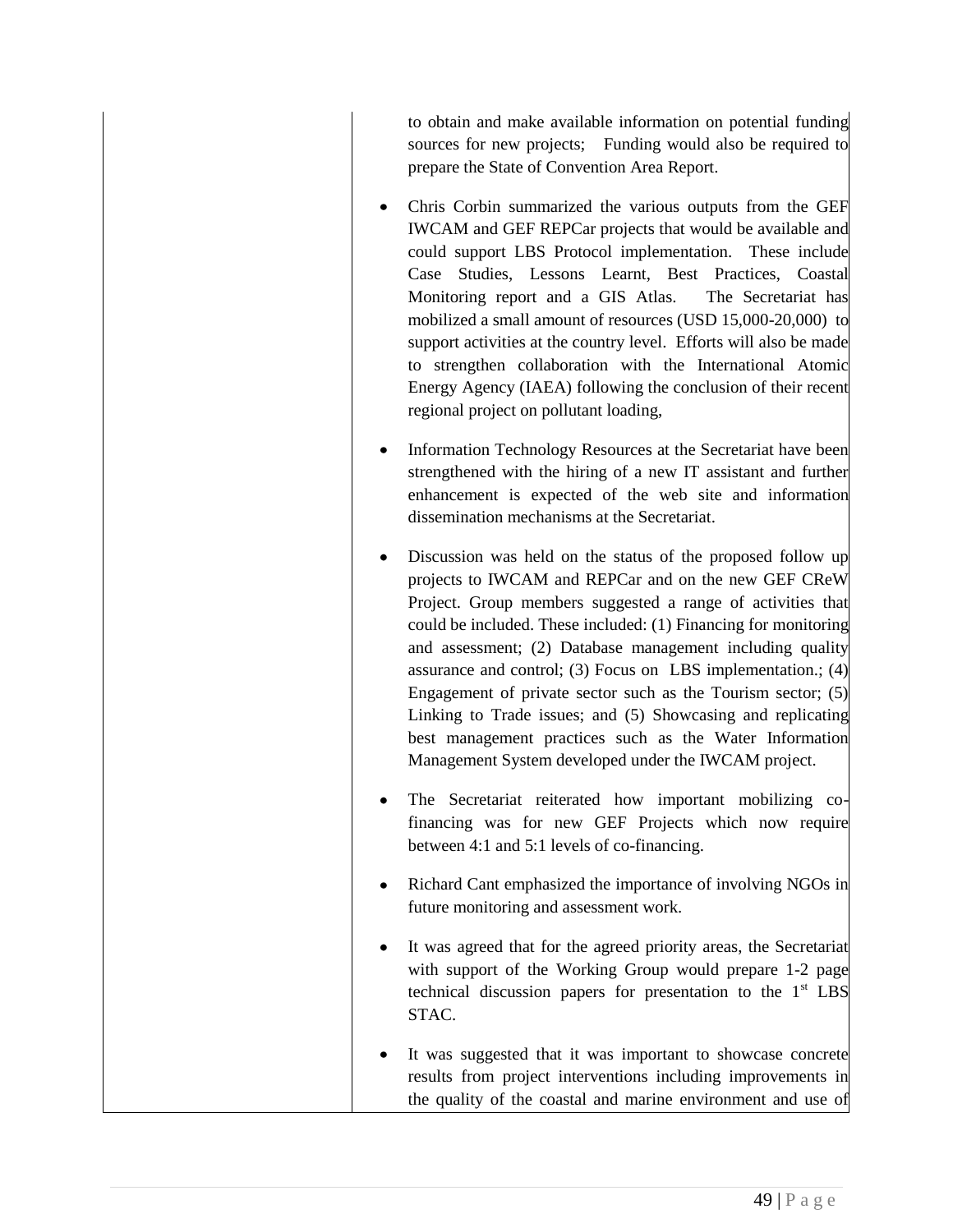|                                                    | more appropriate technologies and best practices.                                                                                                                                                                                                                                                                                                                                                                                                                                                                                                                                                                                                                                                                                                                                                                                                                                                                                                                                                                                                                                                                                                                                                                                                                                                                                                                                                                                                               |  |  |
|----------------------------------------------------|-----------------------------------------------------------------------------------------------------------------------------------------------------------------------------------------------------------------------------------------------------------------------------------------------------------------------------------------------------------------------------------------------------------------------------------------------------------------------------------------------------------------------------------------------------------------------------------------------------------------------------------------------------------------------------------------------------------------------------------------------------------------------------------------------------------------------------------------------------------------------------------------------------------------------------------------------------------------------------------------------------------------------------------------------------------------------------------------------------------------------------------------------------------------------------------------------------------------------------------------------------------------------------------------------------------------------------------------------------------------------------------------------------------------------------------------------------------------|--|--|
|                                                    | The Secretariat advised that it received communication that<br>Grenada would be submitting its documents for ascension to the<br>LBS protocol to the depository in Columbia.                                                                                                                                                                                                                                                                                                                                                                                                                                                                                                                                                                                                                                                                                                                                                                                                                                                                                                                                                                                                                                                                                                                                                                                                                                                                                    |  |  |
| <b>Decisions and/or</b><br><b>Recommendations:</b> | Members of working group to submit all comments on the<br>report by Dec 12. The Secretariat will work with Chair to<br>summarize these for discussion at the January<br>2012<br>teleconference.                                                                                                                                                                                                                                                                                                                                                                                                                                                                                                                                                                                                                                                                                                                                                                                                                                                                                                                                                                                                                                                                                                                                                                                                                                                                 |  |  |
| <b>Agenda Item 3:</b>                              | <b>Next Steps for 2012</b>                                                                                                                                                                                                                                                                                                                                                                                                                                                                                                                                                                                                                                                                                                                                                                                                                                                                                                                                                                                                                                                                                                                                                                                                                                                                                                                                                                                                                                      |  |  |
| <b>Points Raised:</b>                              | Secretariat<br>outlined<br>The<br>timing<br>for<br>upcoming<br>the<br>٠<br>Meetings<br>and<br>other related<br>regional<br>Intergovernmental<br>workshops. In response to a question posed on the website, the<br>Secretariat confirmed that improvements were ongoing and<br>should be completed within the next few months. This should<br>make the web site more user-friendly and information more<br>readily available.<br>Jorge Agusto Acosta - Columbia- In order to promote<br>information sharing, need to continue to make documents<br>available and to develop methodological guidelines in three<br>areas; classification of water bodies; hydrodynamic modeling<br>and monitoring and evaluation. Acknowledging that there are<br>differences in local conditions for the implementation of<br>various aspects of the Protocol. The methodological guide can<br>assist the process. The need for modeling to evaluate the effects<br>of discharges; can be supported in the evaluation of<br>hydrodynamic aspects. This comment was supported by other<br>group members.<br>The group discussed the pros and cons of including Bio-<br>monitoring in routine monitoring programmes and while its<br>value was recognized, it may be too expensive for many<br>countries. Other indicators such as Chlorophyll could be used to<br>start with. However, efforts should be taken to build the<br>capacity in the region for enhanced bio-monitoring |  |  |
|                                                    |                                                                                                                                                                                                                                                                                                                                                                                                                                                                                                                                                                                                                                                                                                                                                                                                                                                                                                                                                                                                                                                                                                                                                                                                                                                                                                                                                                                                                                                                 |  |  |
|                                                    |                                                                                                                                                                                                                                                                                                                                                                                                                                                                                                                                                                                                                                                                                                                                                                                                                                                                                                                                                                                                                                                                                                                                                                                                                                                                                                                                                                                                                                                                 |  |  |
|                                                    | Darryl Banjoo- emphasized the importance of having a clear<br>definition of environmental quality and what is meant by the<br>proposed criteria.                                                                                                                                                                                                                                                                                                                                                                                                                                                                                                                                                                                                                                                                                                                                                                                                                                                                                                                                                                                                                                                                                                                                                                                                                                                                                                                |  |  |
|                                                    | The Secretariat suggested that some of these technical                                                                                                                                                                                                                                                                                                                                                                                                                                                                                                                                                                                                                                                                                                                                                                                                                                                                                                                                                                                                                                                                                                                                                                                                                                                                                                                                                                                                          |  |  |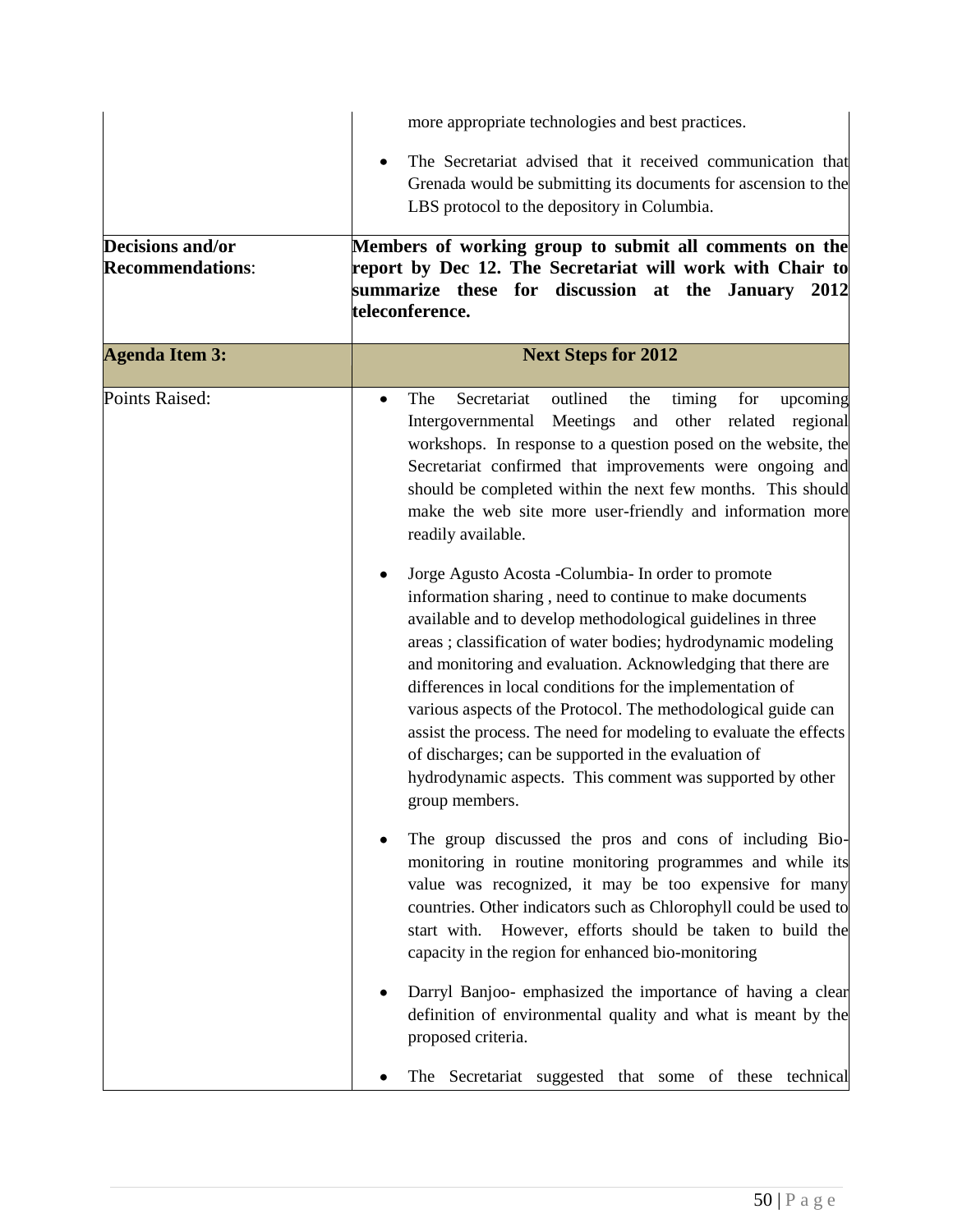|                                                                                                                                                                                                                     | challenges should be on the Agenda for the 1 <sup>st</sup> LBS STAC.                                                      |                                                                                                                                                                                                                                                                                                                                                                                                                                                                                                                                                                                                                                                                                                                                                                                                                                                                                                                                                                                                          |  |
|---------------------------------------------------------------------------------------------------------------------------------------------------------------------------------------------------------------------|---------------------------------------------------------------------------------------------------------------------------|----------------------------------------------------------------------------------------------------------------------------------------------------------------------------------------------------------------------------------------------------------------------------------------------------------------------------------------------------------------------------------------------------------------------------------------------------------------------------------------------------------------------------------------------------------------------------------------------------------------------------------------------------------------------------------------------------------------------------------------------------------------------------------------------------------------------------------------------------------------------------------------------------------------------------------------------------------------------------------------------------------|--|
| Decisions and/or<br><b>Recommendations:</b>                                                                                                                                                                         | IWG will submit list of their priority issues which will be<br>translation into the working languages of the Secretariat. | summarized by the Secretariat for further discussion during the<br>teleconference in January. There would represent key thematic<br>areas that could be developed into information documents for<br>consideration by the $1st$ LBS STAC. The information documents<br>should be completed no later than March 2012 to allow for                                                                                                                                                                                                                                                                                                                                                                                                                                                                                                                                                                                                                                                                          |  |
| <b>Agenda Item 4:</b>                                                                                                                                                                                               |                                                                                                                           |                                                                                                                                                                                                                                                                                                                                                                                                                                                                                                                                                                                                                                                                                                                                                                                                                                                                                                                                                                                                          |  |
| <b>Any Other Business</b><br>Points Raised:<br>Anthony Headley suggested the importance of reflecting in the<br>collaboration among various regional institutions. .<br>projects especially GEF Projects.<br>years. |                                                                                                                           | report the tremendous contribution of LBS Regional Activity<br>Centres (RACs) and associated Regional Activity Network<br>(RAN) to the work of the Programme and the ongoing<br>Chris Corbin agreed that this should be reflected in the report<br>and took the opportunity to inform the group that Dr. Amoy<br>Lum Kong was recently appointed as the new Director of LBS<br>RAC IMA in Trinidad and Tobago. He mentioned further that<br>the Secretariat was committed to use the LBS RACs as<br>collaborating agencies when developing and implementing new<br>The group was also informed that Mr. Sweeney, former<br>Regional Project Manager for the GEF IWCAM Project had<br>been appointed as the new Coordinator for the Global<br>Programme of Action, Coordination Office and that at the<br>upcoming Third Intergovernmental Review Meeting at the end<br>of January 2012 in Manila, Philippines, countries will be given<br>an opportunity to inform the work of the GPA for the next five |  |
| <b>Agenda Item 5:</b>                                                                                                                                                                                               | Time and Date of Next Meeting<br>January 17 at 9:30am                                                                     |                                                                                                                                                                                                                                                                                                                                                                                                                                                                                                                                                                                                                                                                                                                                                                                                                                                                                                                                                                                                          |  |
|                                                                                                                                                                                                                     | The meeting was adjourned at 11:30am.                                                                                     | Adjournment                                                                                                                                                                                                                                                                                                                                                                                                                                                                                                                                                                                                                                                                                                                                                                                                                                                                                                                                                                                              |  |
| <b>Action Items</b>                                                                                                                                                                                                 |                                                                                                                           |                                                                                                                                                                                                                                                                                                                                                                                                                                                                                                                                                                                                                                                                                                                                                                                                                                                                                                                                                                                                          |  |
| <b>Tasks</b>                                                                                                                                                                                                        | <b>Responsibility</b>                                                                                                     | <b>Due Date</b>                                                                                                                                                                                                                                                                                                                                                                                                                                                                                                                                                                                                                                                                                                                                                                                                                                                                                                                                                                                          |  |
| <b>Submission of Priority Areas</b>                                                                                                                                                                                 | <b>Working Group Members</b>                                                                                              | <b>December 12, 2011</b>                                                                                                                                                                                                                                                                                                                                                                                                                                                                                                                                                                                                                                                                                                                                                                                                                                                                                                                                                                                 |  |
| <b>Compilation of Recommendations</b>                                                                                                                                                                               | <b>Secretariat</b>                                                                                                        | January – February 2012                                                                                                                                                                                                                                                                                                                                                                                                                                                                                                                                                                                                                                                                                                                                                                                                                                                                                                                                                                                  |  |
|                                                                                                                                                                                                                     |                                                                                                                           |                                                                                                                                                                                                                                                                                                                                                                                                                                                                                                                                                                                                                                                                                                                                                                                                                                                                                                                                                                                                          |  |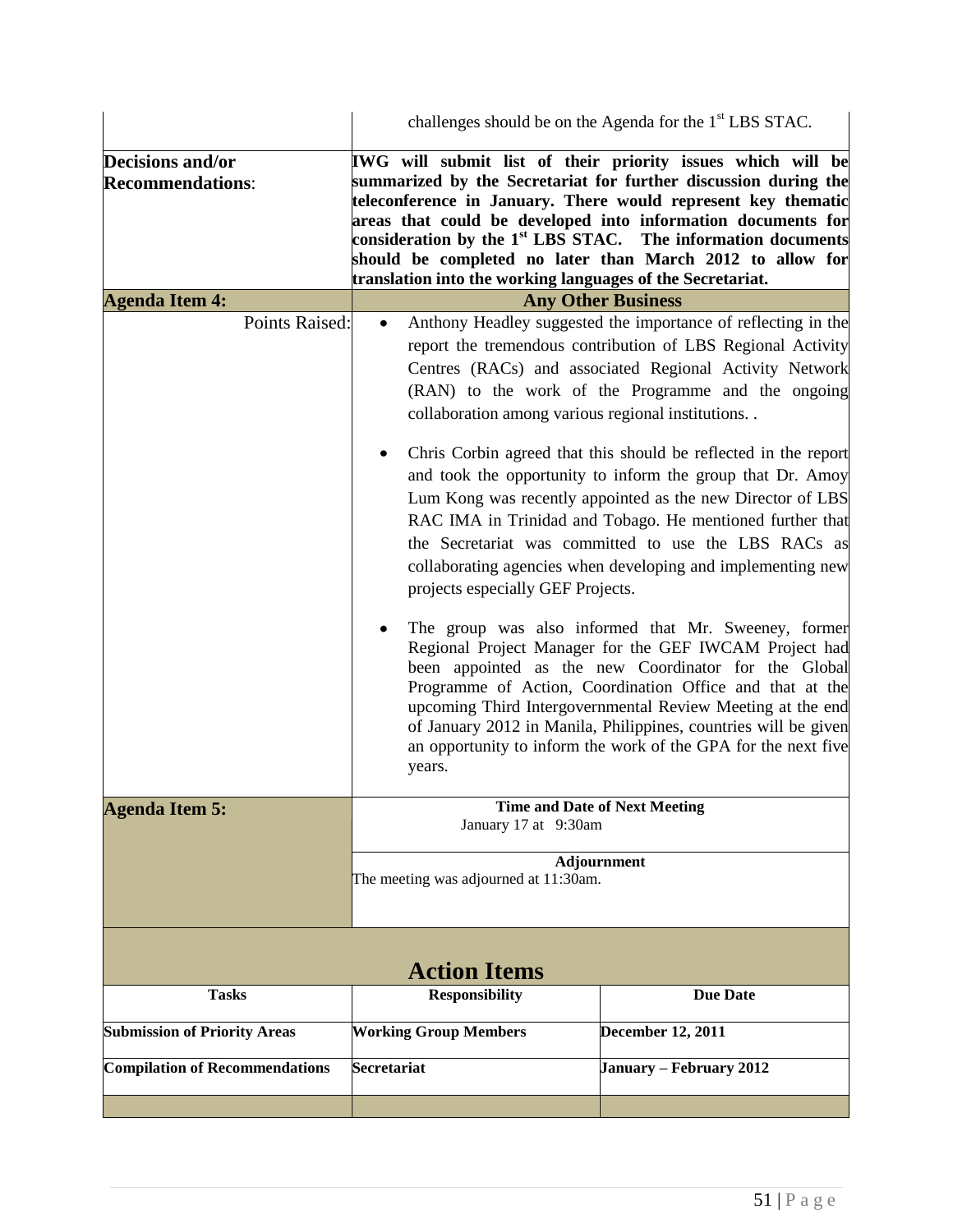



# **Minutes of Meeting**

## **Teleconference**

## **Interim Working Group on Monitoring and Assessment Wednesday, January 18, 2012**

**Chair:** Country Jamaica - Paulette Kolbusch

**Participants:** *Jamaica -* Paulette Kolbusch, *Bahamas* - John Bowleg, *Barbados*- Anthony Headley *Columbia-* Jorge Augusto Acosta Rivera, *U.S.A* -Patrick Cotter, Marianne Bailey, Nathan Bland, Stephanie Adrian, **Mexico-** Maria del Carmen Porras-Perez *RAC-Cimab* - Antonio Villasol , *RAC-IMA /Trinidad & Tobago-*Darryl Banjoo *, CEP Secretariat-* Christopher Corbin, Sanya Wedemier-Graham, and Chrishane Williams.

|                        | Apologies: Anthony McKenzie (Jamaica), Bernard Moutou (France), Steve Morrison (U.S.A), |
|------------------------|-----------------------------------------------------------------------------------------|
| Richard Cant (Bahamas) |                                                                                         |

**Rapporteur:** CEP Secretariat

**Purpose:** 

1) To discuss priority issues in Environmental Monitoring and Assessment in the WCR.

| <b>Meeting Date and Time:</b> Wednesday 18th January 2012, 2:15am $-$ 3:30pm (1:15 hrs.) |                                                       |  |
|------------------------------------------------------------------------------------------|-------------------------------------------------------|--|
| <b>Agenda Item 1:</b>                                                                    | <b>Opening and Welcome</b>                            |  |
|                                                                                          |                                                       |  |
|                                                                                          | Opening and Welcome was done by Ms. Paulette Kolbusch |  |
| Decision or                                                                              |                                                       |  |
| Recommendation                                                                           |                                                       |  |
| $S$ :                                                                                    |                                                       |  |
|                                                                                          |                                                       |  |
| Agenda Item :                                                                            | <b>Priority Areas</b>                                 |  |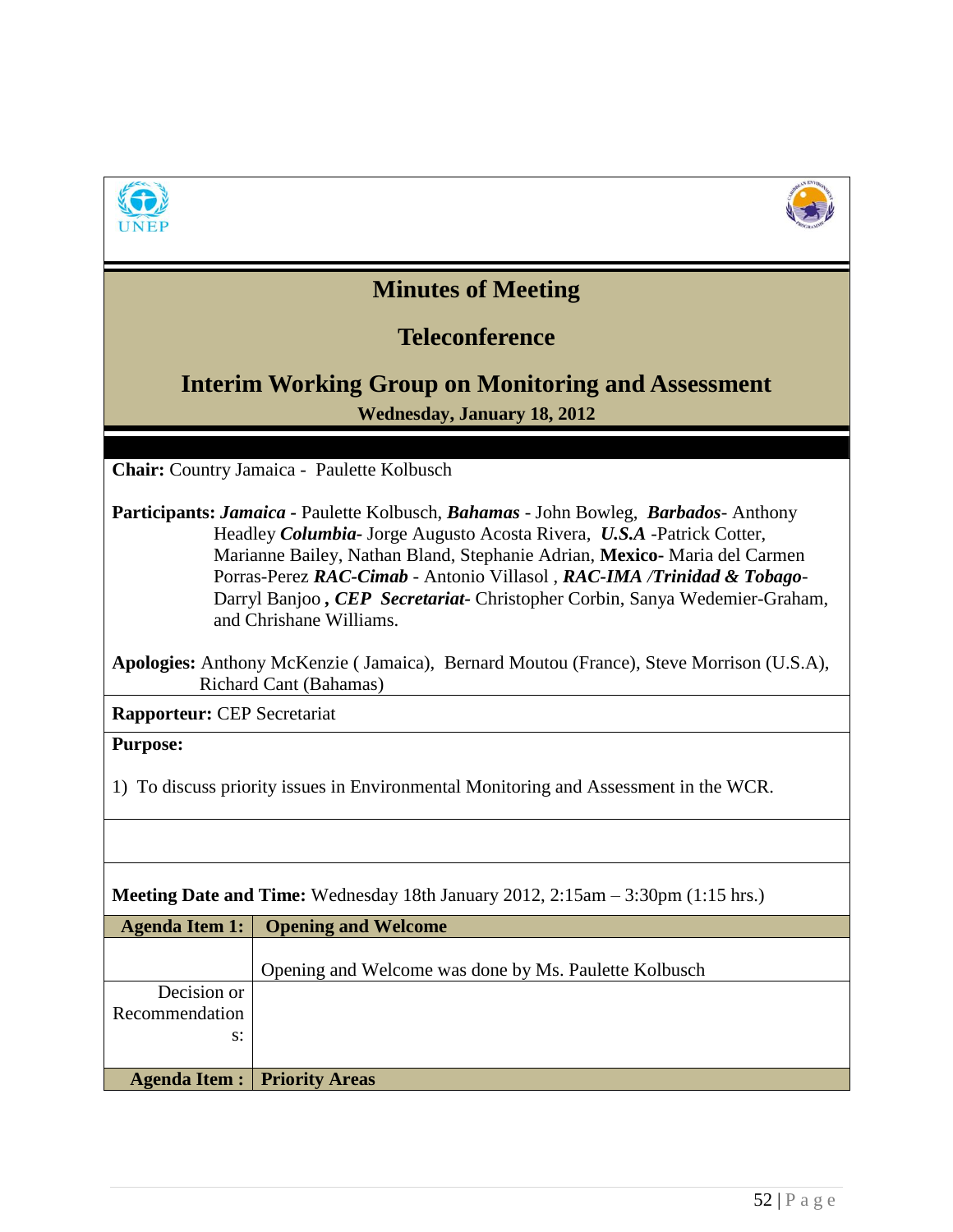| Points Raised: | • Christopher Corbin highlighted the departure of Ms. Nadia Deen<br>Ferguson, Assistant Programme Officer for AMEP                                                                                                                                                                                   |
|----------------|------------------------------------------------------------------------------------------------------------------------------------------------------------------------------------------------------------------------------------------------------------------------------------------------------|
|                | • Christopher Corbin noted that a Technical Brief for 1 <sup>st</sup> LBS STAC<br>would be prepared based on the recommendations and priorities of the<br>Interim Working Group (IWG).                                                                                                               |
|                | • Christopher Corbin raised the question as to how we could further<br>promote the LBS Protocol. One option that was identified was the hiring<br>of a communications assistant/consultant                                                                                                           |
|                | • Patrick Cotter-inquired which countries are close to ratification, as the<br>U.S.A may be able to assist with their ratification process.                                                                                                                                                          |
|                | • Christopher Corbin noted that the Secretariat does have a sense from<br>most member countries. Various consultations and meetings have taken<br>place and a priority list where further interventions are required could be<br>prepared.                                                           |
|                | • Christopher Corbin identified that one area where working group could<br>look at is the review of relevant regional guidelines and technical<br>reports.                                                                                                                                           |
|                | • Christopher Corbin -suggested that the Interim Working Group can<br>develop an outline for the State of the Convention Area Report(SOCAR)                                                                                                                                                          |
|                | • Patrick Cotter indicated that an outline for the SOCAR would be very<br>useful                                                                                                                                                                                                                     |
|                | Christopher Corbin- asked members of the group who are interested in<br>٠<br>providing input to the development of such an outline to indicate this to<br>the Secretariat. AMEP Secretariat and Chair will work along with IWG<br>members who indicate interest to develop a framework for the SOCAR |
|                | • Paulette Kolbusch- Jamaica indicated willingness to provide assistance.                                                                                                                                                                                                                            |
|                | • Patrick Cotter U.S.A. – volunteered to assist with the process of the<br>development of the framework for SOCAR.                                                                                                                                                                                   |
|                | Christopher Corbin indicated that- anyone else who is interested can e-<br>mail the<br>Secretariat.                                                                                                                                                                                                  |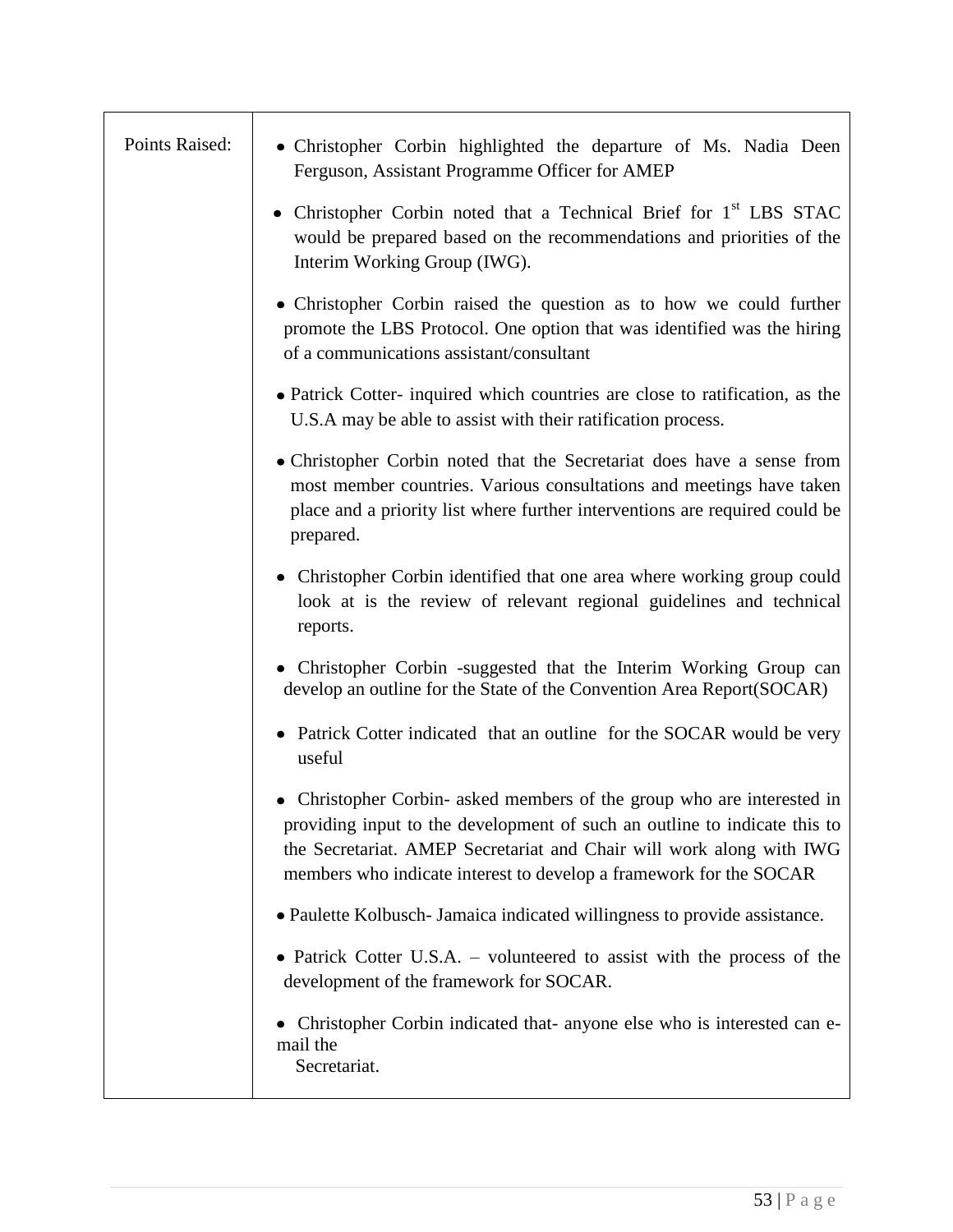- Christopher Corbin- highlighted the need for resource mobilization for LBS Protocol implementation and indicated that this needs to be discussed at the first LBS STAC. He further inquired as to whether the members of the IWG were aware of any available funding, or could suggest additional strategic approaches to obtaining additional funding for projects and activities.
- Patrick Cotter- indicated that the U.S.A had reviewed the PIF for the GEF IWCAM follow up project and noted the need to include colleagues/partners from Central and South America countries.
- Patrick Cotter suggested that the London Convention could be used as a guide as to what we should include in the framework for the SOCAR, as for information, will see what can be found, and ask people to compile. Acknowledged difficulties experienced with the revision of Technical Report  $# (TR 33)$ .
- Antonio Villasol highlighted difficulties in compiling methodologies used in TR 33, as methodologies varied within different laboratories
- Christopher Corbin acknowledged the challenges experienced by RAC-Cimab and noted Patrick Cotter's recommendation to try to get feedback from countries on what methodologies they are using, and on data management. He noted that we can look at how to improve methodologies being used.
- Maria del Carmen Porras Perez added that maybe, while the countries were compiling data for TR33, there was minimal information that countries can provide. She suggested that maybe there is a standard format that already exists
- Christopher Corbin noted that we can try to compile a brief summary on how data was collected.
- Paulette Kolbusch highlighted the paper on deep well injection that was sent to the members of the working group and inquired as to whether there were experiences in utilizing deep wells.
- John Bowleg -Bahamas- noted use of deep wells. Indicated that he would welcome information on research on the use of deep well injectors as a wastewater treatment method.
- Anthony Headley- noted that deep well injection is not popular in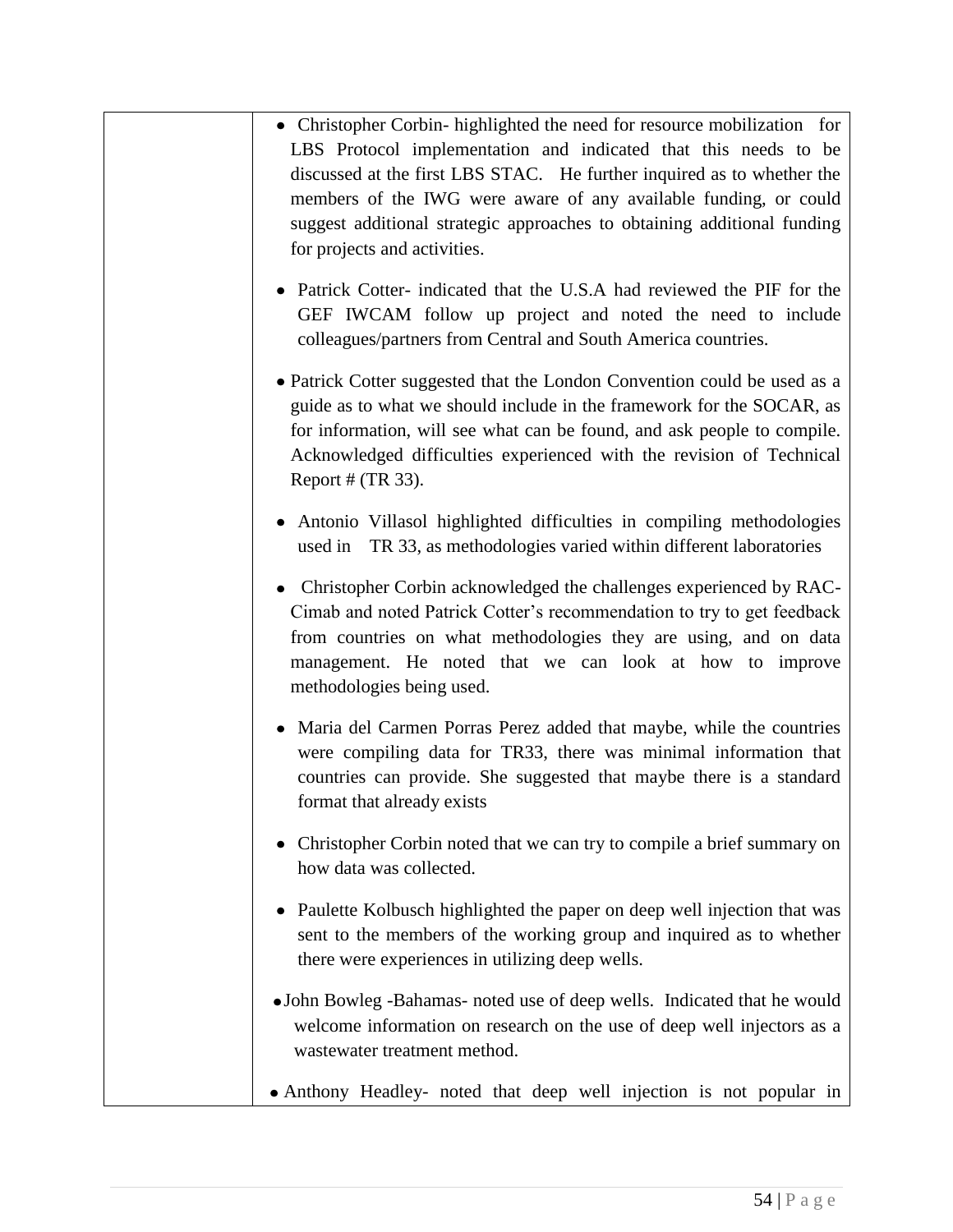Barbados.

- Patrick Cotter indicated that there is some deep well injection taking place in the Florida Keys and would check on that information for the Bahamas. On January 24, the US sent seven papers and two website references to the Bahamas on deep well injection projects in Florida. Copies were also provided to other members of the Interim Working Group.
- Christopher Corbin- indicated that we could consider use of deep wells as type of wastewater treatment and that under the GEF CReW Project, a compilation of appropriate wastewater treatment technologies and Best Practices would be developed. He further outlined that there were already CEP Technical Reports with some of this information.
- Concerning lab capacity in the region, Mr. Corbin indicated the commitment of UNU -INWEH to assist in providing information that will help the Secretariat complete the regional Lab Capacity inventory
- Christopher Corbin- provided an update on GEF IWCAM follow up project. He noted that the GEF-IWCAM project is to be officially completed by the end of June; the new follow up project for Caribbean SIDS has been prepared for submission to the GEF Secretariat.
- Maria del Carmen Porras Perez Mexico indicated that she would like a copy of the information relating to this new project.
- Christopher Corbin advised that the GEF CReW launch and seminar will be held from 7-8 of February and the first Project Steering Committee Meeting on February 9. UNEP CAR/RCU through the AMEP subprogramme will be responsible for capacity building including improving policy and legislative frameworks for countries that have endorsed. He further noted that there are additional countries that have interest in CReW and efforts will be made to include these countries in capacity building efforts using other financial resources.
- $\bullet$ Patrick Cotter indicated that he would like to have the Secretariat make links available on the CEP website to sources of information available through the US EPA and other technical agencies. He will make contact with colleagues from the U.S. Department of Agriculture and will also be compiling a list of models. A preliminary list of watershed, water quality and agricultural nonpoint source models, as well as EPA on-line training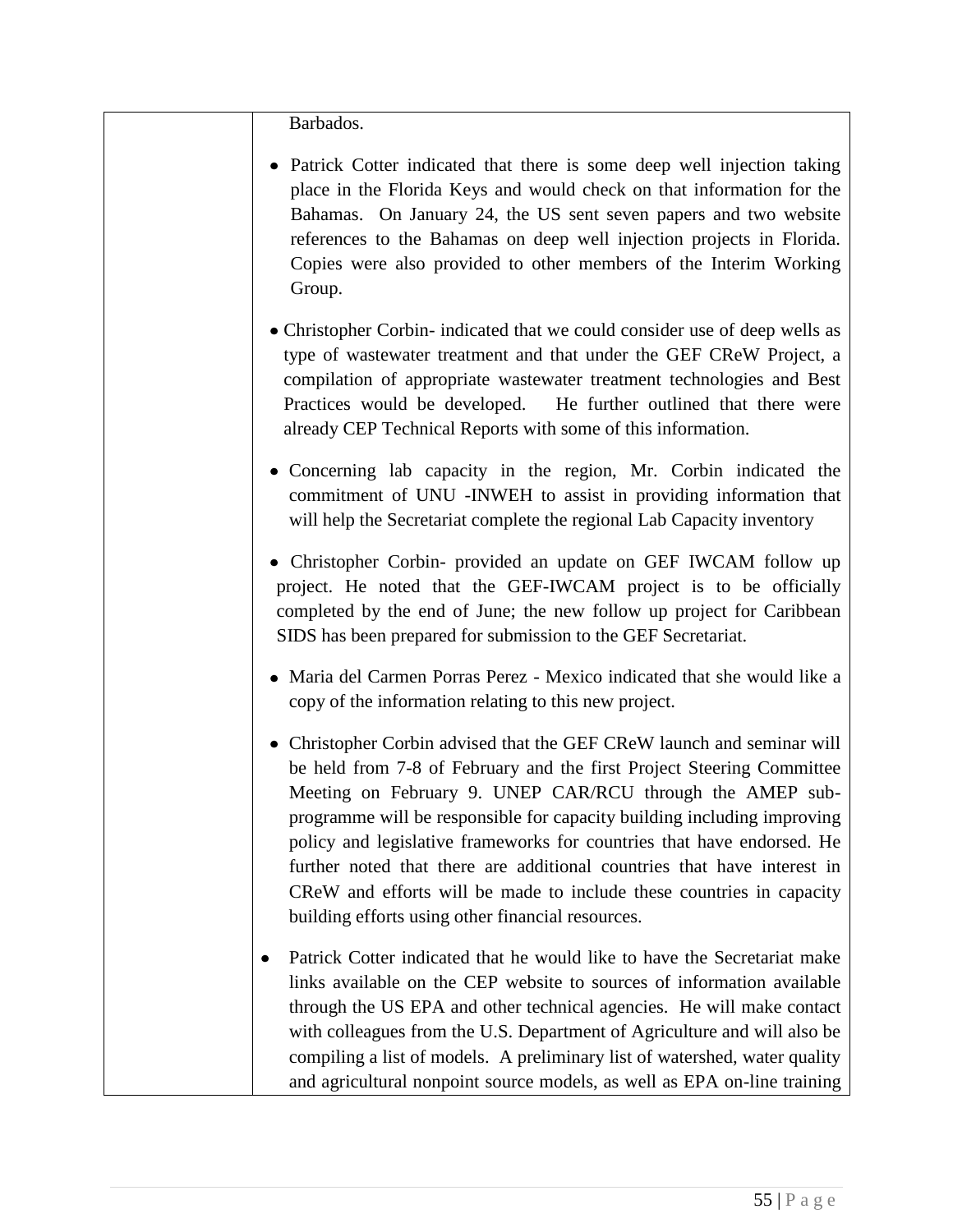course websites, was distributed to the members of the Interim Working Group on March 5, 2012.

- Christopher Corbin- advised that the Secretariat have strengthened it's  $\bullet$ internal IT support and welcomed such information that could be made available through the AMEP section of the CEP website.
- Patrick Cotter noted that at the Meeting of the Interim Working Group in Montego Bay that the delegation from Columbia indicated willingness to assist with translation of existing models. He indicated that this was an important deliverable for U.S.A., and they could work with colleagues from France for French translation, and Aruba for Dutch translation. Mr. Cotter has been in contact with EPA colleagues regarding which on-line training classes should be selected for translation. He will report to the Interim Working Group on the next conference call about his findings.
- Maria del Carmen Porras Perez enquired if the models were available online to facilitate online training
- Patrick Cotter- indicated that the models were online and further added that they also have in house training, where staff could assist other countries.
- Paulette Kolbusch enquired about the training provided and the associated cost. Patrick Cotter-advised that country receiving training would need to cover costs of travel and accommodation etc. He also added that at the end of the training that student would get a formal certificate. .
- Paulette Kolbusch indicated the need for central point for co-coordinating these online courses.
- Christopher Corbin- noted that the Secretariat will look at how to strengthen capacity for online training. Indicated that this may be done through the GEF CReW Project and could support online training in the future. .
- Christopher Corbin -indicated that Secretariat would fine tune the final workshop report and complete the priority recommendations that would serve as an information document for the 1<sup>st</sup> LBS STAC.
- Maria del Carmen Porras Perez -Mexico requested additional time to provide comments on priority areas. Christopher Corbin advised that will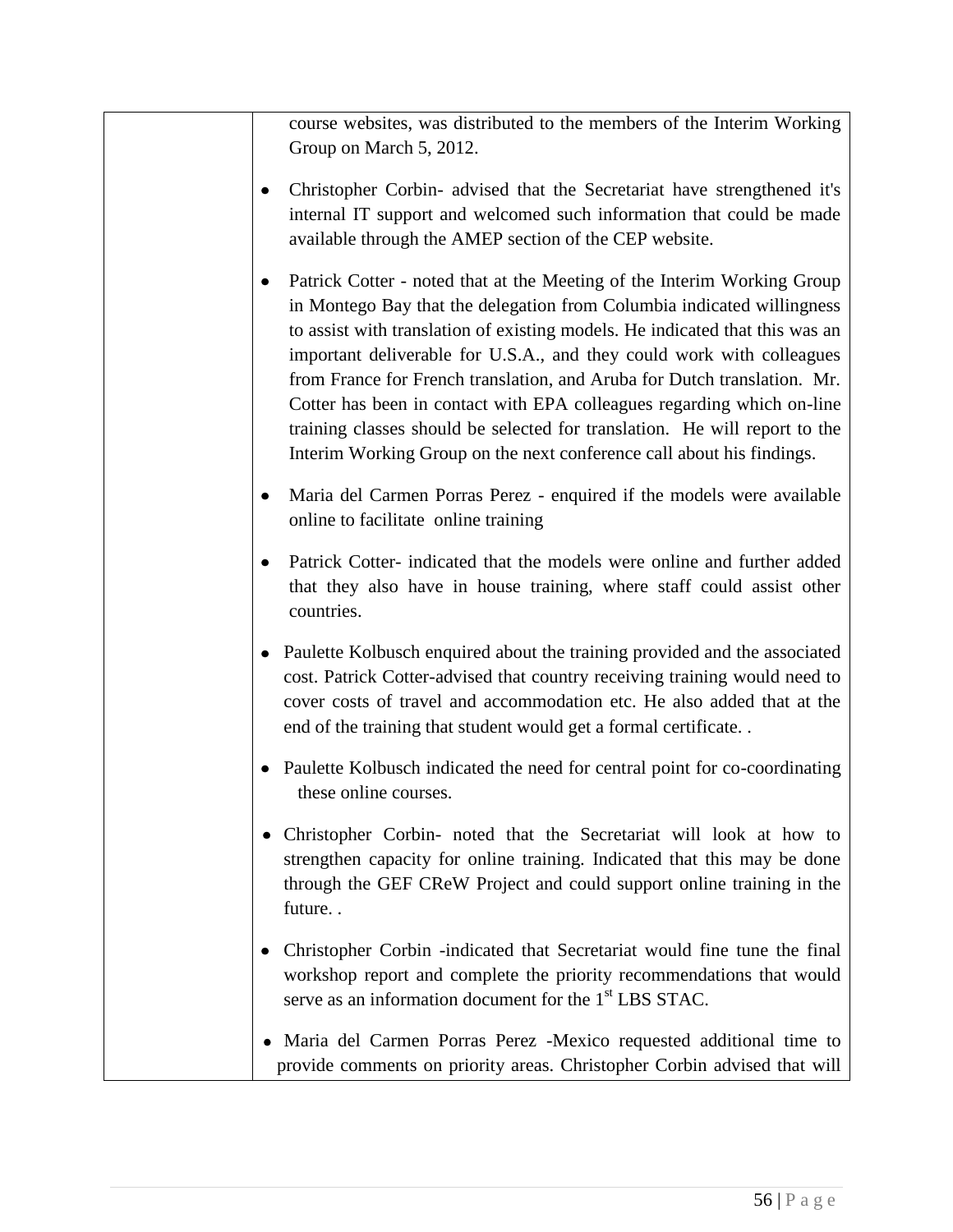|                                                                                                                         |                                                                                                                                                                                                  | allow 2 weeks for further comments on priority areas |                                                                                                                                                                                                                                                         |
|-------------------------------------------------------------------------------------------------------------------------|--------------------------------------------------------------------------------------------------------------------------------------------------------------------------------------------------|------------------------------------------------------|---------------------------------------------------------------------------------------------------------------------------------------------------------------------------------------------------------------------------------------------------------|
|                                                                                                                         | for the Report:                                                                                                                                                                                  |                                                      | • Patrick Cotter- suggested the need for a delivery date for the framework                                                                                                                                                                              |
|                                                                                                                         | preparation.<br>consultant                                                                                                                                                                       | Christopher Corbin noted high priority for hiring    | Christopher Corbin noted that the Secretariat will be preparing working,<br>information and reference documents for the 1 <sup>st</sup> LBS STAC, and noted<br>that by the end of February there should be some advances in document<br>a communication |
| Decision or<br>Recommendation                                                                                           | The framework for the SOCAR should be finalized by February 28, in order<br>to facilitate circulation and allow for review by working group members<br>prior to next the teleconference meeting. |                                                      |                                                                                                                                                                                                                                                         |
| <b>Agenda Item 4:</b>                                                                                                   | <b>Any Other Business</b>                                                                                                                                                                        |                                                      |                                                                                                                                                                                                                                                         |
| Points Raised:                                                                                                          | The Working Group will need to discuss any other areas leading up to IGM<br>for consideration of Mandate of Group and what outputs to provide to the<br><b>IGM</b>                               |                                                      |                                                                                                                                                                                                                                                         |
| <b>Agenda Item 5:</b>                                                                                                   | <b>Time and Date of Next Meeting</b>                                                                                                                                                             |                                                      |                                                                                                                                                                                                                                                         |
|                                                                                                                         | Tuesday March 6, 2012 - time to be communicated                                                                                                                                                  |                                                      |                                                                                                                                                                                                                                                         |
|                                                                                                                         | <b>Adjournment</b>                                                                                                                                                                               |                                                      |                                                                                                                                                                                                                                                         |
|                                                                                                                         |                                                                                                                                                                                                  | The meeting was adjourned at 3:30 p.m.               |                                                                                                                                                                                                                                                         |
|                                                                                                                         |                                                                                                                                                                                                  | <b>Action Items</b>                                  |                                                                                                                                                                                                                                                         |
| <b>Task to be done</b>                                                                                                  |                                                                                                                                                                                                  | <b>Person Responsible</b>                            | <b>Due Date</b>                                                                                                                                                                                                                                         |
| Development of framework for the<br><b>SOCAR</b>                                                                        |                                                                                                                                                                                                  | <b>Working Group Members</b>                         | February 28, 2012                                                                                                                                                                                                                                       |
| Circulation of Framework for<br>review                                                                                  |                                                                                                                                                                                                  | <b>CEP</b> Secretariat                               | March 5, 2012                                                                                                                                                                                                                                           |
| Submission of Minutes of<br>Teleconference and Revised<br>Priority Recommendations from<br><b>Interim Working Group</b> |                                                                                                                                                                                                  | <b>CEP</b> Secretariat                               | February 24                                                                                                                                                                                                                                             |
| Finalization and Circulation of<br><b>Final Workshop Report</b>                                                         |                                                                                                                                                                                                  | <b>CEP</b> Secretariat                               | February 28, 2012                                                                                                                                                                                                                                       |
|                                                                                                                         |                                                                                                                                                                                                  |                                                      |                                                                                                                                                                                                                                                         |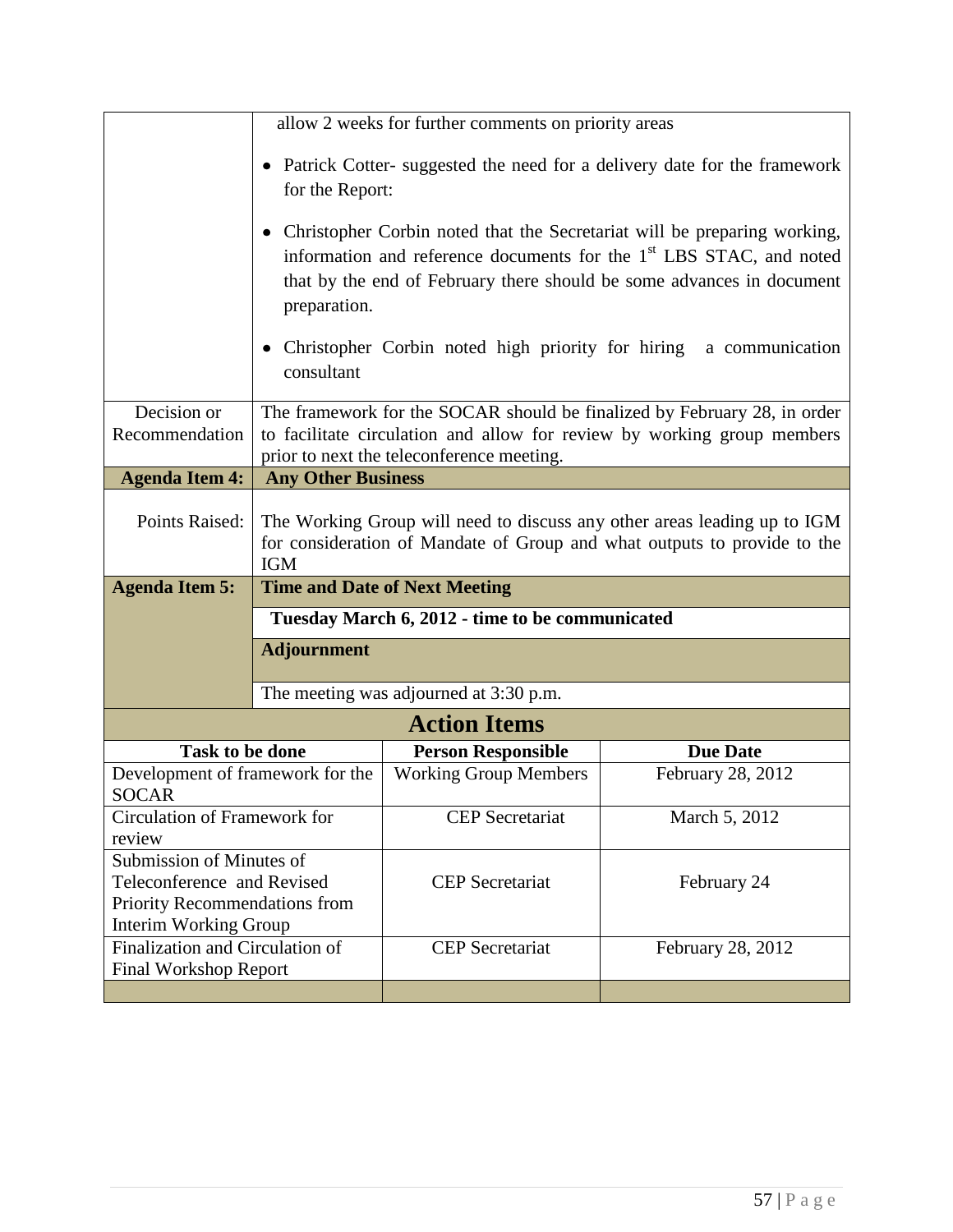



| <b>Minutes of Meeting</b>                                                                                                                                                                                                                                                                                                                                    |                                                                                                                                                          |  |
|--------------------------------------------------------------------------------------------------------------------------------------------------------------------------------------------------------------------------------------------------------------------------------------------------------------------------------------------------------------|----------------------------------------------------------------------------------------------------------------------------------------------------------|--|
|                                                                                                                                                                                                                                                                                                                                                              | <b>Teleconference</b>                                                                                                                                    |  |
|                                                                                                                                                                                                                                                                                                                                                              | <b>Interim Working Group on Monitoring and Assessment</b>                                                                                                |  |
|                                                                                                                                                                                                                                                                                                                                                              | Tuesday, 6 March, 2012                                                                                                                                   |  |
| Chair: Country- Jamaica - Anthony McKenzie                                                                                                                                                                                                                                                                                                                   |                                                                                                                                                          |  |
| <b>Participants: Jamaica</b> – Anthony McKenzie, <b>Bahamas</b> - Richard Cant, John Bowleg,<br><b>Barbados</b> - Anthony Headley <i>Colombia</i> - Jorge Augusto Acosta Rivera, U.S.A -<br>Patrick Cotter, Steve Morrison, Anne Hillary,, RAC-IMA -Darryl Banjoo, CEP<br>Secretariat- Christopher Corbin, Sanya Wedemier-Graham, and Chrishane<br>Williams. |                                                                                                                                                          |  |
|                                                                                                                                                                                                                                                                                                                                                              | Apologies: Paulette Kolbusch (Jamaica), Francois Lengrand (France), Antonio Villasol<br>(RAC-Cimab), Maria del Carmen Porras-Perez (Mexico).             |  |
| <b>Rapporteur: CEP Secretariat</b>                                                                                                                                                                                                                                                                                                                           |                                                                                                                                                          |  |
| <b>Purpose:</b> To review and discuss the Draft Framework for the State of the Convention Area<br>Report<br>(SOCAR)                                                                                                                                                                                                                                          |                                                                                                                                                          |  |
| <b>Meeting Date and Time:</b> Tuesday $6^{th}$ March 2012, 9:30am – 11:00am (1:30 hrs)                                                                                                                                                                                                                                                                       |                                                                                                                                                          |  |
| <b>Agenda Item 1:</b>                                                                                                                                                                                                                                                                                                                                        | <b>Opening and Welcome</b>                                                                                                                               |  |
|                                                                                                                                                                                                                                                                                                                                                              | Opening and Welcome was done by Mr. Anthony McKenzie.                                                                                                    |  |
| <b>Agenda Item:</b>                                                                                                                                                                                                                                                                                                                                          | <b>Review and Adoption of Minutes</b>                                                                                                                    |  |
| Points Raised:                                                                                                                                                                                                                                                                                                                                               | Mr. Anthony McKenzie-chair of the Working Group requested comments<br>or amendments to the minutes of the teleconference meeting on January 18,<br>2012. |  |
| Decision or                                                                                                                                                                                                                                                                                                                                                  | Patrick<br>send/email<br>Mr.<br>Cotter<br>advised<br>that<br>he<br>would<br>his                                                                          |  |
| Recommendation                                                                                                                                                                                                                                                                                                                                               | comments/amendments.                                                                                                                                     |  |
| <b>Agenda Item 3:</b>                                                                                                                                                                                                                                                                                                                                        | Presentation & Discussion of Draft Framework for the State of the<br><b>Convention Area Report(SOCAR)</b>                                                |  |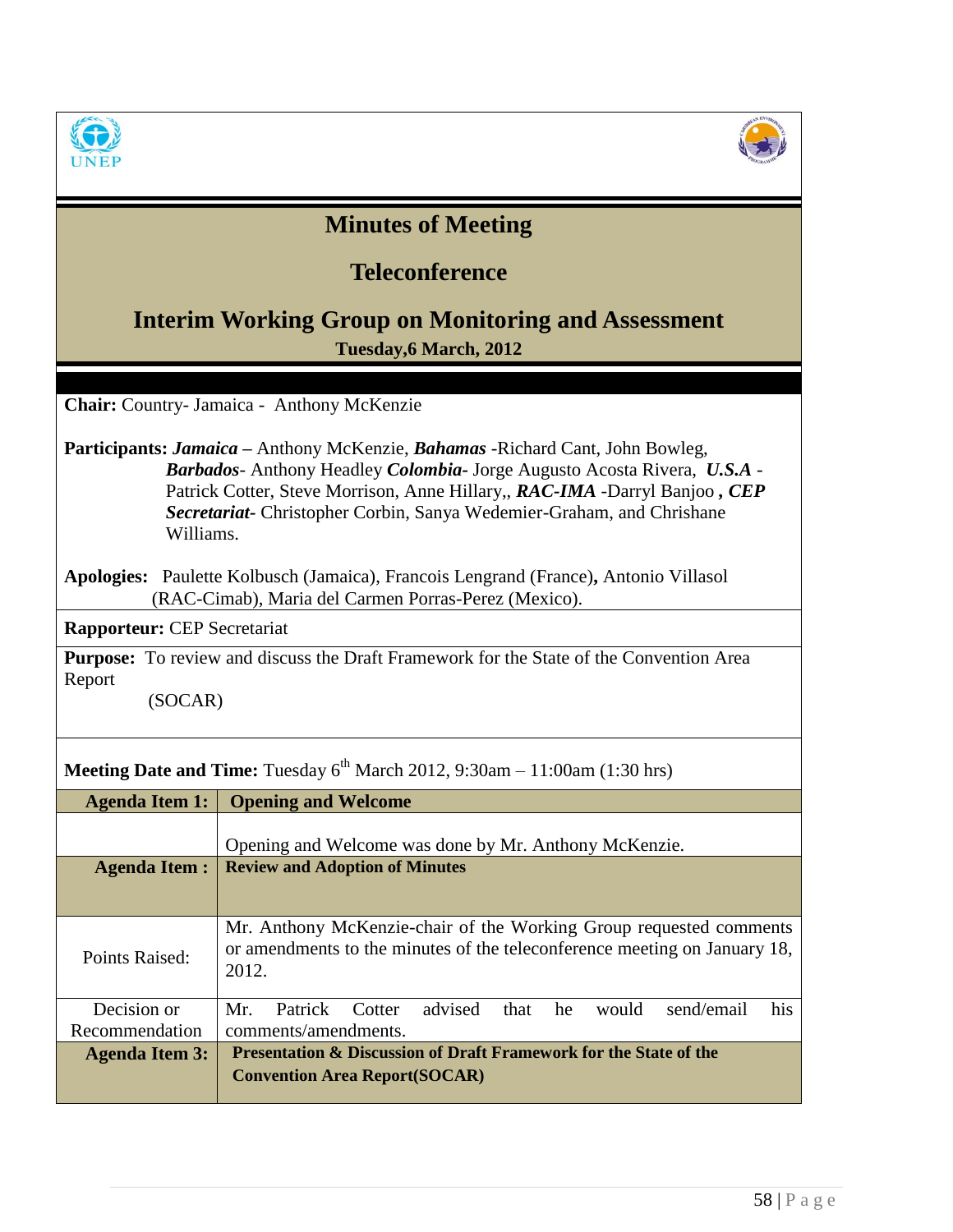| Points Raised: | Patrick Cotter was asked to lead the group through the Draft<br>Framework for the State of the Convention Area Report (SOCAR).<br>He noted that the STAC would populate the table with appropriate<br>values. He also added that the parameters listed are the ones that<br>were agreed to at the Regional Workshop on Environmental<br>Monitoring and Assessment. He noted comments received by email<br>from Antonio Villasol, and stated that the parameters and values<br>open for discussion and consideration. |
|----------------|----------------------------------------------------------------------------------------------------------------------------------------------------------------------------------------------------------------------------------------------------------------------------------------------------------------------------------------------------------------------------------------------------------------------------------------------------------------------------------------------------------------------|
|                | Darryl Banjoo questioned whether the parameters would include<br>those for fresh water. He noted that Annex 1 of the draft Framework<br>for the State of the Convention Area Report refers to Coastal Water<br>only, and inquired whether inland water was or should be included.                                                                                                                                                                                                                                    |
|                | Patrick Cotter noted that he thought it would be best to focus on<br>coastal / marine waters.                                                                                                                                                                                                                                                                                                                                                                                                                        |
|                | Christopher Corbin-thanked U.S.A. and Jamaica for their work to<br>start the process towards the development of the framework for the<br>State of the Convention Area Report. He informed that feedback<br>was received from Regional Seas Programmes who had prepared a<br>State of the Marine Environment Report.                                                                                                                                                                                                  |
|                | Anthony Headley suggested consideration of initial data on fish<br>stock or changes in land use.                                                                                                                                                                                                                                                                                                                                                                                                                     |
|                | Patrick Cotter noted that fish stock data would be a good link and it<br>could be linked to the progress of the project.                                                                                                                                                                                                                                                                                                                                                                                             |
|                | A question was raised to members of working group about possible<br>contact with research vessels. Bahamas noted that they were<br>conducting surveys on coral reefs and have a lot of vessels on the<br>seas doing some specific, itemized studies. Bahamas will have to<br>investigate further.                                                                                                                                                                                                                    |
|                | Patrick Cotter highlighted that in order to engage scientific<br>cooperation throughout the region; we needed to find out if there<br>are other associations in Central America.                                                                                                                                                                                                                                                                                                                                     |
|                | It was noted that information is needed not only on coral reefs but                                                                                                                                                                                                                                                                                                                                                                                                                                                  |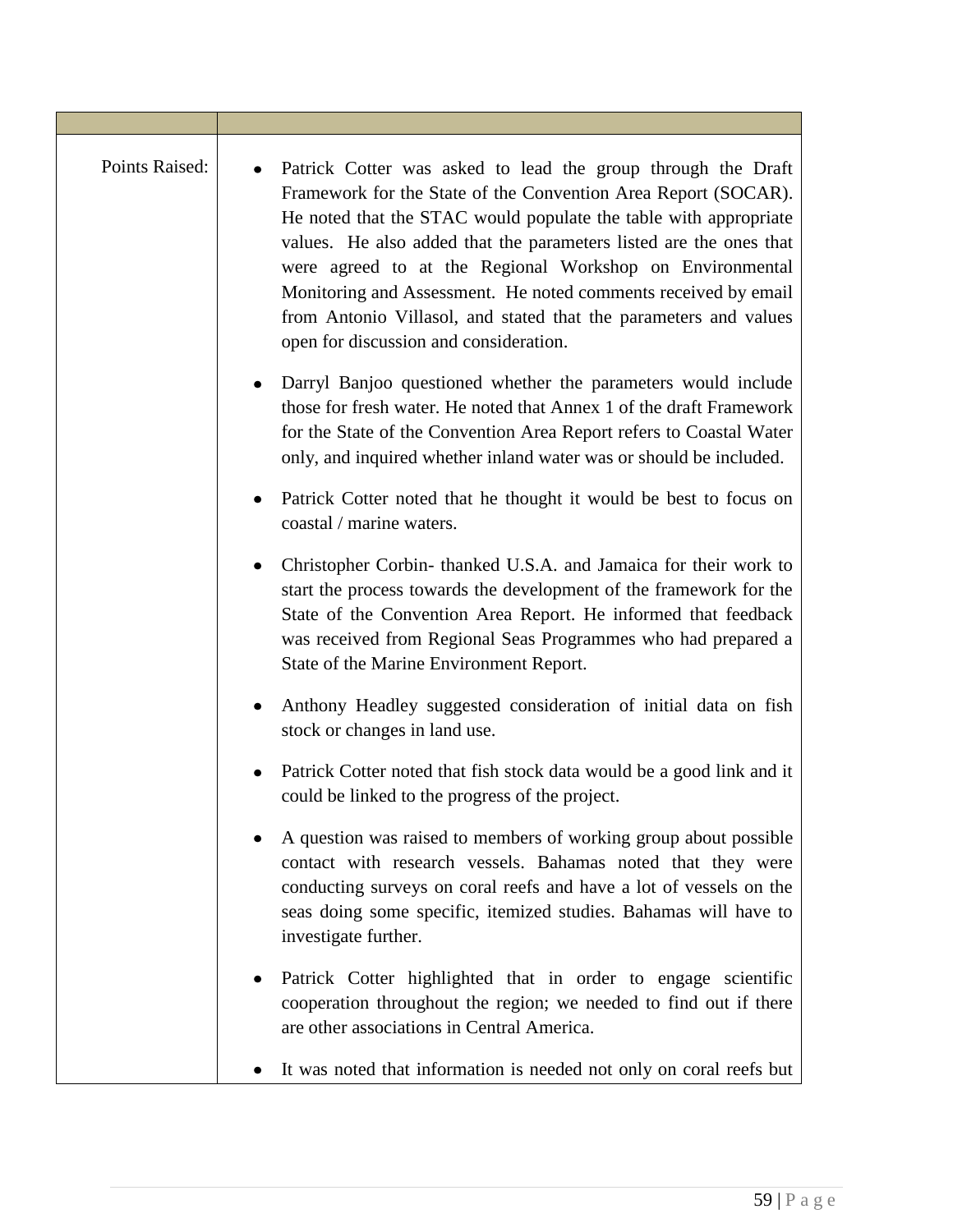on fish stock and harvesting.

- Anthony Headley noted that Project Managers from the CLME project could be contacted. It was also suggested that Laverne Walker, now a Programme Officer based in the CLME project, could aid in establishing stronger synergies.
- Christopher Corbin noted that the group could look at the type of invited technical presentations which could help the group, and we could budget for these presenters and include such presentations in the Agenda for the  $1<sup>st</sup>$  LBS STAC.
- Darryl Banjoo suggested consideration of sediment transport.
- Anthony Headley noted that chlorophyll should be added to the list of monitoring parameters.
- Anthony McKenzie mentioned a Caribbean Atlas, with information on Marine Species etc.
- Patrick Cotter inquired whether there was anything that CATHALAC or INVEMAR could assist with.

Christopher Corbin noted that particular agencies such as CATHALAC and CEHI could provide additional input and support as part of the Regional Activity Network (RAN).

- Chris Corbin indicated that to further develop the report, good face to face discussion should allow the group to finalize the report during the first LBS STAC. Similar reports prepared by other r Regional Seas Programmes could be a useful guide.
- Patrick Cotter mentioned the issue of Laboratory Capacity, and how that process could be funded. He enquired if it would be possible through CReW and the new upcoming follow up project to IWCAM.
- Anthony McKenzie noted that Jamaica will continue to receive comments on the working draft of the framework for the State of the Convention Area Report up until the first STAC meeting so we can have a substantive draft for discussion.
- Christopher Corbin highlighted the need for this and other documents to be translated, and requested a deadline of the end of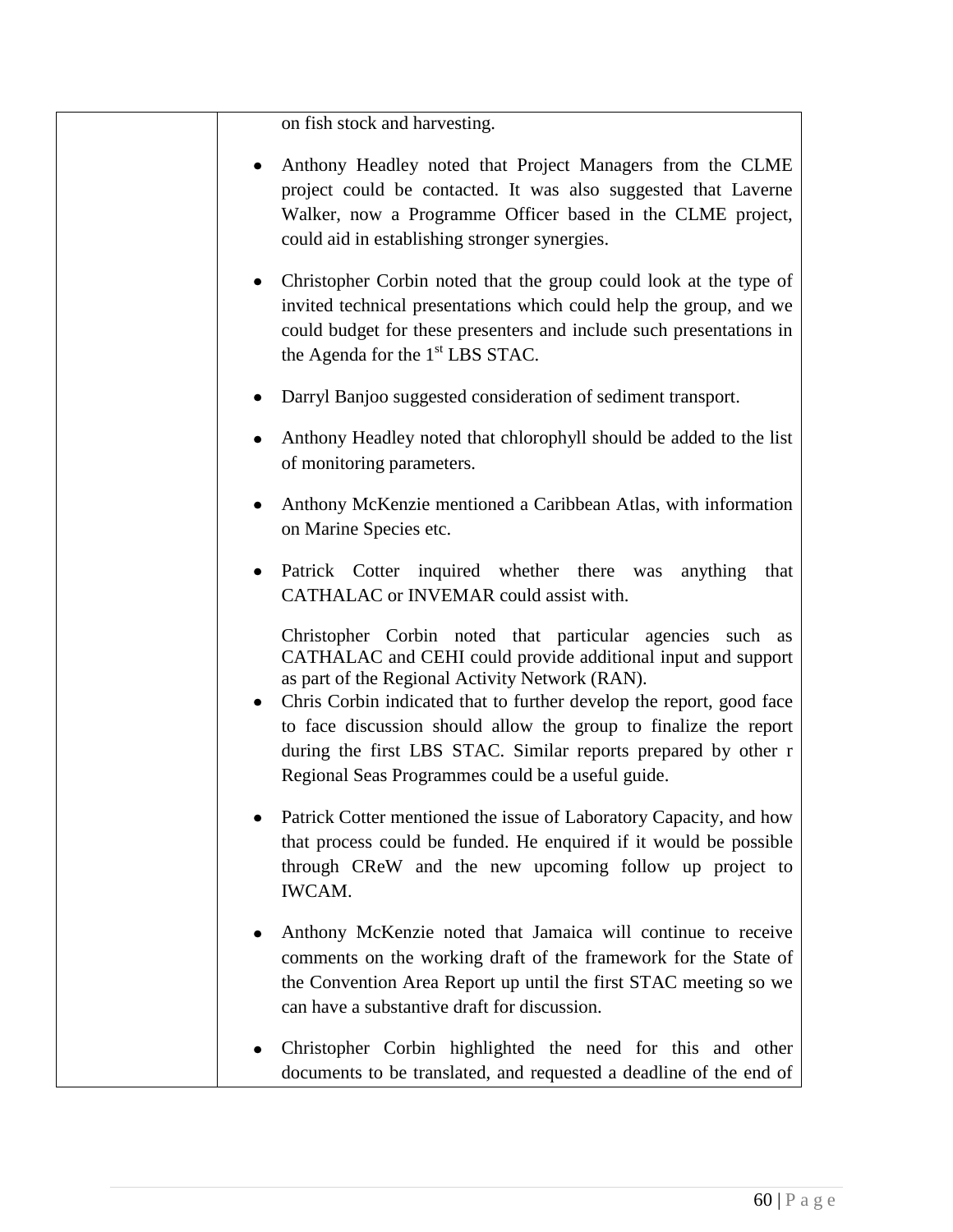|                                 | March for receipt of additional comments.                                                                                                                                                                                                                                                                                                                                                                                                                                                                                                                                                                                                                                                                                                                                                                                                                                                                                                                                                                                                                                                                                                                                                                                                                                                                                                                                                                                                                                                                                                                                                                                                                                                                                                                                                                                                                                                           |
|---------------------------------|-----------------------------------------------------------------------------------------------------------------------------------------------------------------------------------------------------------------------------------------------------------------------------------------------------------------------------------------------------------------------------------------------------------------------------------------------------------------------------------------------------------------------------------------------------------------------------------------------------------------------------------------------------------------------------------------------------------------------------------------------------------------------------------------------------------------------------------------------------------------------------------------------------------------------------------------------------------------------------------------------------------------------------------------------------------------------------------------------------------------------------------------------------------------------------------------------------------------------------------------------------------------------------------------------------------------------------------------------------------------------------------------------------------------------------------------------------------------------------------------------------------------------------------------------------------------------------------------------------------------------------------------------------------------------------------------------------------------------------------------------------------------------------------------------------------------------------------------------------------------------------------------------------|
| Decision or<br>Recommendations: | It was agreed that all additional comments on documents for<br>presentation to the 1 <sup>st</sup> LBS STAC should be sent by March 30,<br>2012, to allow timely translation into Spanish and French.                                                                                                                                                                                                                                                                                                                                                                                                                                                                                                                                                                                                                                                                                                                                                                                                                                                                                                                                                                                                                                                                                                                                                                                                                                                                                                                                                                                                                                                                                                                                                                                                                                                                                               |
| <b>Agenda Item 4:</b>           | <b>Format for Presenting Working Group Findings to 1st LBS</b><br>STAC/COP/IGM                                                                                                                                                                                                                                                                                                                                                                                                                                                                                                                                                                                                                                                                                                                                                                                                                                                                                                                                                                                                                                                                                                                                                                                                                                                                                                                                                                                                                                                                                                                                                                                                                                                                                                                                                                                                                      |
| Points Raised:                  | The Chair of Working Group will present the work of the working<br>group since its establishment including the SOCAR Outline and the<br>Group's main recommendations/priority areas.<br>Christopher Corbin noted that he had sent the revised priority areas.<br>It has specific recommendations for the Secretariat and countries.<br>The draft outline/framework for the SOCAR will form apart of the<br>complied document. The complied document will form the basis on<br>which the 1 <sup>st</sup> LBS STAC will make further recommendations.<br>Patrick Cotter- with regards to the bullet contained in paragraph 1.0 of the<br>revised priority areas that stated "Provide recommendations for future<br>amendments to the LBS Protocol for consideration at future COPs<br>and IGMs of the Cartagena Convention", Patrick expressed that he<br>was concerned about making changes to the LBS Protocol considering it<br>just entered into force. He pointed out that we need to see how the<br>Protocol's, Contracting Parties can work together to see how we can use<br>current annexes.<br>Christopher Corbin suggested that we could develop more<br>reasonable text/wording. Chris further noted that the source of the<br>criteria and standard feedback is that many local/national standards<br>were stricter than the LBS protocol. Consider recommendation for<br>strengthening of LBS depending on government ability.<br>Patrick Cotter questioned if that option would be given to parties<br>e.g. Guyana, who do not have an adequate wastewater system. He<br>noted that Suriname, Honduras, Haiti are not parties to the<br>Convention and LBS Protocol. He noted that we do not want to<br>have standards that will isolate some countries; standards may be<br>too difficult for some countries.<br>Anthony Headley noted that it could be dangerous for ratification if |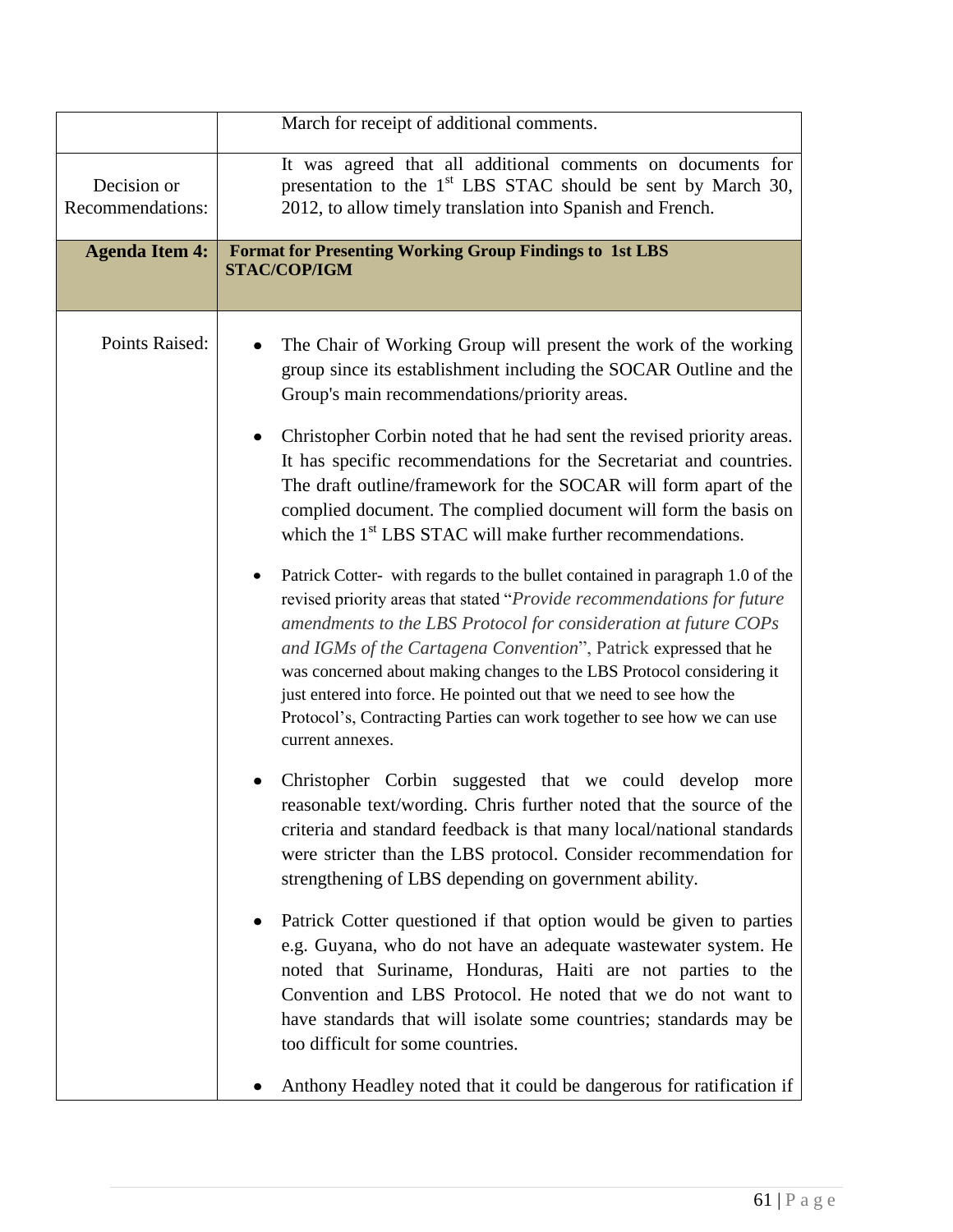|                                 | the standards were too strict.                                                                                                                                                                                                                                                                                 |  |
|---------------------------------|----------------------------------------------------------------------------------------------------------------------------------------------------------------------------------------------------------------------------------------------------------------------------------------------------------------|--|
|                                 | Anthony Headley noted that the paragraph could be re-phrased to<br>"Research for improvements of LBS protocol and impact of<br>pollution on parties and potential parties."                                                                                                                                    |  |
|                                 | Patrick Cotter was in agreement with that suggestion.<br>٠                                                                                                                                                                                                                                                     |  |
|                                 | Anthony Headley noted that the Priority Area document and<br>SOCAR outline would be circulated to focal points.                                                                                                                                                                                                |  |
|                                 | Patrick Cotter noted that they had sent out list of models.                                                                                                                                                                                                                                                    |  |
|                                 | Anthony McKenzie acknowledged receipt of list of models, and<br>٠<br>questioned whether this could be part of the report to STAC.                                                                                                                                                                              |  |
|                                 | Christopher Corbin advised yes- reference could be provided and<br>circulated to the participants. It could also be highlighted in the<br>AMEP quarterly and a link established on the CEP website.                                                                                                            |  |
|                                 | Patrick Cotter agreed to the idea. He indicated he would follow up<br>on online training to make available to a wider audience.                                                                                                                                                                                |  |
|                                 | Chris noted that as many documents as possible would be<br>$\bullet$<br>translated and would be subject to availability of funds.                                                                                                                                                                              |  |
| Decision or<br>Recommendations: | Paragraph 1.0 of the revised priority areas that stated "Provide"<br>recommendations for future amendments to the LBS Protocol for<br>consideration at future COPs and IGMs of the Cartagena Convention;" is<br>to be rephrased.                                                                               |  |
| <b>Agenda Item 5:</b>           | <b>Information on Regular Process</b>                                                                                                                                                                                                                                                                          |  |
| <b>Points Raised</b>            | Christopher Corbin requested feedback on the regular process. He<br>pointed out that as a Secretariat we are asked to collaborate with<br>Regional Seas and IOC. A Regional workshop is expected to take<br>place in the Caribbean in summer, so we can ensure regional work<br>is reflected in this activity. |  |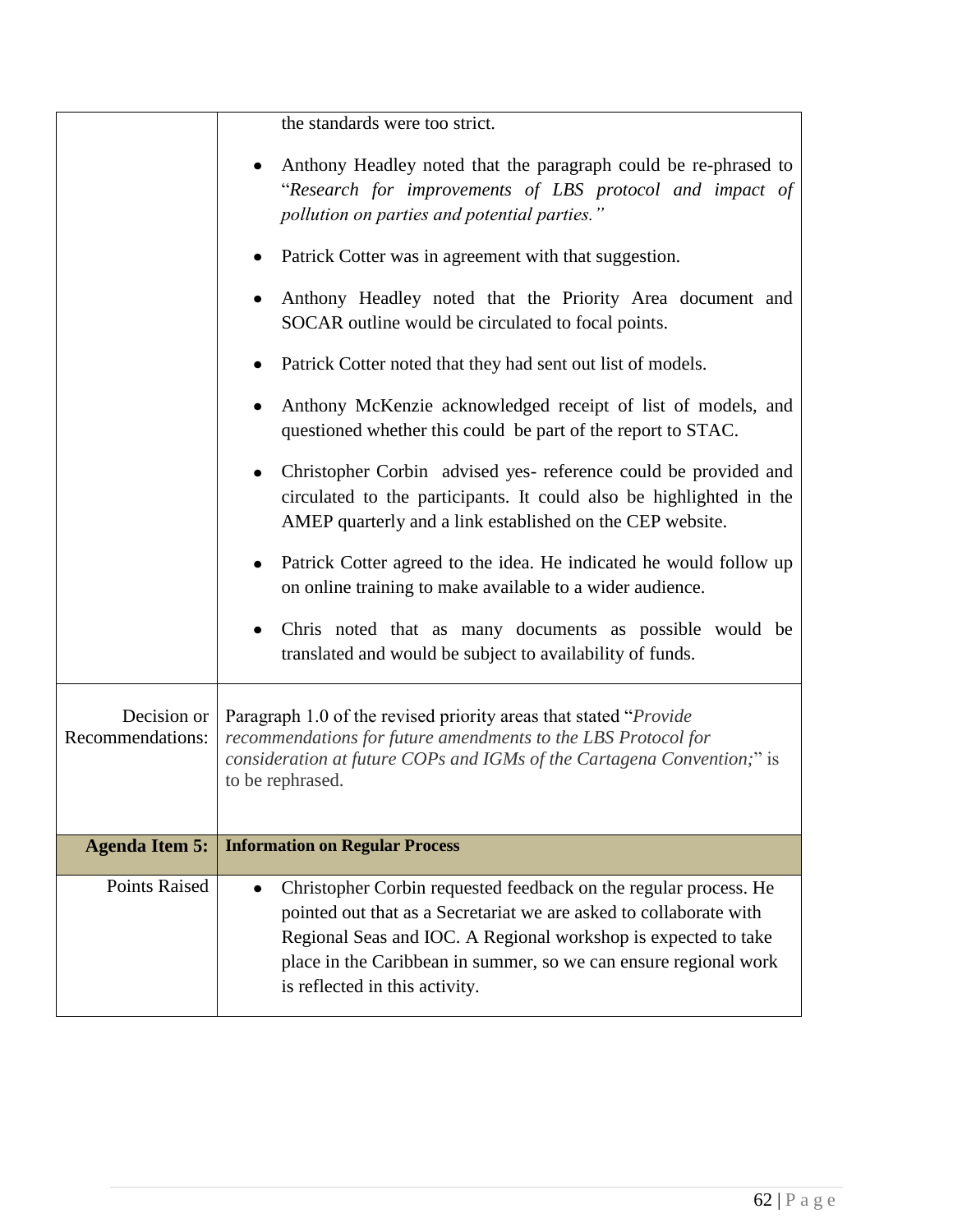| Decision or<br>Recommendations | Christopher Corbin advised that he would keep the group informed on the<br>process.                                                                                                                                                                                                                                                                                                                                                                                                                                                                               |  |
|--------------------------------|-------------------------------------------------------------------------------------------------------------------------------------------------------------------------------------------------------------------------------------------------------------------------------------------------------------------------------------------------------------------------------------------------------------------------------------------------------------------------------------------------------------------------------------------------------------------|--|
| <b>Agenda Item 6:</b>          | <b>Future activities of Interim Working Group</b>                                                                                                                                                                                                                                                                                                                                                                                                                                                                                                                 |  |
| Points Raised                  | Christopher Corbin noted that March will see a pause to the<br>$\bullet$<br>teleconference meetings of the Interim Working Group. Written<br>feedback will be required on the two areas we want to focus on. The<br>Interim Working Group was established at the IGM and will<br>provide report to STAC and IGM.                                                                                                                                                                                                                                                  |  |
| Decision or<br>Recommendations | This will be the last official conference call of the working group until the<br>1 <sup>st</sup> LBS STAC in June. The group will continue to provide input into the<br>priority areas, and draft SOCAR.                                                                                                                                                                                                                                                                                                                                                          |  |
|                                | Anthony McKenzie requested an update on the launch of GEF<br>$\bullet$<br>CReW and on the GEF IWCAM follow up project.<br>Christopher Corbin advised that launch of CReW took place<br>٠<br>February 7-9, 2012; some members of the IWG were able to<br>participate. There is significant activity within the CReW project.<br>There will be a follow-up meeting in Panama and CEF in May, and<br>CWWA-Bahamas. He noted efforts towards ratification of the LBS<br>Protocol by Jamaica. In the process of finalization of IWCAM II<br>PIF for submission to GEF. |  |
|                                | Christopher Corbin thanked the Working Group and advised the<br>chair that they would be asked to give a presentation at the STAC<br>meeting.<br>Time and Date of Next Meeting & Adjournment<br>Next Meeting will be after the 1 <sup>st</sup> LBS STAC<br>The meeting was adjourned at 11:00 am.                                                                                                                                                                                                                                                                 |  |
|                                |                                                                                                                                                                                                                                                                                                                                                                                                                                                                                                                                                                   |  |
|                                |                                                                                                                                                                                                                                                                                                                                                                                                                                                                                                                                                                   |  |
|                                |                                                                                                                                                                                                                                                                                                                                                                                                                                                                                                                                                                   |  |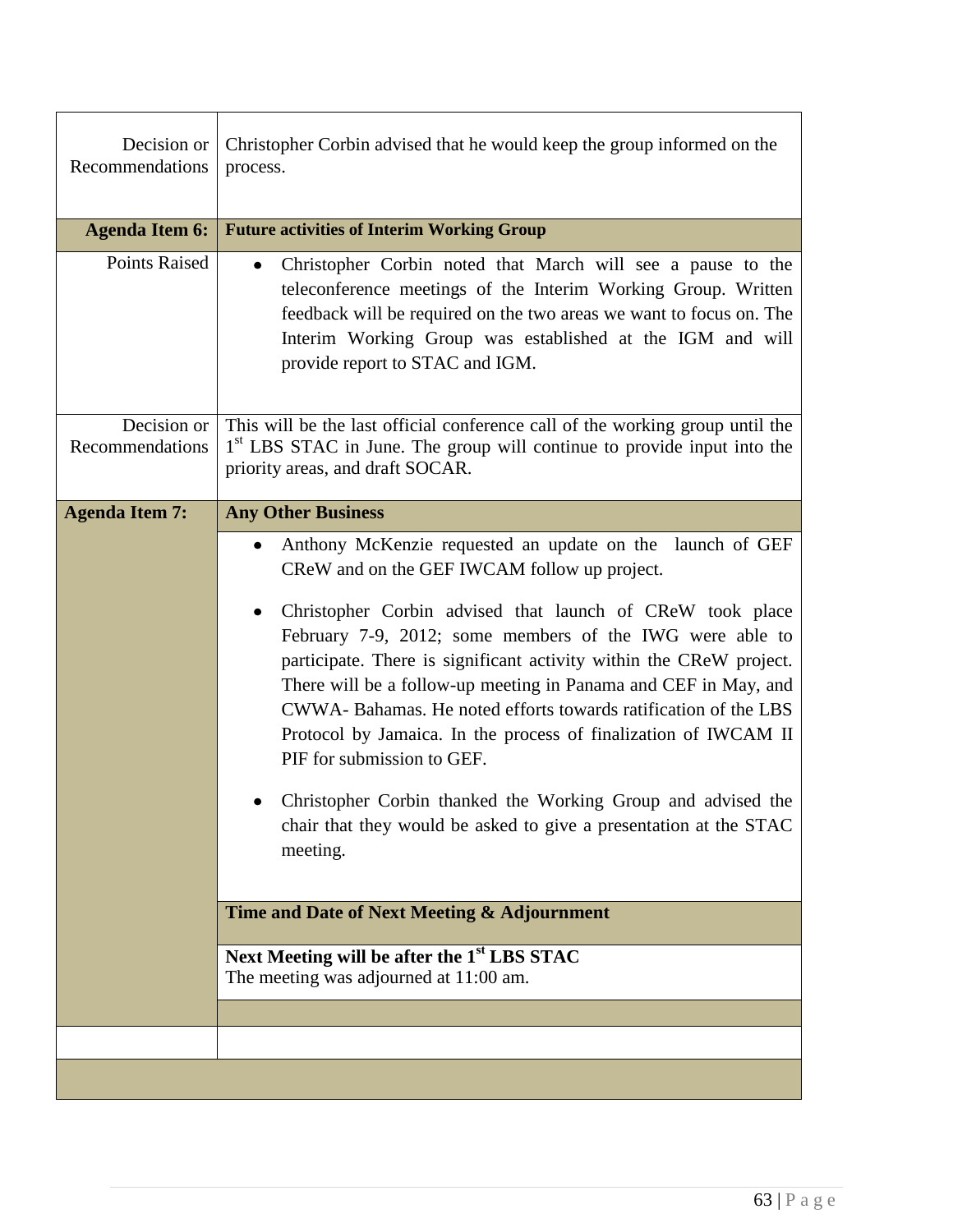| <b>Action Items</b>           |                           |                 |
|-------------------------------|---------------------------|-----------------|
| Task to be done               | <b>Person Responsible</b> | <b>Due Date</b> |
| Finalization of framework for | Chair/USA/Secretariat     | March 30        |
| State of the Convention Area  |                           |                 |
| Report                        |                           |                 |
| Compilation of IWG            | Secretariat               | April 26        |
| Documents for presentation to |                           |                 |
| $1st$ LBS STAC                |                           |                 |
|                               |                           |                 |
|                               |                           |                 |
|                               |                           |                 |
|                               |                           |                 |
|                               |                           |                 |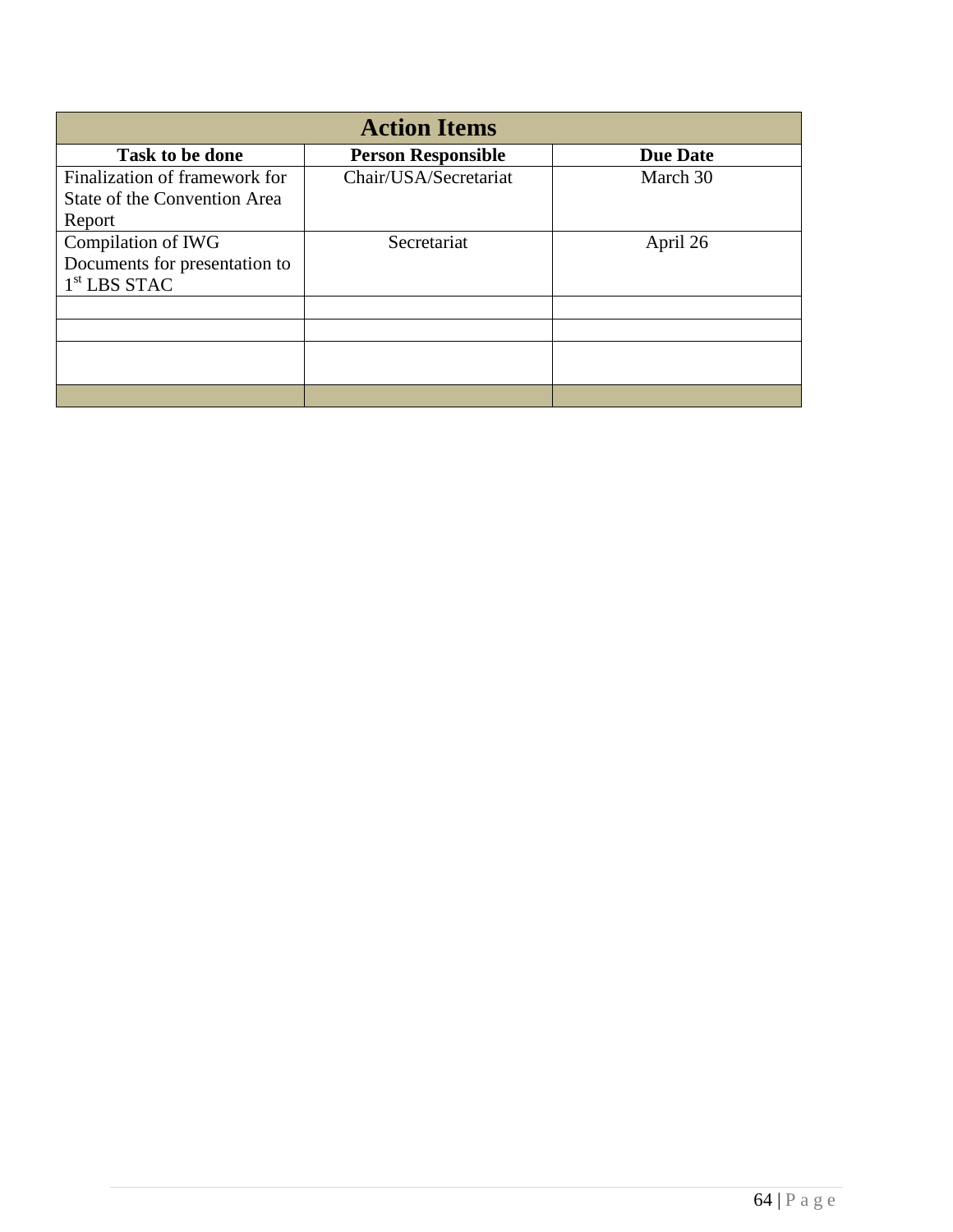



# **Draft Minutes of Meeting**

### **Teleconference**

## **Interim Working Group on Monitoring and Assessment Wednesday, August 29, 2012**

**Chair:** Country Jamaica - Paulette Kolbusch

**Participants:** *Jamaica -* Paulette Kolbusch, *Bahamas* - Richard Cant, *U.S.A* -Patrick Cotter, **Mexico-** Maria del Carmen Porras-Perez, *RAC-Cimab* - Antonio Villasol , *RAC-IMA /Trinidad & Tobago-*Darryl Banjoo *, CEP Secretariat-* Christopher Corbin, Sanya Wedemier-Graham, and Chrishane Williams.

**Apologies:** Anthony McKenzie ( Jamaica), François Lengrand (France), Anthony Headley (Barbados)

**Rapporteur:** CEP Secretariat

**Purpose:** 

1. The review the relevant recommendations from the  $1<sup>st</sup>$  LBS STAC Meeting relating to the Interim

Working Group (IWG) and the State of the Convention Area Report (SOCAR) Outline.

2. To agree/decide on further work of the Interim Working Group to refine the SOCAR Outline for presentation to the 1<sup>st</sup> LBS COP and 15<sup>th</sup> IGM.

| Meeting Date and Time: Wednesday 29th August 2012, 9:30am |                                                                                                               |  |
|-----------------------------------------------------------|---------------------------------------------------------------------------------------------------------------|--|
| Agenda Item 1:                                            | <b>Opening and Welcome</b>                                                                                    |  |
|                                                           | Opening and Welcome was done by Ms. Paulette Kolbusch. Apologies were<br>noted by Mr. Corbin and Ms. Kolbusch |  |
| <b>Agenda Item2:</b>                                      | Review of Recommendations of the 1 <sup>st</sup> LBS STAC                                                     |  |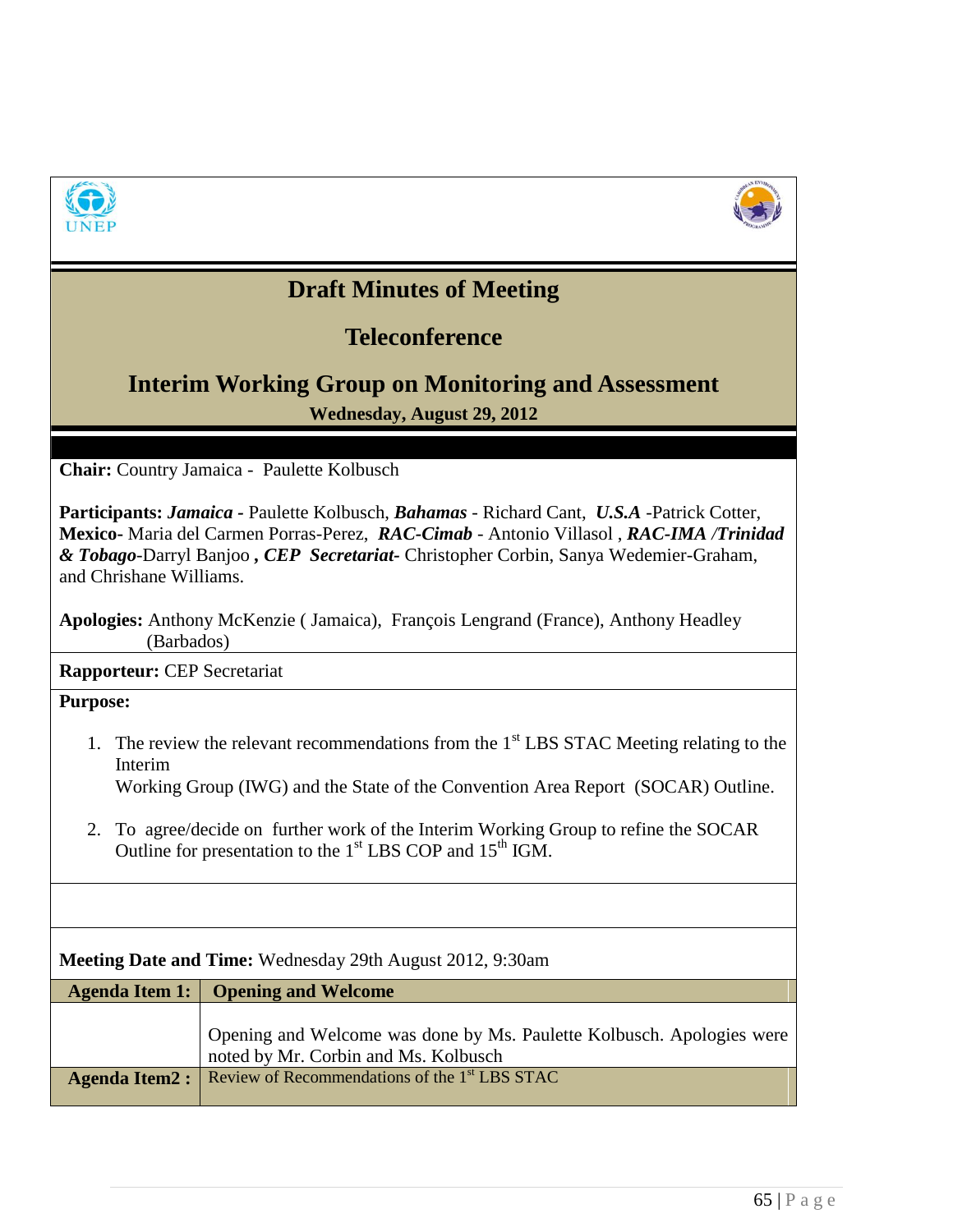| Points Raised:        | • Mr. Christopher Corbin noted for the advantage of members of the<br>Interim Working Group who were not present at the 1 <sup>st</sup> LBS STAC<br>that the report of the interim working group was presented to the 1st<br>LBS STAC by the chair Jamaica.<br>• He further noted that one key recommendation was to establish a<br>Working Group such as the Interim Working Group on Monitoring<br>and Assessment. He also noted that there were recommendations<br>for improving the Report and the Outline for State of the<br>Convention Areas Report (SOCAR). He noted that the group will<br>need to decide what should be done to refine the document<br>presented to 1 <sup>st</sup> LBS STAC for presentation to the 1st LBS COP.<br>• The recommendation III from the LBS STAC report pertaining to the<br>Interim Working Group and the SOCAR report was read to the<br>group by Ms. Wedemier- Graham as requested by Mr. Corbin |
|-----------------------|----------------------------------------------------------------------------------------------------------------------------------------------------------------------------------------------------------------------------------------------------------------------------------------------------------------------------------------------------------------------------------------------------------------------------------------------------------------------------------------------------------------------------------------------------------------------------------------------------------------------------------------------------------------------------------------------------------------------------------------------------------------------------------------------------------------------------------------------------------------------------------------------------------------------------------------------|
| Decision or           |                                                                                                                                                                                                                                                                                                                                                                                                                                                                                                                                                                                                                                                                                                                                                                                                                                                                                                                                              |
| Recommendation        |                                                                                                                                                                                                                                                                                                                                                                                                                                                                                                                                                                                                                                                                                                                                                                                                                                                                                                                                              |
| <b>Agenda Item 3:</b> | Decisions on further work of the IWG to refine the SOCAR Outline                                                                                                                                                                                                                                                                                                                                                                                                                                                                                                                                                                                                                                                                                                                                                                                                                                                                             |
|                       |                                                                                                                                                                                                                                                                                                                                                                                                                                                                                                                                                                                                                                                                                                                                                                                                                                                                                                                                              |
| Points Raised:        | Ms. Kolbusch led the group through the Report of the Interim<br>$\bullet$<br>Working Group that was presented at the 1 <sup>st</sup> LBS STAC.<br>Mr. Cotter noted that would be good if the group could develop goals<br>$\bullet$<br>and objectives for the Interim Working Group. He noted that this<br>could help to guide the work of the working group and could be used<br>to recommend the continuation of the work of the working group and                                                                                                                                                                                                                                                                                                                                                                                                                                                                                         |
|                       | work on the State of the Convention Area Report. He noted a<br>document produced for Africa that he would share that could be used<br>as a guide to develop the goals and objectives.<br>Mr. Corbin noted that this was a good suggestion and that it would                                                                                                                                                                                                                                                                                                                                                                                                                                                                                                                                                                                                                                                                                  |
|                       | put into perspective what we want to achieve within the framework of<br>the LBS Protocol.                                                                                                                                                                                                                                                                                                                                                                                                                                                                                                                                                                                                                                                                                                                                                                                                                                                    |
|                       | Mr. Cant also noted that he was in agreement with the proposed idea.<br>Ms. Kolbusch led the discussion on the State of the Convention Area<br>Report, she questioned as to whether all countries will have<br>resources as per section 2.0 of the State of the Convention Areas<br>Report that noted that "Member States should: Select indicators for<br>reporting in their SOCAR information that reflects availability of<br>resources including regionally agreed comparative values or cut<br>values based on biogeography, laboratory infrastructure, and<br>monitoring and assessment capabilities to ensure comparability of<br>data.                                                                                                                                                                                                                                                                                               |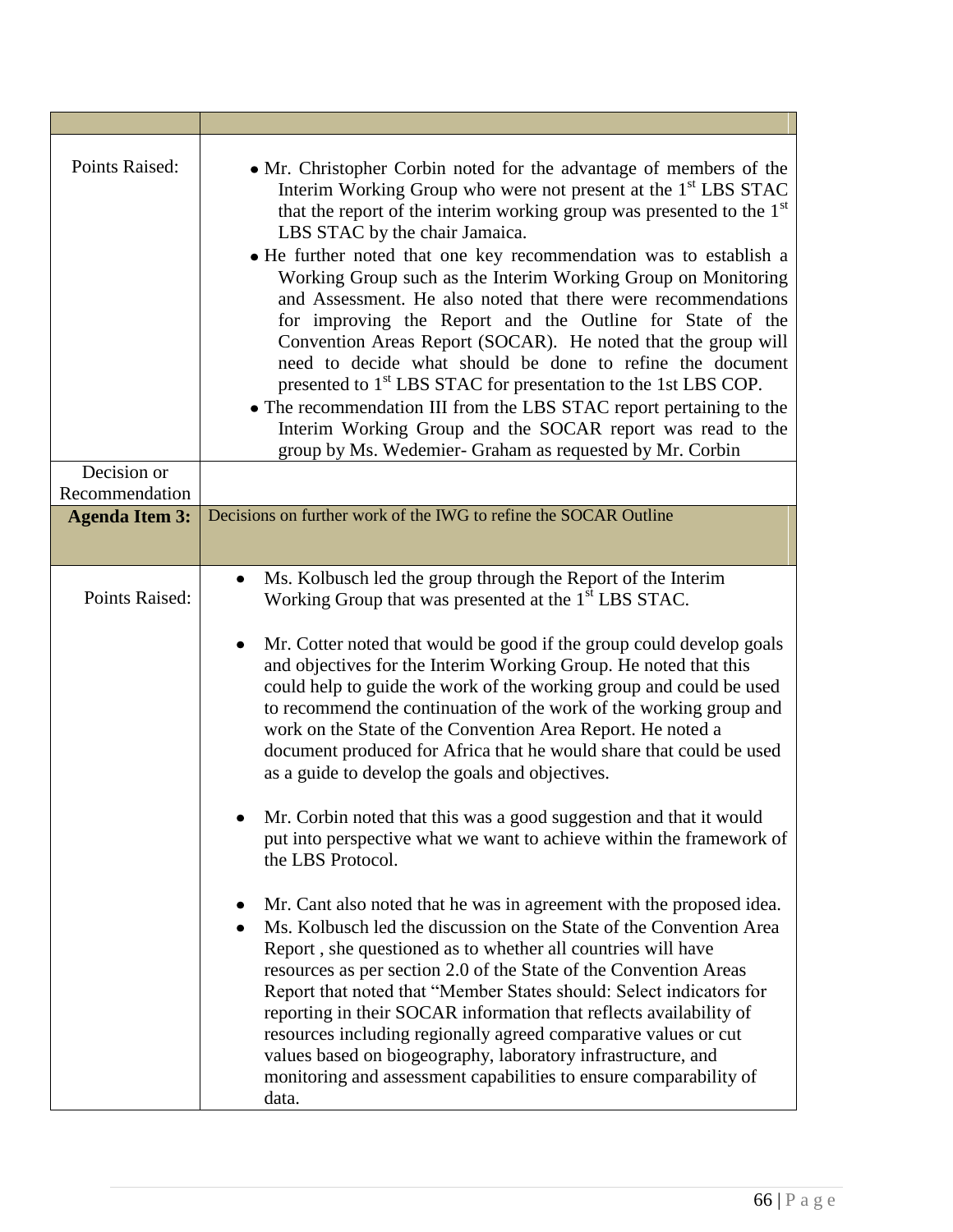| Mr. Corbin noted that one issue is for us to get support and funding to<br>$\bullet$<br>support the acquisition of LBS data.                                                                                                                                                                                                            |
|-----------------------------------------------------------------------------------------------------------------------------------------------------------------------------------------------------------------------------------------------------------------------------------------------------------------------------------------|
| Ms. Kolbusch noted that a survey could be done every 5-10 years.<br>This could be suggested to the countries. This could be a decision for<br>$1st$ LBS COP.                                                                                                                                                                            |
| Mr. Cotter suggested the possible use of a wiki website for<br>information to be uploaded. He suggested that CEP could look further<br>into this suggestion and to whether there would be funds in the<br>Biennial Work plan which could support this.                                                                                  |
| Mr. Corbin advised that we will discuss with our IT staff member to<br>determine what possibilities exist.                                                                                                                                                                                                                              |
| Mr. Cotter advised that he would discuss further with colleagues as to<br>what wiki sites are available and that this would be a good<br>recommendation to consider so that we can keep track on how the                                                                                                                                |
| data is populated over time.<br>Mr. Corbin noted discussion with Paul and noted that Secretariat will<br>engage to see how to collaborate                                                                                                                                                                                               |
| Ms. Kolbusch raised discussion on Geographical coverage and Sub<br>Regions. Chris Corbin noted that when TR33 was first written the<br>WCR was divided into sub-regions (6), and Technical report<br>52(update of TR33) divided the WCR into 5 sub-regions. Chris<br>questioned whether there were any other sub-regional approach that |
| may be available, noted one done by Mexico under LME project.<br>Ms. Maria del Carmen Porras-Perez question as to how often the                                                                                                                                                                                                         |
| SOCAR report would be updated. Mr. Corbin noted every 5 years.<br>Mr. Cotter suggested that the update be an even number of years so as                                                                                                                                                                                                 |
| to coincide with the CEP Biennium.<br>Mr. Corbin noted that 4-6 yrs would be appropriate to coincide with<br>Biennium                                                                                                                                                                                                                   |
| Ms. Maria del Carmen Porras-Perez questioned if it would be<br>continuous update as some information would not change very often.                                                                                                                                                                                                       |
| Mr. Corbin noted yes and that one recommendation from the last<br>IGM was how we can make an online reporting template for the<br>convention. Scientific information from scientific monitoring would<br>feed into a report every 4-6 yrs to develop a comprehensive report.                                                            |
| Mr. Cotter noted that was a good idea.<br>Ms. Kolbusch noted that the outline could shape how member                                                                                                                                                                                                                                    |
| countries do reporting.                                                                                                                                                                                                                                                                                                                 |
| Mr. Corbin noted that the outline could help support national<br>reporting by the countries.                                                                                                                                                                                                                                            |
| Ms. Paulette Kolbusch raised paragraph 5 of the SOCAR outline<br>"Condition of Caribbean Watershed and Coastal Areas".                                                                                                                                                                                                                  |
| Dr. Banjoo noted that a summary report on overall conditions could<br>provide more detailed information                                                                                                                                                                                                                                 |
| Mr. Corbin noted reports could be done from national reports that are                                                                                                                                                                                                                                                                   |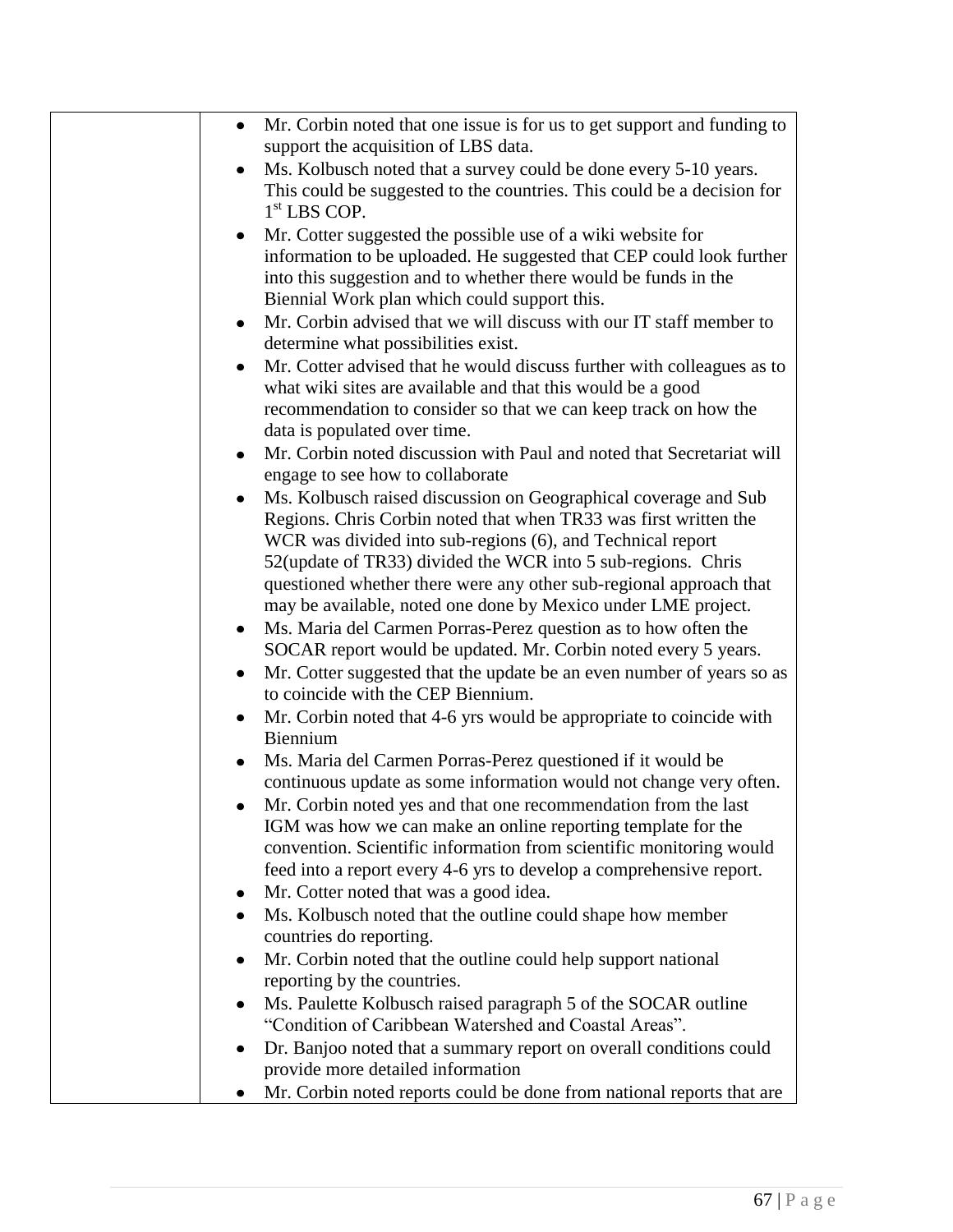| already available, noted that national data or information generated at<br>the national level could be used.                                                                                                                                                                  |
|-------------------------------------------------------------------------------------------------------------------------------------------------------------------------------------------------------------------------------------------------------------------------------|
|                                                                                                                                                                                                                                                                               |
| Ms. Kolbusch raised issue of cut values and parameters.                                                                                                                                                                                                                       |
| Ms. Maria del Carmen Porras-Perez noted that the parameters are<br>standard, she noted that it would be difficult to have cut values for<br>some parameters. She added that Mexico has cut values for BOD and<br>TSS, but not for conductivity and chlorophyll. She suggested |
| keeping it simple with the least parameters possible <i>i.e reducing</i> the<br>number parameters                                                                                                                                                                             |
| Mr. Cotter though it was a good idea to reduce the number of                                                                                                                                                                                                                  |
| parameters as we look at the data that are available. He noted that<br>initially, if countries start to report we could determine what<br>information/data is available.                                                                                                      |
|                                                                                                                                                                                                                                                                               |
| Dr. Banjoo was in agreement and noted that when we have the<br>$\bullet$<br>monitoring data we could then derive the cut values. He also noted<br>that we could look at ambient monitoring to derive the values. If<br>countries have data, could have countries provide the  |
| data/information .Mentioned that Columbia has a lot of data for<br>monitoring.                                                                                                                                                                                                |
| Mr. Cotter was in agreement and noted that we could generate cut<br>$\bullet$                                                                                                                                                                                                 |
| values later.                                                                                                                                                                                                                                                                 |
| Mr. Cotter noted that parameters such as chlorophyll can be<br>determined by remote sensing. He mentioned making use of facilities<br>within the Caribbean e.g Catalac.                                                                                                       |
| Mr. Corbin noted that we can gather data from countries that do<br>regular monitoring. So we can have an idea what is being monitored.<br>He mentioned that at the Regional Workshop chlorophyll was<br>identified as a good indicator to be used.                            |
| Mr. Cotter noted that we need to look at Nitrogen, Ammonia or Total<br>$\bullet$<br>Nitrogen. Mentioned maybe we would include total nitrogen. He<br>noted that other parameters that may be combined is oxygen and<br>dissolved oxygen.                                      |
| Mr. Corbin noted that the decision to combine will depend on                                                                                                                                                                                                                  |
| SOCAR report. He noted that some of the parameters will be very                                                                                                                                                                                                               |
| critical for monitoring, more for national monitoring but not<br>necessary for SOCAR report, can indicate that one is just as                                                                                                                                                 |
| indicative as the other.                                                                                                                                                                                                                                                      |
| Dr. Villasol noted that he was in agreement with the parameters.                                                                                                                                                                                                              |
| Ms. Kolbusch noted that we need to determine which parameters can                                                                                                                                                                                                             |
| be done by remote sensing. In terms of values we could look at data                                                                                                                                                                                                           |
| for the values and improve over time. Can have basic parameters as a                                                                                                                                                                                                          |
| start.                                                                                                                                                                                                                                                                        |
| Ms. Maria del Carmen Porras-Perez questioned if USA had cut                                                                                                                                                                                                                   |
| values that could be used and to give an idea of what countries use.                                                                                                                                                                                                          |
| Ms. Cotter noted that the USA provided info in the table where they                                                                                                                                                                                                           |
| had available. He noted that if anyone had any suggestion and if                                                                                                                                                                                                              |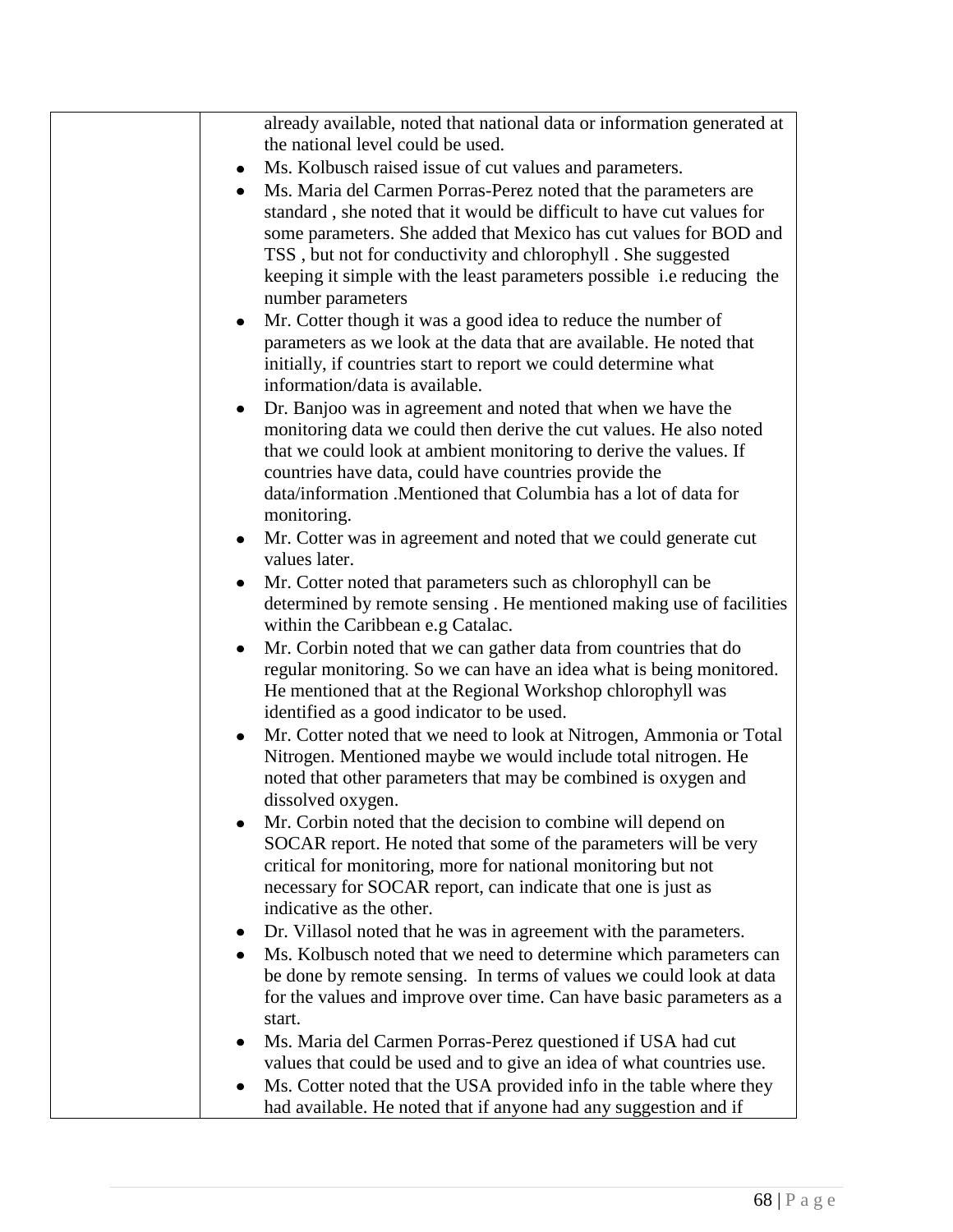|                               | anything develops in the USA they will update and provide<br>information.<br>Mr. Corbin noted that this could be a specific activity for the group<br>to work on the cut values, so even if we cannot make a decision, we<br>can compile information that may be possible, we could highlight<br>were cut values are constant between countries. Propose in September<br>to gather that information to fine tune the table to present to LBS<br>COP.<br>Mr. Cotter noted that he wanted to ensure that the term "cut values"<br>gets translated correctly into Spanish and French. Maybe could<br>decide on a descriptive term for cut values so that it translates<br>correctly, maybe in footnote could describe what is meant by cut<br>values<br>Ms. Maria del Carmen Porras-Perez noted that in Mexico the word<br>criteria is used<br>Ms. Kolbusch noted that more discussion would be needed on the<br>table of Monitoring parameters and the classification based on<br>Continental Coastal Segments and Island Coastal Segments. It was<br>noted that some countries have class1 and 2 classifications and other<br>countries have an equivalent classification but titled differently.<br>Mr. Cotter noted that could look at regional or sub-regional break out<br>to define the terms<br>Dr. Banjoo noted that we needed to explain the purpose behind the<br>classification into Continental and Island segments.<br>Mr. Corbin noted that methodology (sampling-data collection and<br>analysis) is something that we could work on post LBS COP.<br>Ms. Kolbusch noted that when we decide on methodology, this could<br>be added to the table as recommended methodology.<br>Mr. Corbin was in agreement, for each parameter the methodology<br>could be noted in the table.<br>Mr. Cotter noted that he would send information on wiki website<br>Mr. Corbin noted that the group will work during September with<br>exchanges of email that will allow for the update of the report to be<br>presented to the 1 <sup>st</sup> LBS COP in October. Mr. Corbin thanked the<br>group for their support. |  |
|-------------------------------|------------------------------------------------------------------------------------------------------------------------------------------------------------------------------------------------------------------------------------------------------------------------------------------------------------------------------------------------------------------------------------------------------------------------------------------------------------------------------------------------------------------------------------------------------------------------------------------------------------------------------------------------------------------------------------------------------------------------------------------------------------------------------------------------------------------------------------------------------------------------------------------------------------------------------------------------------------------------------------------------------------------------------------------------------------------------------------------------------------------------------------------------------------------------------------------------------------------------------------------------------------------------------------------------------------------------------------------------------------------------------------------------------------------------------------------------------------------------------------------------------------------------------------------------------------------------------------------------------------------------------------------------------------------------------------------------------------------------------------------------------------------------------------------------------------------------------------------------------------------------------------------------------------------------------------------------------------------------------------------------------------------------------------------------------------------------------------------------------------------------|--|
|                               |                                                                                                                                                                                                                                                                                                                                                                                                                                                                                                                                                                                                                                                                                                                                                                                                                                                                                                                                                                                                                                                                                                                                                                                                                                                                                                                                                                                                                                                                                                                                                                                                                                                                                                                                                                                                                                                                                                                                                                                                                                                                                                                        |  |
| Decision or<br>Recommendation | Goal and Objectives to be Developed<br>Research into use of Wiki website<br>Socar Report to be done 4-6 yrs to coincide with CEP Biennium                                                                                                                                                                                                                                                                                                                                                                                                                                                                                                                                                                                                                                                                                                                                                                                                                                                                                                                                                                                                                                                                                                                                                                                                                                                                                                                                                                                                                                                                                                                                                                                                                                                                                                                                                                                                                                                                                                                                                                              |  |
| <b>Agenda Item 4:</b>         | Any other business                                                                                                                                                                                                                                                                                                                                                                                                                                                                                                                                                                                                                                                                                                                                                                                                                                                                                                                                                                                                                                                                                                                                                                                                                                                                                                                                                                                                                                                                                                                                                                                                                                                                                                                                                                                                                                                                                                                                                                                                                                                                                                     |  |
| <b>Agenda Item 5:</b>         | <b>Adjournment</b>                                                                                                                                                                                                                                                                                                                                                                                                                                                                                                                                                                                                                                                                                                                                                                                                                                                                                                                                                                                                                                                                                                                                                                                                                                                                                                                                                                                                                                                                                                                                                                                                                                                                                                                                                                                                                                                                                                                                                                                                                                                                                                     |  |
|                               | The meeting was adjourned at 11:10 a.m.                                                                                                                                                                                                                                                                                                                                                                                                                                                                                                                                                                                                                                                                                                                                                                                                                                                                                                                                                                                                                                                                                                                                                                                                                                                                                                                                                                                                                                                                                                                                                                                                                                                                                                                                                                                                                                                                                                                                                                                                                                                                                |  |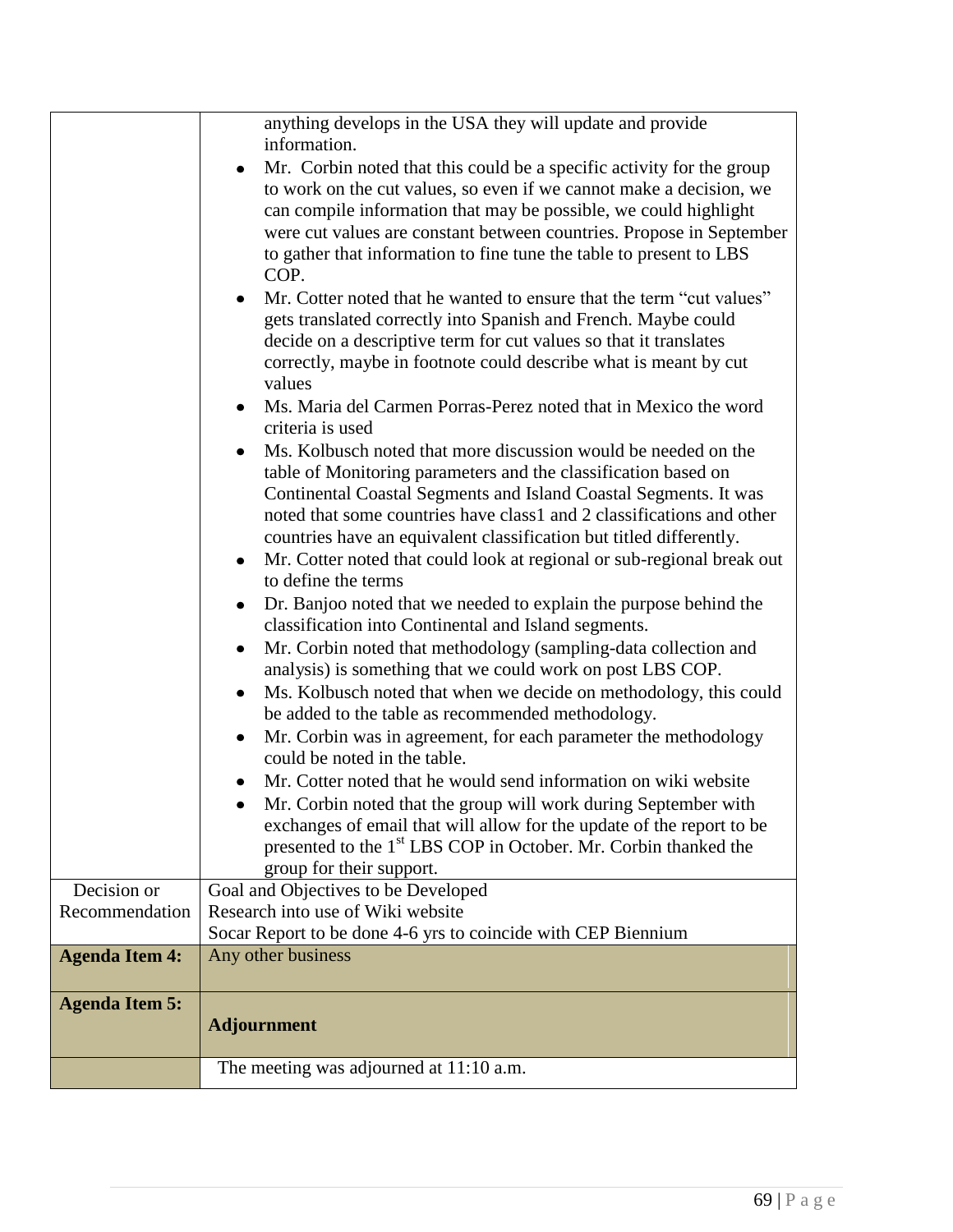| <b>Action Items</b>               |                              |                    |  |  |  |
|-----------------------------------|------------------------------|--------------------|--|--|--|
| Task to be done                   | <b>Person Responsible</b>    | <b>Due Date</b>    |  |  |  |
| Development of Goals and          | <b>Working Group Members</b> | September 28, 2012 |  |  |  |
| Objectives                        |                              |                    |  |  |  |
| Research into use of Wiki website | CEP Secretariat & USA        | September 30, 2012 |  |  |  |
|                                   |                              |                    |  |  |  |
|                                   |                              |                    |  |  |  |
|                                   |                              |                    |  |  |  |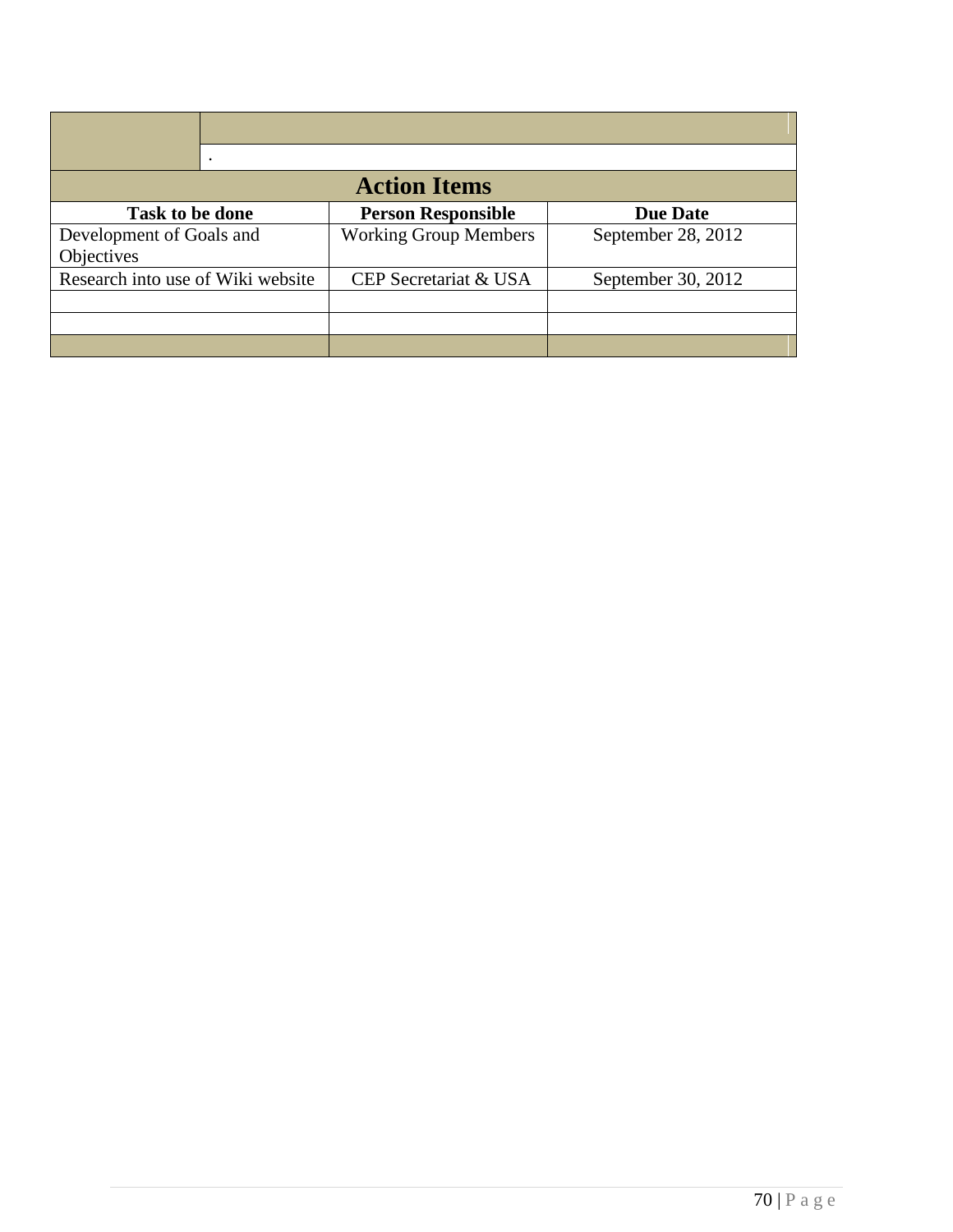### **Annex 3**

\*\*\*

## **Tools for Document Collaboration**

In this document, three web based document collaboration tools will be reviewed. This is not to say that there are no other tools available. The rationale for selecting these systems is based on popularity, ease of use and cost of implementation or ownership.

### *Google Docs*

Google docs is a solution offered by Google as a free web based alternative to Microsoft Office. It is the most feature rich of all three reviewed. It does not carry all the bells and whistles offered by Microsoft Office, however it has everything needed to compose a document, spreadsheet or presentation. Collaboration is done in real time so as one user is typing, the change is seen almost immediately on other users screens.

#### **Pros**

- Changes are seen immediately and do not require the user to refresh, or log out then in.
- View and edit permissions can be managed easily.
- Carries most of the tools needed for document creation
- Carries a good revision system allowing rollbacks and identifying user contribution.
- Free for google or google app users
- Minimal or no setup required.

#### **Cons**

- Not available to users with emails outside of google and google apps.
- More suited for documents in draft state and is not to be used to a permanent place to publish content.

#### *Wiki*

Wiki is a web based content editing tool which allows multiple users to work on a single item but not all at once. Once a user is editing content, all other users should wait until changes have been saved before attempting to edit. Wikis carry a strong revision system which allows a user to compare different revision of content. A Wiki system can be setup on almost any web hosting system which makes the cost of ownership low. There are free Wikis available in public sites however, if greater control is needed over editing rights, a hosted solution should be considered. **Pros**

- Strong revision system which allows comparison.
- Lower requirement allowing setup on almost any hosting service.